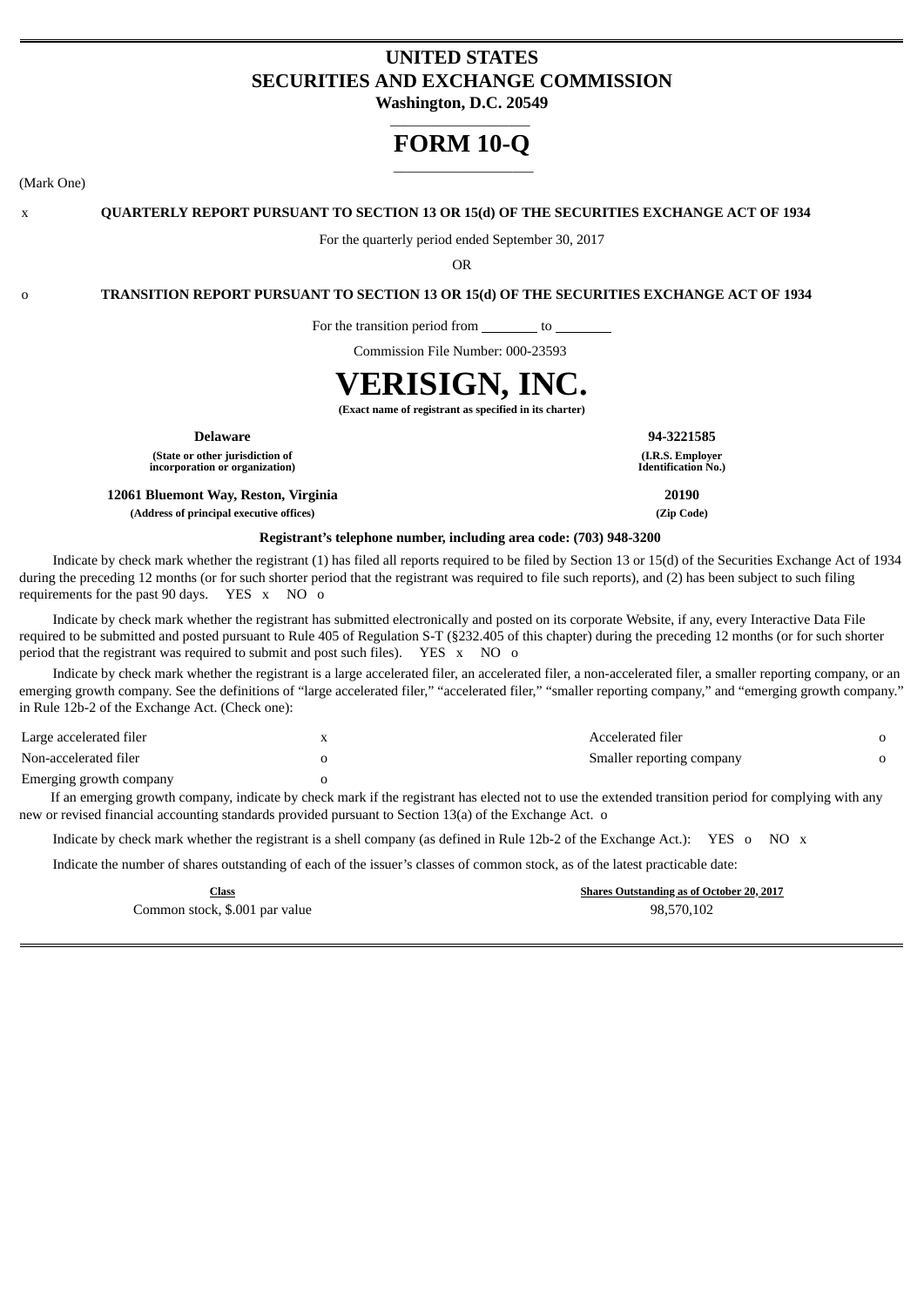# **TABLE OF CONTENTS**

**Page**

# **PART I—FINANCIAL [INFORMATION](#page-2-0)**

<span id="page-1-0"></span>

| Item 1.           | <b>Financial Statements</b>                                                                                                  | $\overline{3}$   |
|-------------------|------------------------------------------------------------------------------------------------------------------------------|------------------|
|                   | Condensed Consolidated Balance Sheets as of September 30, 2017 and December 31, 2016                                         | $\overline{3}$   |
|                   | Condensed Consolidated Statements of Comprehensive Income for the Three and Nine Months Ended September 30,<br>2017 and 2016 | 4                |
|                   | Condensed Consolidated Statements of Cash Flows for the Nine Months Ended September 30, 2017 and 2016                        |                  |
|                   | <b>Notes to Condensed Consolidated Financial Statements</b>                                                                  | $6\overline{6}$  |
| Item 2.           | <b>Management's Discussion and Analysis of Financial Condition and Results of Operations</b>                                 | $\underline{11}$ |
| Item 3.           | <b>Quantitative and Qualitative Disclosures About Market Risk</b>                                                            | <u>19</u>        |
| Item 4.           | <b>Controls and Procedures</b>                                                                                               | <u>19</u>        |
|                   | <b>PART II-OTHER INFORMATION</b>                                                                                             |                  |
| Item 1.           | <b>Legal Proceedings</b>                                                                                                     | 20               |
| Item 1A.          | <b>Risk Factors</b>                                                                                                          | 20               |
| Item 2.           | <b>Unregistered Sales of Equity Securities and Use of Proceeds</b>                                                           | 32               |
| Item 6.           | <b>Exhibits</b>                                                                                                              | 33               |
| <b>Signatures</b> |                                                                                                                              | 34               |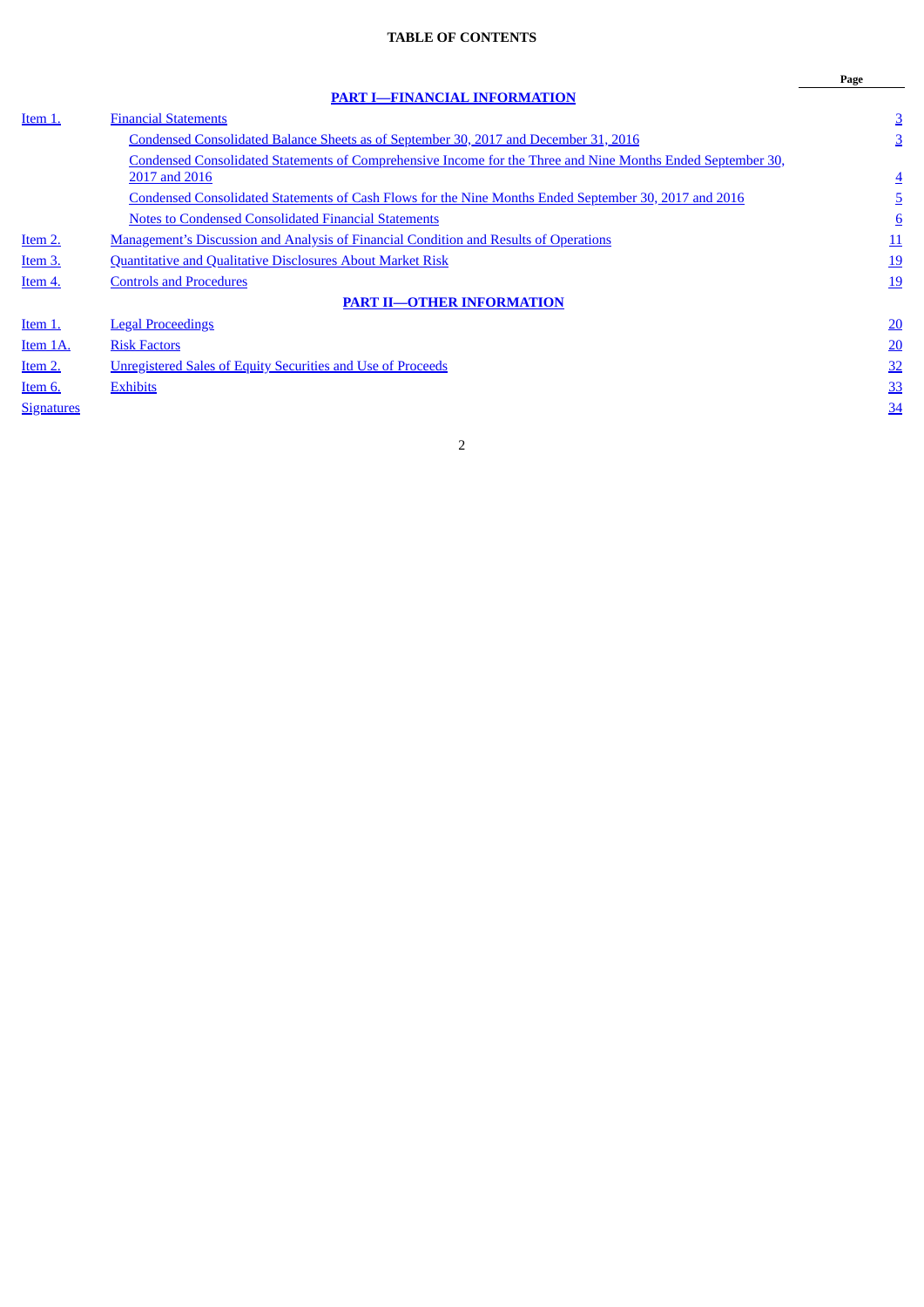# **PART I—FINANCIAL INFORMATION**

# <span id="page-2-1"></span><span id="page-2-0"></span>**ITEM 1. FINANCIAL STATEMENTS**

## **VERISIGN, INC. CONDENSED CONSOLIDATED BALANCE SHEETS (In thousands, except par value) (Unaudited)**

|                                                                                                                                                                                                                                              | September 30,<br>2017 |              | December 31,<br>2016 |                |
|----------------------------------------------------------------------------------------------------------------------------------------------------------------------------------------------------------------------------------------------|-----------------------|--------------|----------------------|----------------|
| <b>ASSETS</b>                                                                                                                                                                                                                                |                       |              |                      |                |
| Current assets:                                                                                                                                                                                                                              |                       |              |                      |                |
| Cash and cash equivalents                                                                                                                                                                                                                    | \$                    | 286,822      | \$                   | 231,945        |
| Marketable securities                                                                                                                                                                                                                        |                       | 2,078,905    |                      | 1,565,962      |
| Other current assets                                                                                                                                                                                                                         |                       | 40,293       |                      | 44,435         |
| Total current assets                                                                                                                                                                                                                         |                       | 2,406,020    |                      | 1,842,342      |
| Property and equipment, net                                                                                                                                                                                                                  |                       | 265,306      |                      | 266,125        |
| Goodwill                                                                                                                                                                                                                                     |                       | 52,527       |                      | 52,527         |
| Deferred tax assets                                                                                                                                                                                                                          |                       | 20,458       |                      | 9,385          |
| Deposits to acquire intangible assets                                                                                                                                                                                                        |                       | 145,000      |                      | 145,000        |
| Other long-term assets                                                                                                                                                                                                                       |                       | 19,052       |                      | 19,193         |
| Total long-term assets                                                                                                                                                                                                                       |                       | 502,343      |                      | 492,230        |
| <b>Total assets</b>                                                                                                                                                                                                                          | $\mathbb{S}$          | 2.908.363    | $\mathbb{S}$         | 2,334,572      |
| <b>LIABILITIES AND STOCKHOLDERS' DEFICIT</b>                                                                                                                                                                                                 |                       |              |                      |                |
| Current liabilities:                                                                                                                                                                                                                         |                       |              |                      |                |
| Accounts payable and accrued liabilities                                                                                                                                                                                                     | \$                    | 193,462      | \$                   | 203,920        |
| Deferred revenues                                                                                                                                                                                                                            |                       | 717,586      |                      | 688,265        |
| Subordinated convertible debentures, including contingent interest derivative                                                                                                                                                                |                       | 624,474      |                      | 629,764        |
| Total current liabilities                                                                                                                                                                                                                    |                       | 1,535,522    |                      | 1,521,949      |
| Long-term deferred revenues                                                                                                                                                                                                                  |                       | 289,262      |                      | 287,424        |
| Senior notes                                                                                                                                                                                                                                 |                       | 1,781,912    |                      | 1,237,189      |
| Deferred tax liabilities                                                                                                                                                                                                                     |                       | 401,359      |                      | 371,433        |
| Other long-term tax liabilities                                                                                                                                                                                                              |                       | 130,246      |                      | 117,172        |
| Total long-term liabilities                                                                                                                                                                                                                  |                       | 2,602,779    |                      | 2,013,218      |
| <b>Total liabilities</b>                                                                                                                                                                                                                     |                       | 4,138,301    |                      | 3,535,167      |
| Commitments and contingencies                                                                                                                                                                                                                |                       |              |                      |                |
| Stockholders' deficit:                                                                                                                                                                                                                       |                       |              |                      |                |
| Preferred stock—par value \$.001 per share; Authorized shares: 5,000; Issued and outstanding shares: none                                                                                                                                    |                       |              |                      |                |
| Common stock—par value \$.001 per share; Authorized shares: 1,000,000; Issued shares:325,172 at<br>September 30, 2017 and 324,118 at December 31, 2016; Outstanding shares: 98,865 at September 30, 2017<br>and 103,091 at December 31, 2016 |                       | 325          |                      | 324            |
| Additional paid-in capital                                                                                                                                                                                                                   |                       | 16,570,518   |                      | 16,987,488     |
| Accumulated deficit                                                                                                                                                                                                                          |                       | (17,797,627) |                      | (18, 184, 954) |
| Accumulated other comprehensive loss                                                                                                                                                                                                         |                       | (3, 154)     |                      | (3, 453)       |
| Total stockholders' deficit                                                                                                                                                                                                                  |                       | (1,229,938)  |                      | (1,200,595)    |
| Total liabilities and stockholders' deficit                                                                                                                                                                                                  | \$                    | 2,908,363    | \$                   | 2,334,572      |
|                                                                                                                                                                                                                                              |                       |              |                      |                |

See accompanying Notes to Condensed Consolidated Financial Statements.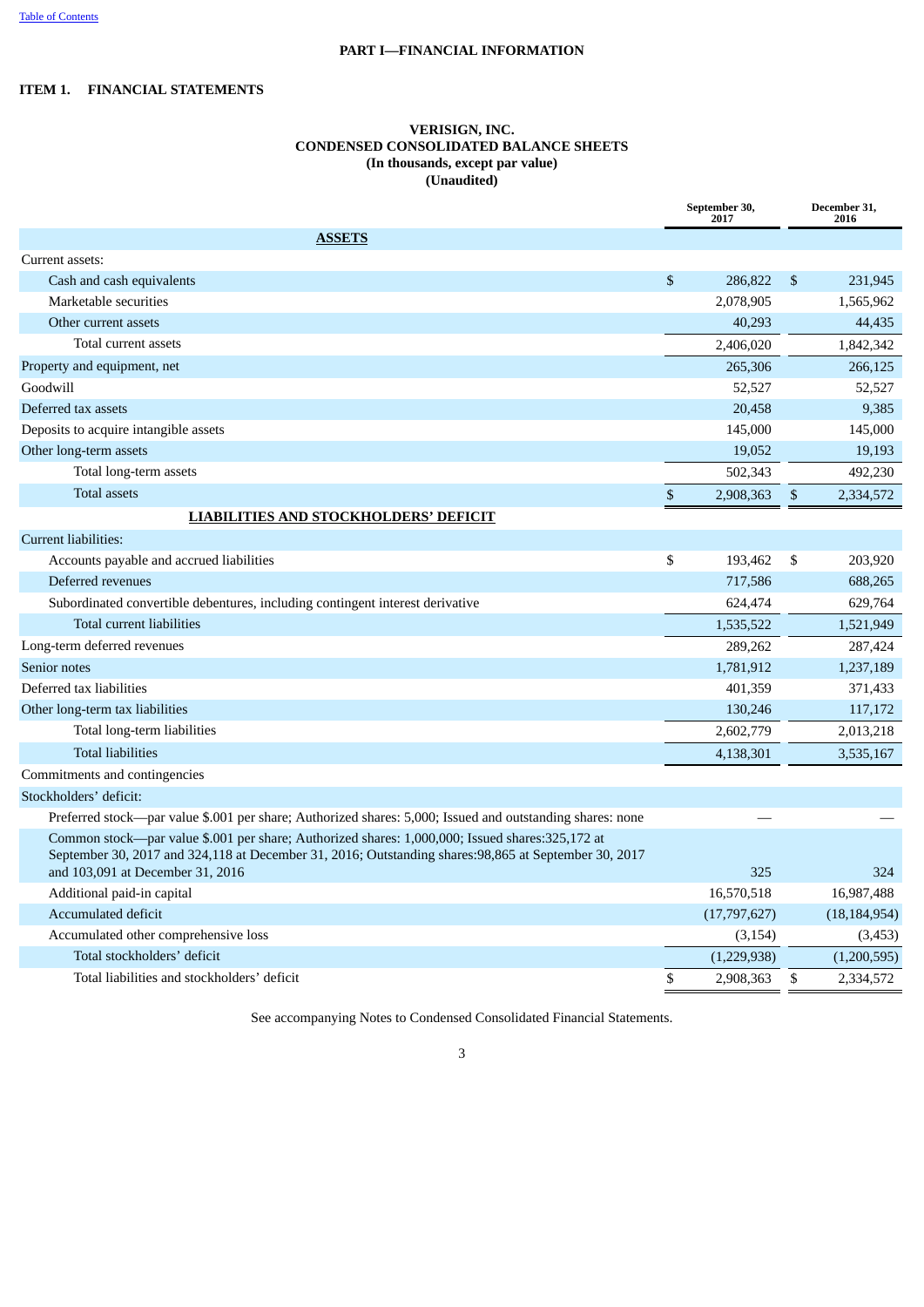## **VERISIGN, INC. CONDENSED CONSOLIDATED STATEMENTS OF COMPREHENSIVE INCOME (In thousands, except per share data) (Unaudited)**

<span id="page-3-0"></span>

|                                                                           | <b>Three Months Ended</b><br>September 30. |           |    |           |                | <b>Nine Months Ended</b><br>September 30. |                |            |
|---------------------------------------------------------------------------|--------------------------------------------|-----------|----|-----------|----------------|-------------------------------------------|----------------|------------|
|                                                                           |                                            | 2017      |    | 2016      |                | 2017                                      |                | 2016       |
| Revenues                                                                  | \$                                         | 292,428   | \$ | 287,554   | $\mathfrak{S}$ | 869,594                                   | $\mathfrak{S}$ | 855,896    |
| Costs and expenses:                                                       |                                            |           |    |           |                |                                           |                |            |
| Cost of revenues                                                          |                                            | 47,333    |    | 49,807    |                | 145,646                                   |                | 149,142    |
| Sales and marketing                                                       |                                            | 18,667    |    | 18,647    |                | 56,463                                    |                | 58,431     |
| Research and development                                                  |                                            | 12,715    |    | 14,324    |                | 39,569                                    |                | 45,355     |
| General and administrative                                                |                                            | 32,654    |    | 30,000    |                | 96,626                                    |                | 85,158     |
| Total costs and expenses                                                  |                                            | 111,369   |    | 112,778   |                | 338,304                                   |                | 338,086    |
| Operating income                                                          |                                            | 181,059   |    | 174,776   |                | 531,290                                   |                | 517,810    |
| Interest expense                                                          |                                            | (37,756)  |    | (28,919)  |                | (95, 869)                                 |                | (86, 582)  |
| Non-operating income, net                                                 |                                            | 6,241     |    | 3,262     |                | 21,544                                    |                | 8,092      |
| Income before income taxes                                                |                                            | 149,544   |    | 149,119   |                | 456,965                                   |                | 439,320    |
| Income tax expense                                                        |                                            | (34, 645) |    | (34, 692) |                | (102, 554)                                |                | (104, 227) |
| Net income                                                                |                                            | 114,899   |    | 114,427   |                | 354,411                                   |                | 335,093    |
| Realized foreign currency translation adjustments, included in net income |                                            |           |    |           |                |                                           |                | 85         |
| Unrealized gain (loss) on investments                                     |                                            | 61        |    | (485)     |                | 739                                       |                | 1,301      |
| Realized gain on investments, included in net income                      |                                            | (325)     |    | (11)      |                | (440)                                     |                | (78)       |
| Other comprehensive (loss) income                                         |                                            | (264)     |    | (496)     |                | 299                                       |                | 1,308      |
| Comprehensive income                                                      | \$                                         | 114,635   | \$ | 113,931   | \$             | 354,710                                   | \$             | 336,401    |
|                                                                           |                                            |           |    |           |                |                                           |                |            |
| Earnings per share:                                                       |                                            |           |    |           |                |                                           |                |            |
| <b>Basic</b>                                                              | \$                                         | 1.15      | \$ | 1.08      | \$             | 3.51                                      | \$             | 3.10       |
| Diluted                                                                   | \$                                         | 0.93      | \$ | 0.90      | \$             | 2.85                                      | \$             | 2.58       |
| Shares used to compute earnings per share                                 |                                            |           |    |           |                |                                           |                |            |
| <b>Basic</b>                                                              |                                            | 99,614    |    | 106,307   |                | 101,036                                   |                | 107,982    |
| <b>Diluted</b>                                                            |                                            | 124,074   |    | 127,750   |                | 124,162                                   |                | 129,967    |

See accompanying Notes to Condensed Consolidated Financial Statements.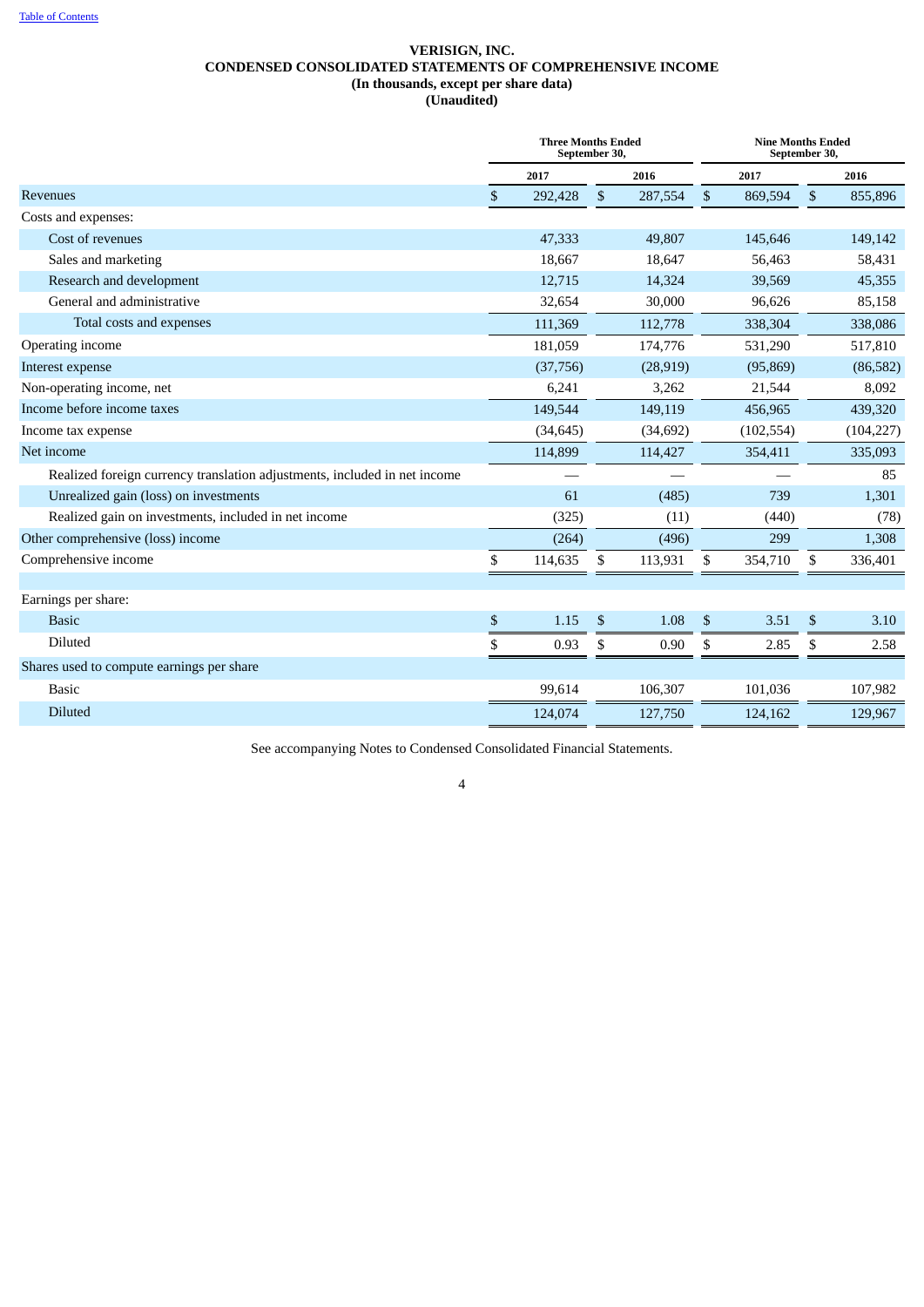## **VERISIGN, INC. CONDENSED CONSOLIDATED STATEMENTS OF CASH FLOWS (In thousands) (Unaudited)**

<span id="page-4-0"></span>

| 2017<br>2016<br>Cash flows from operating activities:<br>Net income<br>\$<br>354,411<br>\$<br>335,093<br>Adjustments to reconcile net income to net cash provided by operating activities:<br>Depreciation of property and equipment<br>37,665<br>44,114<br>Gain on sale of business<br>(10, 421)<br>Stock-based compensation<br>40,043<br>35,745<br>Payment of contingent interest<br>(13, 385)<br>(15,232)<br>Amortization of debt discount and issuance costs<br>10,827<br>9,971<br>Other, net<br>(8,942)<br>(5,355)<br>Changes in operating assets and liabilities:<br>Other assets<br>4,566<br>14,278<br>Accounts payable and accrued liabilities<br>(9,524)<br>(8, 285)<br>Deferred revenues<br>32,790<br>19,470<br>Net deferred income taxes and other long-term tax liabilities<br>67,385<br>56,397<br>Net cash provided by operating activities<br>488,043<br>503,568<br>Cash flows from investing activities:<br>Proceeds from maturities and sales of marketable securities<br>3,895,675<br>3,029,699<br>Purchases of marketable securities<br>(4,398,787)<br>(2,917,743)<br>Purchases of property and equipment<br>(40,609)<br>(19, 889)<br>Deposits to acquire intangible assets<br>(143,000)<br>Other investing activities<br>12,102<br>171<br>Net cash used in investing activities<br>(531, 619)<br>(50, 762)<br>Cash flows from financing activities:<br>Proceeds from employee stock purchase plan<br>12,915<br>13,670<br>Repurchases of common stock<br>(474, 290)<br>(501, 934)<br>Proceeds from borrowings, net of issuance costs<br>543,185<br>Net cash provided by (used in) financing activities<br>(488, 264)<br>81,810<br>Effect of exchange rate changes on cash and cash equivalents<br>1,118<br>109<br>Net increase (decrease) in cash and cash equivalents<br>54,877<br>(50, 874)<br>Cash and cash equivalents at beginning of period<br>228,659<br>231,945<br>Cash and cash equivalents at end of period<br>$\mathbb{S}$<br>286,822<br>\$<br>177,785<br>Supplemental cash flow disclosures:<br>Cash paid for interest<br>\$<br>86,622<br>84,930<br>\$ |                                                     |    | <b>Nine Months Ended</b><br>September 30, |    |        |
|--------------------------------------------------------------------------------------------------------------------------------------------------------------------------------------------------------------------------------------------------------------------------------------------------------------------------------------------------------------------------------------------------------------------------------------------------------------------------------------------------------------------------------------------------------------------------------------------------------------------------------------------------------------------------------------------------------------------------------------------------------------------------------------------------------------------------------------------------------------------------------------------------------------------------------------------------------------------------------------------------------------------------------------------------------------------------------------------------------------------------------------------------------------------------------------------------------------------------------------------------------------------------------------------------------------------------------------------------------------------------------------------------------------------------------------------------------------------------------------------------------------------------------------------------------------------------------------------------------------------------------------------------------------------------------------------------------------------------------------------------------------------------------------------------------------------------------------------------------------------------------------------------------------------------------------------------------------------------------------------------------------------------------------------------------------------------------------|-----------------------------------------------------|----|-------------------------------------------|----|--------|
|                                                                                                                                                                                                                                                                                                                                                                                                                                                                                                                                                                                                                                                                                                                                                                                                                                                                                                                                                                                                                                                                                                                                                                                                                                                                                                                                                                                                                                                                                                                                                                                                                                                                                                                                                                                                                                                                                                                                                                                                                                                                                      |                                                     |    |                                           |    |        |
|                                                                                                                                                                                                                                                                                                                                                                                                                                                                                                                                                                                                                                                                                                                                                                                                                                                                                                                                                                                                                                                                                                                                                                                                                                                                                                                                                                                                                                                                                                                                                                                                                                                                                                                                                                                                                                                                                                                                                                                                                                                                                      |                                                     |    |                                           |    |        |
|                                                                                                                                                                                                                                                                                                                                                                                                                                                                                                                                                                                                                                                                                                                                                                                                                                                                                                                                                                                                                                                                                                                                                                                                                                                                                                                                                                                                                                                                                                                                                                                                                                                                                                                                                                                                                                                                                                                                                                                                                                                                                      |                                                     |    |                                           |    |        |
|                                                                                                                                                                                                                                                                                                                                                                                                                                                                                                                                                                                                                                                                                                                                                                                                                                                                                                                                                                                                                                                                                                                                                                                                                                                                                                                                                                                                                                                                                                                                                                                                                                                                                                                                                                                                                                                                                                                                                                                                                                                                                      |                                                     |    |                                           |    |        |
|                                                                                                                                                                                                                                                                                                                                                                                                                                                                                                                                                                                                                                                                                                                                                                                                                                                                                                                                                                                                                                                                                                                                                                                                                                                                                                                                                                                                                                                                                                                                                                                                                                                                                                                                                                                                                                                                                                                                                                                                                                                                                      |                                                     |    |                                           |    |        |
|                                                                                                                                                                                                                                                                                                                                                                                                                                                                                                                                                                                                                                                                                                                                                                                                                                                                                                                                                                                                                                                                                                                                                                                                                                                                                                                                                                                                                                                                                                                                                                                                                                                                                                                                                                                                                                                                                                                                                                                                                                                                                      |                                                     |    |                                           |    |        |
|                                                                                                                                                                                                                                                                                                                                                                                                                                                                                                                                                                                                                                                                                                                                                                                                                                                                                                                                                                                                                                                                                                                                                                                                                                                                                                                                                                                                                                                                                                                                                                                                                                                                                                                                                                                                                                                                                                                                                                                                                                                                                      |                                                     |    |                                           |    |        |
|                                                                                                                                                                                                                                                                                                                                                                                                                                                                                                                                                                                                                                                                                                                                                                                                                                                                                                                                                                                                                                                                                                                                                                                                                                                                                                                                                                                                                                                                                                                                                                                                                                                                                                                                                                                                                                                                                                                                                                                                                                                                                      |                                                     |    |                                           |    |        |
|                                                                                                                                                                                                                                                                                                                                                                                                                                                                                                                                                                                                                                                                                                                                                                                                                                                                                                                                                                                                                                                                                                                                                                                                                                                                                                                                                                                                                                                                                                                                                                                                                                                                                                                                                                                                                                                                                                                                                                                                                                                                                      |                                                     |    |                                           |    |        |
|                                                                                                                                                                                                                                                                                                                                                                                                                                                                                                                                                                                                                                                                                                                                                                                                                                                                                                                                                                                                                                                                                                                                                                                                                                                                                                                                                                                                                                                                                                                                                                                                                                                                                                                                                                                                                                                                                                                                                                                                                                                                                      |                                                     |    |                                           |    |        |
|                                                                                                                                                                                                                                                                                                                                                                                                                                                                                                                                                                                                                                                                                                                                                                                                                                                                                                                                                                                                                                                                                                                                                                                                                                                                                                                                                                                                                                                                                                                                                                                                                                                                                                                                                                                                                                                                                                                                                                                                                                                                                      |                                                     |    |                                           |    |        |
|                                                                                                                                                                                                                                                                                                                                                                                                                                                                                                                                                                                                                                                                                                                                                                                                                                                                                                                                                                                                                                                                                                                                                                                                                                                                                                                                                                                                                                                                                                                                                                                                                                                                                                                                                                                                                                                                                                                                                                                                                                                                                      |                                                     |    |                                           |    |        |
|                                                                                                                                                                                                                                                                                                                                                                                                                                                                                                                                                                                                                                                                                                                                                                                                                                                                                                                                                                                                                                                                                                                                                                                                                                                                                                                                                                                                                                                                                                                                                                                                                                                                                                                                                                                                                                                                                                                                                                                                                                                                                      |                                                     |    |                                           |    |        |
|                                                                                                                                                                                                                                                                                                                                                                                                                                                                                                                                                                                                                                                                                                                                                                                                                                                                                                                                                                                                                                                                                                                                                                                                                                                                                                                                                                                                                                                                                                                                                                                                                                                                                                                                                                                                                                                                                                                                                                                                                                                                                      |                                                     |    |                                           |    |        |
|                                                                                                                                                                                                                                                                                                                                                                                                                                                                                                                                                                                                                                                                                                                                                                                                                                                                                                                                                                                                                                                                                                                                                                                                                                                                                                                                                                                                                                                                                                                                                                                                                                                                                                                                                                                                                                                                                                                                                                                                                                                                                      |                                                     |    |                                           |    |        |
|                                                                                                                                                                                                                                                                                                                                                                                                                                                                                                                                                                                                                                                                                                                                                                                                                                                                                                                                                                                                                                                                                                                                                                                                                                                                                                                                                                                                                                                                                                                                                                                                                                                                                                                                                                                                                                                                                                                                                                                                                                                                                      |                                                     |    |                                           |    |        |
|                                                                                                                                                                                                                                                                                                                                                                                                                                                                                                                                                                                                                                                                                                                                                                                                                                                                                                                                                                                                                                                                                                                                                                                                                                                                                                                                                                                                                                                                                                                                                                                                                                                                                                                                                                                                                                                                                                                                                                                                                                                                                      |                                                     |    |                                           |    |        |
|                                                                                                                                                                                                                                                                                                                                                                                                                                                                                                                                                                                                                                                                                                                                                                                                                                                                                                                                                                                                                                                                                                                                                                                                                                                                                                                                                                                                                                                                                                                                                                                                                                                                                                                                                                                                                                                                                                                                                                                                                                                                                      |                                                     |    |                                           |    |        |
|                                                                                                                                                                                                                                                                                                                                                                                                                                                                                                                                                                                                                                                                                                                                                                                                                                                                                                                                                                                                                                                                                                                                                                                                                                                                                                                                                                                                                                                                                                                                                                                                                                                                                                                                                                                                                                                                                                                                                                                                                                                                                      |                                                     |    |                                           |    |        |
|                                                                                                                                                                                                                                                                                                                                                                                                                                                                                                                                                                                                                                                                                                                                                                                                                                                                                                                                                                                                                                                                                                                                                                                                                                                                                                                                                                                                                                                                                                                                                                                                                                                                                                                                                                                                                                                                                                                                                                                                                                                                                      |                                                     |    |                                           |    |        |
|                                                                                                                                                                                                                                                                                                                                                                                                                                                                                                                                                                                                                                                                                                                                                                                                                                                                                                                                                                                                                                                                                                                                                                                                                                                                                                                                                                                                                                                                                                                                                                                                                                                                                                                                                                                                                                                                                                                                                                                                                                                                                      |                                                     |    |                                           |    |        |
|                                                                                                                                                                                                                                                                                                                                                                                                                                                                                                                                                                                                                                                                                                                                                                                                                                                                                                                                                                                                                                                                                                                                                                                                                                                                                                                                                                                                                                                                                                                                                                                                                                                                                                                                                                                                                                                                                                                                                                                                                                                                                      |                                                     |    |                                           |    |        |
|                                                                                                                                                                                                                                                                                                                                                                                                                                                                                                                                                                                                                                                                                                                                                                                                                                                                                                                                                                                                                                                                                                                                                                                                                                                                                                                                                                                                                                                                                                                                                                                                                                                                                                                                                                                                                                                                                                                                                                                                                                                                                      |                                                     |    |                                           |    |        |
|                                                                                                                                                                                                                                                                                                                                                                                                                                                                                                                                                                                                                                                                                                                                                                                                                                                                                                                                                                                                                                                                                                                                                                                                                                                                                                                                                                                                                                                                                                                                                                                                                                                                                                                                                                                                                                                                                                                                                                                                                                                                                      |                                                     |    |                                           |    |        |
|                                                                                                                                                                                                                                                                                                                                                                                                                                                                                                                                                                                                                                                                                                                                                                                                                                                                                                                                                                                                                                                                                                                                                                                                                                                                                                                                                                                                                                                                                                                                                                                                                                                                                                                                                                                                                                                                                                                                                                                                                                                                                      |                                                     |    |                                           |    |        |
|                                                                                                                                                                                                                                                                                                                                                                                                                                                                                                                                                                                                                                                                                                                                                                                                                                                                                                                                                                                                                                                                                                                                                                                                                                                                                                                                                                                                                                                                                                                                                                                                                                                                                                                                                                                                                                                                                                                                                                                                                                                                                      |                                                     |    |                                           |    |        |
|                                                                                                                                                                                                                                                                                                                                                                                                                                                                                                                                                                                                                                                                                                                                                                                                                                                                                                                                                                                                                                                                                                                                                                                                                                                                                                                                                                                                                                                                                                                                                                                                                                                                                                                                                                                                                                                                                                                                                                                                                                                                                      |                                                     |    |                                           |    |        |
|                                                                                                                                                                                                                                                                                                                                                                                                                                                                                                                                                                                                                                                                                                                                                                                                                                                                                                                                                                                                                                                                                                                                                                                                                                                                                                                                                                                                                                                                                                                                                                                                                                                                                                                                                                                                                                                                                                                                                                                                                                                                                      |                                                     |    |                                           |    |        |
|                                                                                                                                                                                                                                                                                                                                                                                                                                                                                                                                                                                                                                                                                                                                                                                                                                                                                                                                                                                                                                                                                                                                                                                                                                                                                                                                                                                                                                                                                                                                                                                                                                                                                                                                                                                                                                                                                                                                                                                                                                                                                      |                                                     |    |                                           |    |        |
|                                                                                                                                                                                                                                                                                                                                                                                                                                                                                                                                                                                                                                                                                                                                                                                                                                                                                                                                                                                                                                                                                                                                                                                                                                                                                                                                                                                                                                                                                                                                                                                                                                                                                                                                                                                                                                                                                                                                                                                                                                                                                      |                                                     |    |                                           |    |        |
|                                                                                                                                                                                                                                                                                                                                                                                                                                                                                                                                                                                                                                                                                                                                                                                                                                                                                                                                                                                                                                                                                                                                                                                                                                                                                                                                                                                                                                                                                                                                                                                                                                                                                                                                                                                                                                                                                                                                                                                                                                                                                      |                                                     |    |                                           |    |        |
|                                                                                                                                                                                                                                                                                                                                                                                                                                                                                                                                                                                                                                                                                                                                                                                                                                                                                                                                                                                                                                                                                                                                                                                                                                                                                                                                                                                                                                                                                                                                                                                                                                                                                                                                                                                                                                                                                                                                                                                                                                                                                      |                                                     |    |                                           |    |        |
|                                                                                                                                                                                                                                                                                                                                                                                                                                                                                                                                                                                                                                                                                                                                                                                                                                                                                                                                                                                                                                                                                                                                                                                                                                                                                                                                                                                                                                                                                                                                                                                                                                                                                                                                                                                                                                                                                                                                                                                                                                                                                      |                                                     |    |                                           |    |        |
|                                                                                                                                                                                                                                                                                                                                                                                                                                                                                                                                                                                                                                                                                                                                                                                                                                                                                                                                                                                                                                                                                                                                                                                                                                                                                                                                                                                                                                                                                                                                                                                                                                                                                                                                                                                                                                                                                                                                                                                                                                                                                      |                                                     |    |                                           |    |        |
|                                                                                                                                                                                                                                                                                                                                                                                                                                                                                                                                                                                                                                                                                                                                                                                                                                                                                                                                                                                                                                                                                                                                                                                                                                                                                                                                                                                                                                                                                                                                                                                                                                                                                                                                                                                                                                                                                                                                                                                                                                                                                      | Cash paid for income taxes, net of refunds received | \$ | 22,717                                    | \$ | 14,474 |

See accompanying Notes to Condensed Consolidated Financial Statements.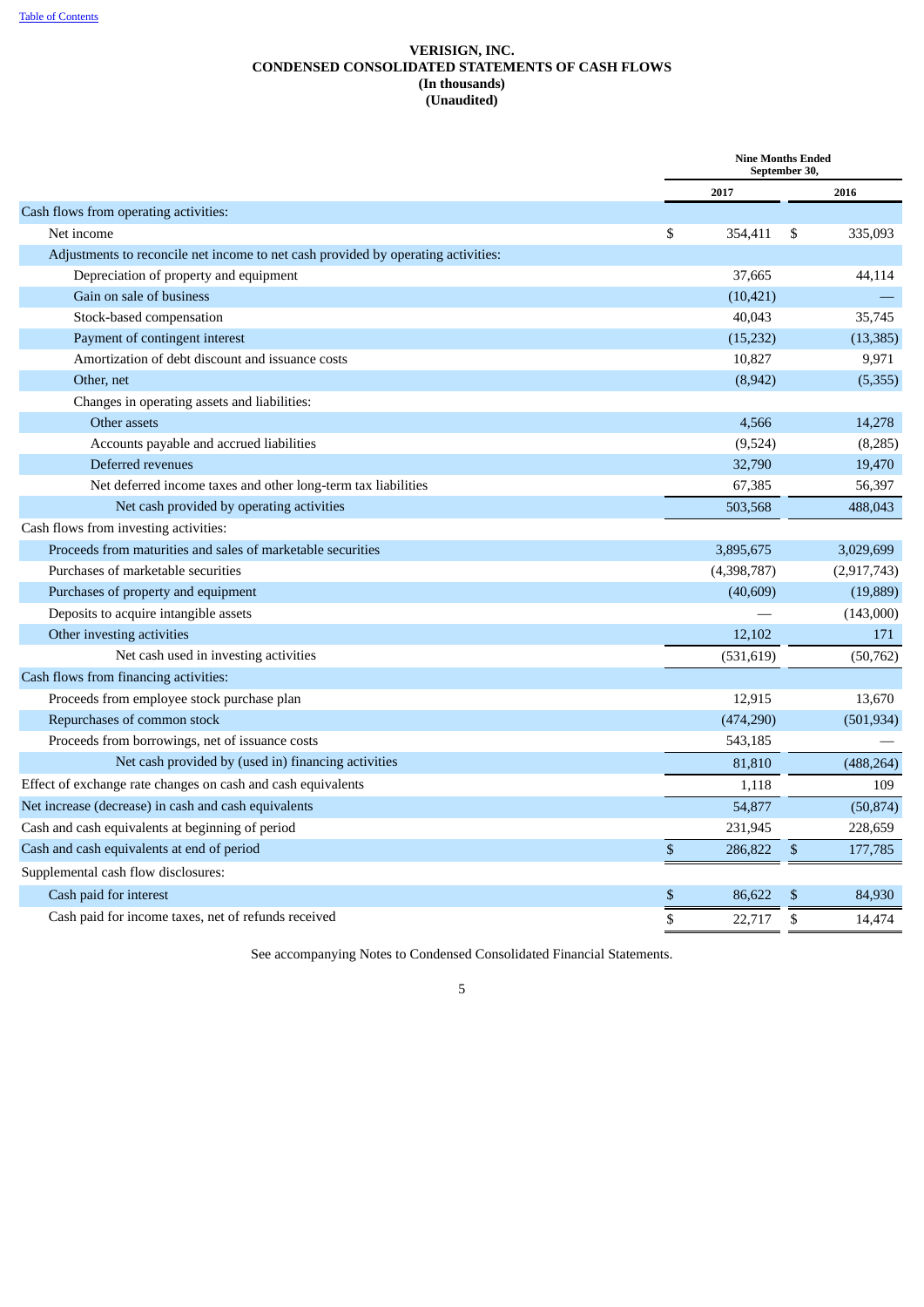### **VERISIGN, INC. NOTES TO CONDENSED CONSOLIDATED FINANCIAL STATEMENTS (Unaudited)**

#### <span id="page-5-0"></span>**Note 1. Basis of Presentation**

#### *Interim Financial Statements*

The accompanying unaudited Condensed Consolidated Financial Statements have been prepared by VeriSign, Inc. ("Verisign" or the "Company") in accordance with the instructions to Form 10-Q pursuant to the rules and regulations of the Securities and Exchange Commission ("SEC") and, therefore, do not include all information and notes normally provided in audited financial statements. In the opinion of management, all adjustments (consisting of normal recurring accruals and other adjustments) considered necessary for a fair presentation have been included. The results of operations for any interim period are not necessarily indicative of, nor comparable to, the results of operations for any other interim period or for a full fiscal year. These unaudited Condensed Consolidated Financial Statements should be read in conjunction with the Consolidated Financial Statements and related notes contained in Verisign's fiscal 2016 Annual Report on Form 10-K (the "2016 Form 10-K") filed with the SEC on February 17, 2017.

#### *Reclassifications*

Certain reclassifications have been made to prior period amounts to conform to current period presentation. Such reclassifications have no effect on net income as previously reported.

## *Adoption of New Accounting Standards*

Effective January 1, 2017, the Company adopted Accounting Standards Update ("ASU") No. 2016-09, *Improvements to Employee Share-Based Payment Accounting*, issued by the Financial Accounting Standards Board ("FASB"). The new guidance requires excess tax benefits and tax deficiencies to be recorded as a discrete adjustment to income tax expense when stock awards vest, rather than in additional paid-in capital when they reduce income taxes payable. The Company also made the accounting policy election, as allowed by the new guidance, to account for forfeitures of stock awards as they occur, rather than estimating forfeitures. These changes were required to be applied on a modified retrospective basis through a cumulative-effect adjustment to the opening balance of retained earnings. The cumulative effect of adopting ASU 2016-09 was an increase in Deferred tax assets of \$11.0 million, a decrease in Deferred tax liabilities of \$24.4 million, an increase in Additional paid-in capital of \$2.5 million, and a decrease in Accumulated deficit of \$32.9 million, as of January 1, 2017, as a result of recognizing \$35.4 million of previously unrecognized excess tax benefits from stock-based compensation, and a \$2.5 million adjustment related to the change in accounting policy for forfeitures. The impacts to Deferred tax liabilities, and Accumulated deficit related to previously unrecognized excess tax benefits, reflect immaterial adjustments recorded during the third quarter of 2017, upon completion of the Company's 2016 U.S. federal income tax return. Additionally, the new guidance requires cash flows related to excess tax benefits from stock-based compensation to be recognized with other income tax cash flows in operating activities, rather than separately as a financing activity. The Company elected to apply this new cash flow presentation requirement retrospectively, which resulted in an increase to both net cash from operating activities and net cash used in financing activities of \$15.6 million for the nine months ended September 30, 2016.

Effective January 1, 2017, the Company adopted ASU 2017-04, *Simplifying the Test for Goodwill Impairment,* which was issued by the FASB. The guidance in the ASU simplifies certain aspects of the goodwill impairment test, including the elimination of the requirement to perform a qualitative assessment of the likelihood of a goodwill impairment for reporting units with a negative carrying value. All of the Company's goodwill is included in the Registry Services reporting unit which has a negative carrying value. As a result, the Company will no longer be required to perform the qualitative assessment.

#### *Recent Accounting Pronouncements*

On May 28, 2014, the FASB issued ASU No. 2014-09, *Revenue from Contracts with Customers*, which requires an entity to recognize the amount of revenue to which it expects to be entitled for the transfer of promised goods or services to customers. The ASU will replace most existing revenue recognition guidance in U.S. GAAP when it becomes effective. The new standard will become effective for the Company on January 1, 2018. The FASB also issued several amendments to the standard, including clarification on accounting for licenses of intellectual property and identifying performance obligations. The Company's evaluation of the new revenue guidance is substantially complete. Other than the inclusion of the additional required disclosures, the Company does not currently expect the adoption of the new revenue standard to have a material impact on its consolidated financial statements.

In February 2016, the FASB issued ASU No. 2016-02, *Leases*. The guidance introduces a lessee model that requires most leases to be reported on the balance sheet. This ASU will become effective for the Company on January 1, 2019 and requires the modified retrospective transition method. The Company is currently evaluating the impact of this ASU on its consolidated financial statements and related disclosures.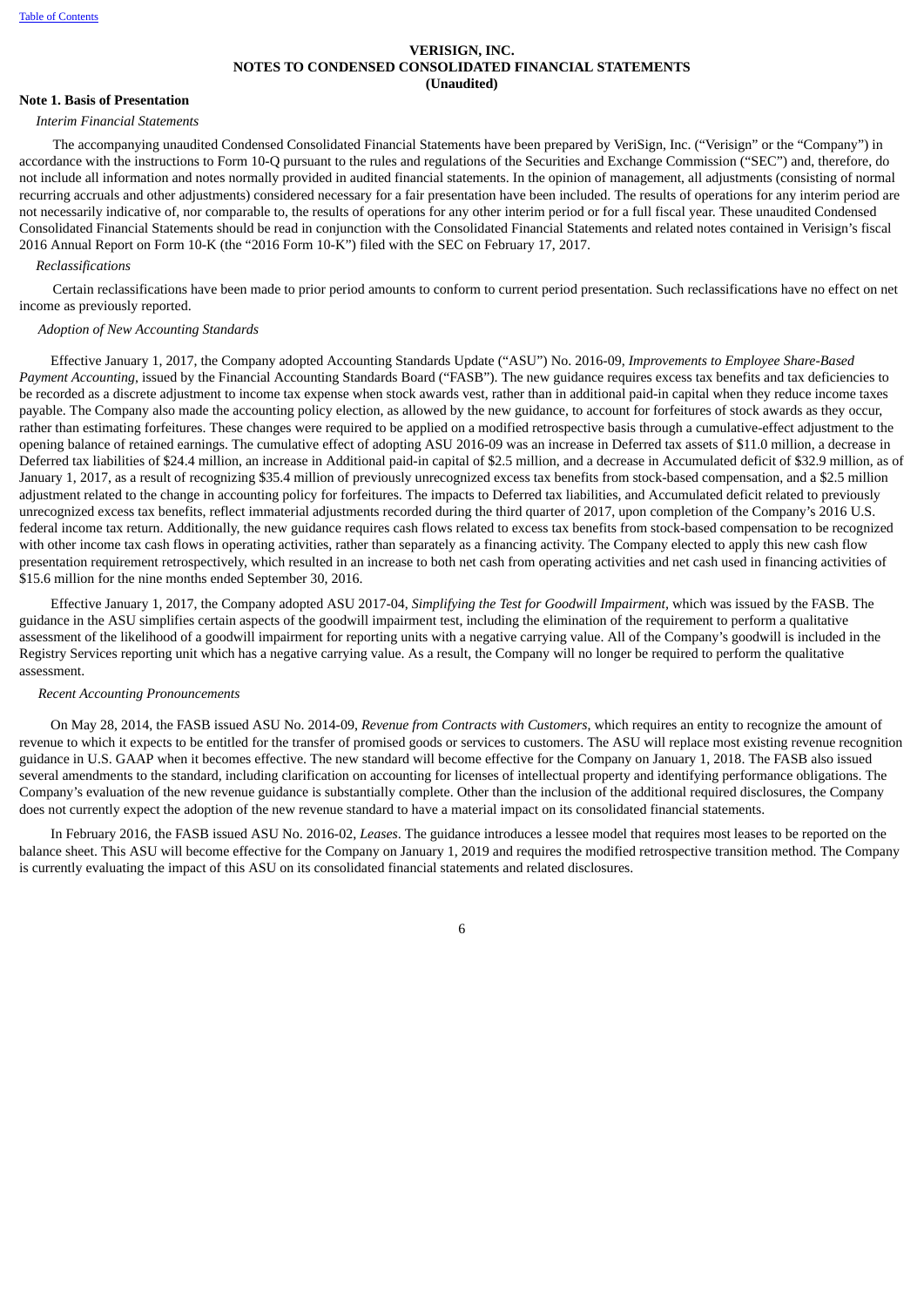# **Note 2. Financial Instruments**

## *Cash, Cash Equivalents, and Marketable Securities*

The following table summarizes the Company's cash, cash equivalents, and marketable securities as of September 30, 2017 and December 31, 2016:

|                                                       | September 30, |                |    | December 31, |
|-------------------------------------------------------|---------------|----------------|----|--------------|
|                                                       |               | 2017           |    | 2016         |
|                                                       |               | (In thousands) |    |              |
| Cash                                                  | \$            | 33,466 \$      |    | 39,183       |
| Time deposits                                         |               | 3,139          |    | 4,632        |
| Money market funds (Level 1)                          |               | 259,499        |    | 134,790      |
| Debt securities issued by the U.S. Treasury (Level 1) |               | 2,078,882      |    | 1,626,764    |
| Equity securities of public companies (Level 1)       |               | 23             |    | 2,174        |
| Total                                                 | \$            | 2,375,009      | \$ | 1,807,543    |
|                                                       |               |                |    |              |
| Included in Cash and cash equivalents                 | \$            | 286,822        | \$ | 231,945      |
| Included in Marketable securities                     |               | 2,078,905      |    | 1,565,962    |
| Included in Other long-term assets (Restricted cash)  |               | 9,282          |    | 9,636        |
| <b>Total</b>                                          | $\mathcal{S}$ | 2,375,009      | S. | 1,807,543    |

The fair value of the debt securities held as of September 30, 2017 was \$2.1 billion, including less than \$0.5 million of gross and net unrealized gains. All of the debt securities held as of September 30, 2017 are scheduled to mature in less than one year.

#### *Fair Value Measurements*

The fair value of the Company's investments in money market funds approximates their face value. Such instruments are included in Cash and cash equivalents. The fair value of the debt securities consisting of U.S. Treasury bills is based on their quoted market prices. Debt securities purchased with original maturities in excess of three months are included in Marketable securities. The fair value of the equity securities of public companies is based on quoted market prices and are included in Marketable securities. The fair value of all of these financial instruments are classified as Level 1 in the fair value hierarchy.

The \$14.3 million contingent interest derivative on the Subordinated Convertible Debentures as of December 31, 2016 included \$7.7 million contingent interest that was paid in February 2017, and \$6.6 million estimated fair value of the \$7.5 million contingent interest that was to be paid in August 2017. Effective August 15, 2017, Verisign has the right to redeem the Subordinated Convertible Debentures under the terms of the indenture. Therefore, the fair value of the contingent interest embedded derivative for periods after August 15, 2017 is negligible.

The Company's other financial instruments include cash, accounts receivable, restricted cash, and accounts payable. As of September 30, 2017, the carrying value of these financial instruments approximated their fair value. The fair value of the Company's Subordinated Convertible Debentures was \$3.9 billion as of September 30, 2017. The fair values of the senior notes due 2023 (the "2023 Senior Notes"), the senior notes due 2025 (the "2025 Senior Notes"), and the senior notes due 2027 (the "2027 Senior Notes") were \$776.1 million, \$540.9 million, and 567.4 million, respectively, as of September 30, 2017. The fair values of these debt instruments are based on available market information from public data sources and are classified as Level 2.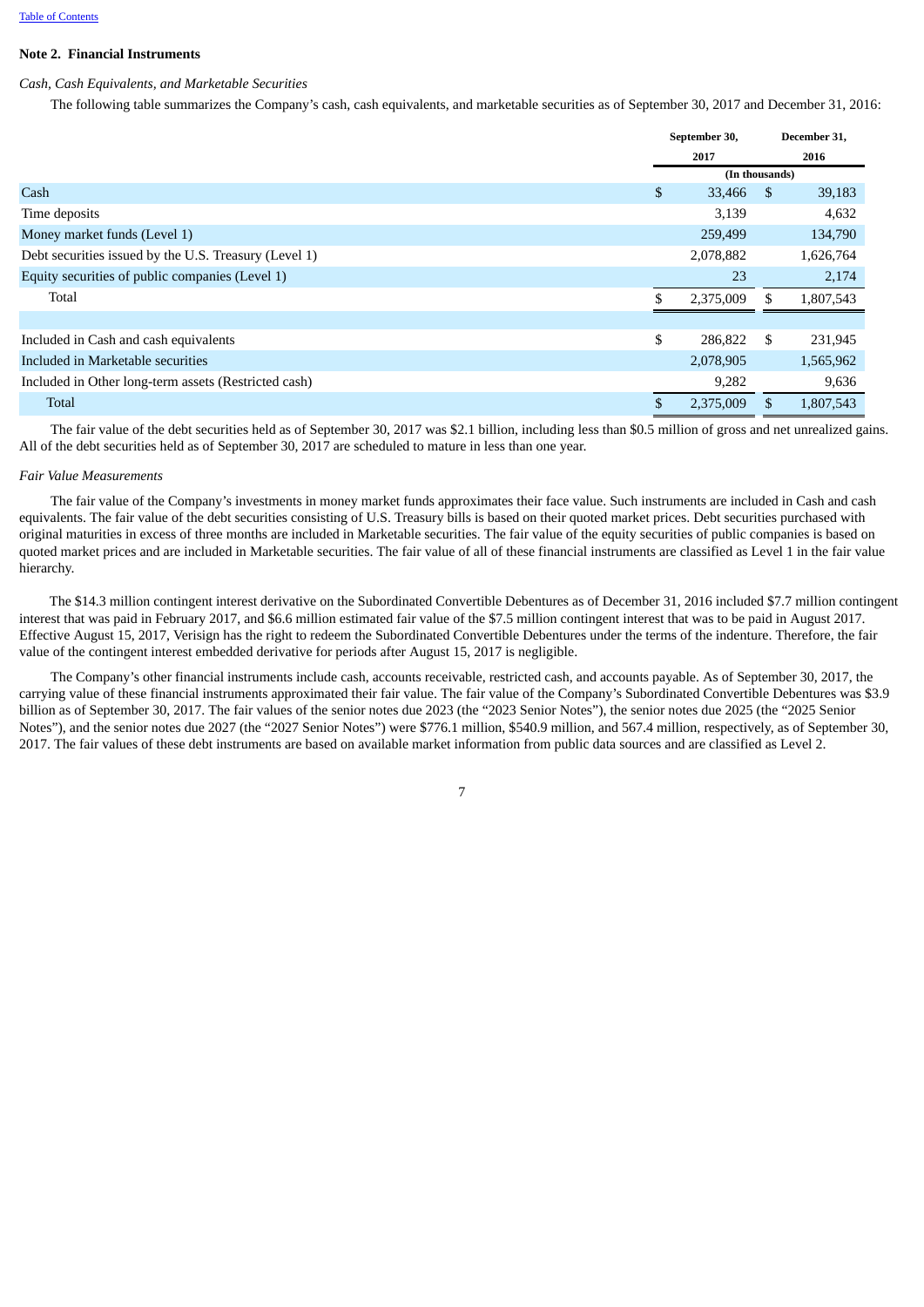# **Note 3. Other Balance Sheet Items**

*Other Current Assets*

Other current assets consist of the following:

|                            | September 30,  |          | December 31, |
|----------------------------|----------------|----------|--------------|
|                            | 2017           |          | 2016         |
|                            | (In thousands) |          |              |
| Prepaid expenses           | \$<br>20,004   | <b>S</b> | 14,385       |
| Accounts receivable, net   | 12,584         |          | 13,051       |
| Income taxes receivable    | 4,026          |          | 15,328       |
| Other                      | 3,679          |          | 1,671        |
| Total other current assets | 40,293         | - \$     | 44,435       |
|                            |                |          |              |

The Income taxes receivable as of December 31, 2016 primarily consists of the remaining U.S. federal income tax overpayment from prior years, which has been used in 2017 to offset a portion of current year income taxes.

*Accounts Payable and Accrued Liabilities*

Accounts payable and accrued liabilities consist of the following:

|                                                | September 30, |                | December 31, |
|------------------------------------------------|---------------|----------------|--------------|
|                                                | 2017          |                | 2016         |
|                                                |               | (In thousands) |              |
| Accounts payable                               | \$<br>18,218  | - \$           | 19,455       |
| Accrued employee compensation                  | 37,292        |                | 61,426       |
| Customer deposits, net                         | 53,743        |                | 52,173       |
| Interest payable                               | 41,360        |                | 27,701       |
| Income taxes payable and other tax liabilities | 23,018        |                | 23,144       |
| Other accrued liabilities                      | 19,831        |                | 20,021       |
| Total accounts payable and accrued liabilities | 193,462       | - \$           | 203,920      |

Accrued employee compensation primarily consists of liabilities for employee leave, salaries, payroll taxes, employee contributions to the employee stock purchase plan, and incentive compensation. Accrued employee incentive compensation as of December 31, 2016, was paid during the nine months ended September 30, 2017. Interest payable includes coupon and contingent interest on the Subordinated Convertible Debentures, and interest payable on the 2023 Senior Notes the 2025 Senior Notes, and the 2027 Senior Notes. Income taxes payable and other tax liabilities primarily includes amounts payable for U.S. and foreign income taxes which are paid during the following year.

# **Note 4. Stockholders' Deficit**

On February 9, 2017, the Company's Board of Directors authorized the repurchase of approximately \$640.9 million of its common stock, in addition to the \$359.1 million remaining available for repurchase under the previous share repurchase program for a total repurchase authorization of up to \$1.0 billion of its common stock. The share repurchase program has no expiration date. Purchases made under the program can be effected through open market transactions, block purchases, accelerated share repurchase agreements or other negotiated transactions. During the three and nine months ended September 30, 2017 the Company repurchased 1.5 million and 5.0 million shares of its common stock, respectively, at an average stock price of \$100.30 and \$90.21, respectively. The aggregate cost of the repurchases in the three and nine months ended September 30, 2017 was \$147.0 million and \$447.6 million, respectively. As of September 30, 2017, \$622.5 million remained available for further repurchases under the share repurchase program.

During the nine months ended September 30, 2017, the Company placed 0.3 million shares, at an average stock price of \$83.88, and for an aggregate cost of \$26.7 million, into treasury stock for purposes related to tax withholding upon vesting of Restricted Stock Units ("RSUs").

Since inception the Company has repurchased 226.3 million shares of its common stock for an aggregate cost of \$8.6 billion, which is presented as a reduction of Additional paid-in capital.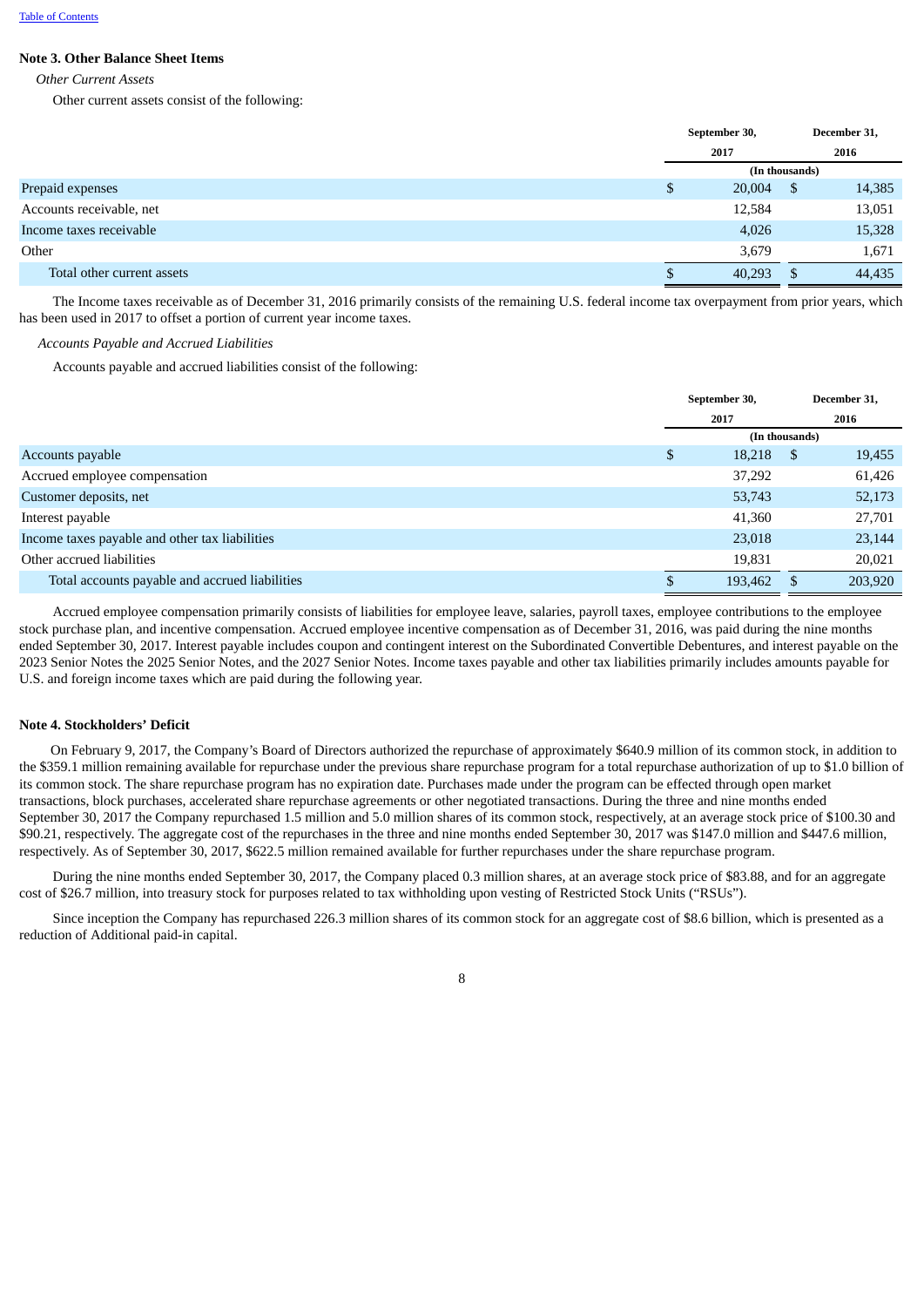## **Note 5. Calculation of Earnings per Share**

The following table presents the computation of weighted-average shares used in the calculation of basic and diluted earnings per share:

|                                                                | <b>Three Months Ended</b><br>September 30, |         | <b>Nine Months Ended</b> | September 30, |  |  |  |
|----------------------------------------------------------------|--------------------------------------------|---------|--------------------------|---------------|--|--|--|
|                                                                | 2017                                       | 2016    | 2017                     | 2016          |  |  |  |
|                                                                | (In thousands)                             |         |                          |               |  |  |  |
| Weighted-average shares of common stock outstanding            | 99,614                                     | 106.307 | 101.036                  | 107,982       |  |  |  |
| Weighted-average potential shares of common stock outstanding: |                                            |         |                          |               |  |  |  |
| Conversion spread related to Convertible Debentures            | 23,956                                     | 20,789  | 22,605                   | 21,244        |  |  |  |
| Unvested RSUs and ESPP                                         | 504                                        | 654     | 521                      | 741           |  |  |  |
| Shares used to compute diluted earnings per share              | 124,074                                    | 127,750 | 124,162                  | 129,967       |  |  |  |

The calculation of diluted weighted average shares outstanding, excludes potentially dilutive securities, the effect of which would have been antidilutive, as well as performance-based RSUs granted by the Company for which the relevant performance criteria have not been achieved. The number of potential shares excluded from the calculation was not significant in any period presented.

#### **Note 6. Stock-based Compensation**

Stock-based compensation is classified in the Condensed Consolidated Statements of Comprehensive Income in the same expense line items as cash compensation. The following table presents the classification of stock-based compensation:

|                                        | <b>Three Months Ended</b><br>September 30, |    |                |    |        | <b>Nine Months Ended</b><br>September 30, |  |
|----------------------------------------|--------------------------------------------|----|----------------|----|--------|-------------------------------------------|--|
|                                        | 2017                                       |    | 2016           |    | 2017   | 2016                                      |  |
|                                        |                                            |    | (In thousands) |    |        |                                           |  |
| Cost of revenues                       | \$<br>1,774                                | -S | 1,779          | -S | 5,311  | \$<br>5,367                               |  |
| Sales and marketing                    | 1,369                                      |    | 1,129          |    | 4,255  | 4,219                                     |  |
| Research and development               | 1,575                                      |    | 1,676          |    | 4,553  | 4,966                                     |  |
| General and administrative             | 9.387                                      |    | 8,270          |    | 25.924 | 21,193                                    |  |
| Total stock-based compensation expense | \$<br>14,105                               |    | 12,854         |    | 40,043 | 35,745                                    |  |

The following table presents the nature of the Company's total stock-based compensation:

| <b>Three Months Ended</b><br>September 30, |        |     |        |   |         |                |                                    |  |
|--------------------------------------------|--------|-----|--------|---|---------|----------------|------------------------------------|--|
| 2016<br>2017                               |        |     | 2017   |   | 2016    |                |                                    |  |
|                                            |        |     |        |   |         |                |                                    |  |
| \$                                         | 10,556 | S   | 10,276 | S | 28,930  | \$             | 28,034                             |  |
|                                            | 3,100  |     | 2,216  |   | 9,992   |                | 6,878                              |  |
|                                            | 1,000  |     | 924    |   | 2,941   |                | 2,594                              |  |
|                                            | (551)  |     | (562)  |   | (1,820) |                | (1,761)                            |  |
|                                            | 14,105 | \$. | 12,854 |   | 40,043  |                | 35,745                             |  |
|                                            |        |     |        |   |         | (In thousands) | Nine Months Ended<br>September 30, |  |

## **Note 7. Debt and Interest Expense**

On July 5, 2017, the Company issued \$550.0 million of 4.75% senior unsecured notes due July 15, 2027. The Company intends to use the proceeds for general corporate purposes, including, but not limited to, the repurchase of shares of its common stock under its share repurchase program. The Company will pay interest on the notes semi-annually on January 15 and July 15, commencing on January 15, 2018. The Company may redeem these senior notes, in whole or in part, at the Company's option, at times and redemption prices specified in the indenture. In connection with the offering the Company incurred \$6.8 million of issuance costs which are presented on the balance sheet as a reduction of the debt obligation. The issuance costs are being amortized to Interest expense over the 10 year term of the notes.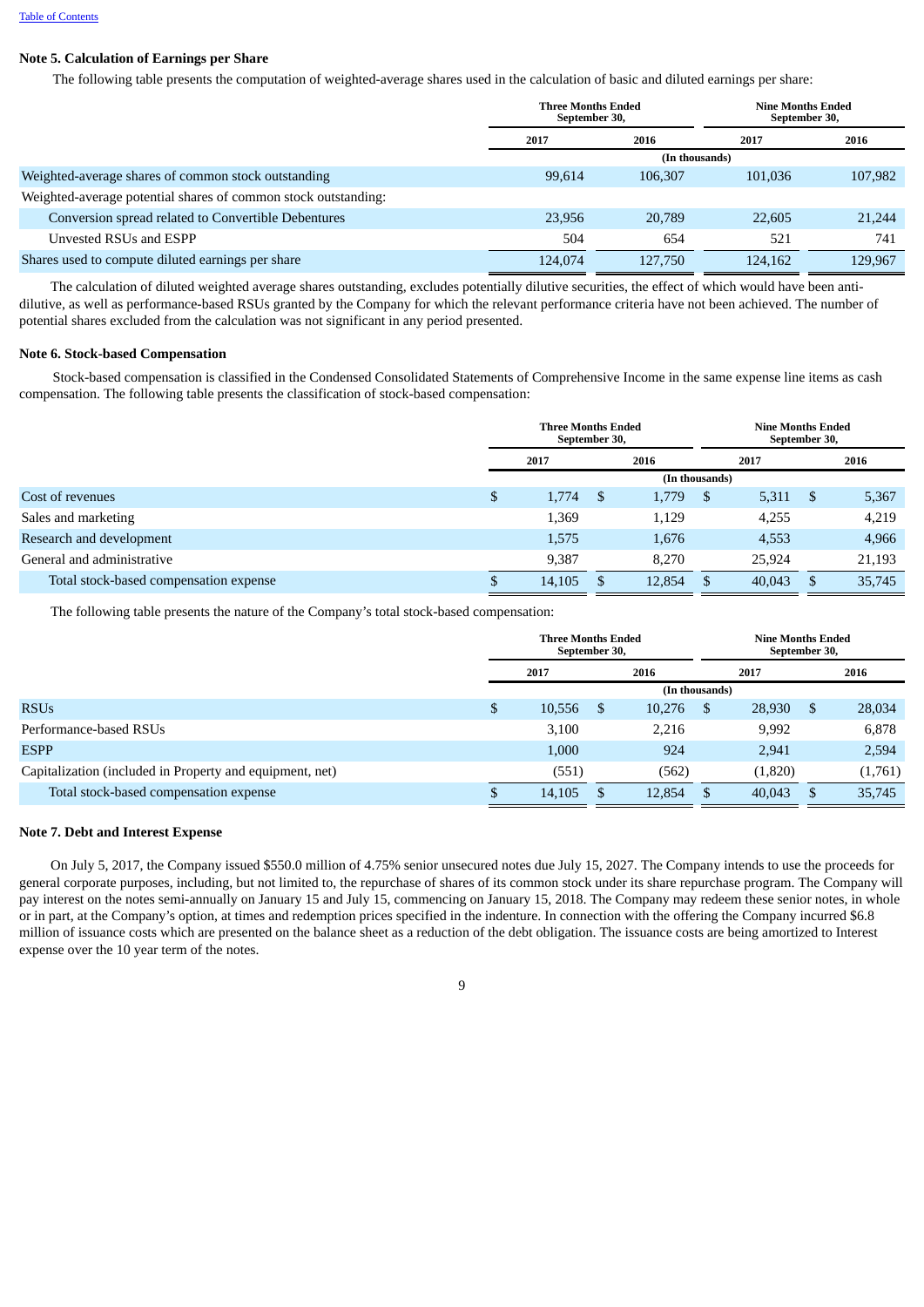The following table presents the components of the Company's interest expense:

|                                                                      | <b>Three Months Ended</b><br>September 30, |        |  |        | <b>Nine Months Ended</b><br>September 30, |        |   |        |
|----------------------------------------------------------------------|--------------------------------------------|--------|--|--------|-------------------------------------------|--------|---|--------|
|                                                                      | 2017<br>2016                               |        |  | 2017   |                                           |        |   | 2016   |
|                                                                      |                                            |        |  |        | (In thousands)                            |        |   |        |
| Contractual interest on Subordinated Convertible Debentures          | S                                          | 12,426 |  | 10,156 | <sup>\$</sup>                             | 32,738 | S | 30,469 |
| Contractual interest on Senior Notes                                 |                                            | 21,403 |  | 15.235 |                                           | 51.872 |   | 45,704 |
| Amortization of debt discount on Subordinated Convertible Debentures |                                            | 3.034  |  | 2,802  |                                           | 8.916  |   | 8,235  |
| Amortization of debt issuance costs and other interest expense       |                                            | 893    |  | 726    |                                           | 2.343  |   | 2.174  |
| Total interest expense                                               |                                            | 37,756 |  | 28,919 |                                           | 95,869 |   | 86,582 |

Effective August 15, 2017, Verisign has the right to redeem the Subordinated Convertible Debentures under the terms of the indenture. Therefore, the fair value of the contingent interest embedded derivative for periods after August 15, 2017 is negligible. Contingent interest for periods after August 15, 2017 is included in Contractual interest of Subordinated Convertible Debentures.

#### **Note 8. Non-operating Income, Net**

The following table presents the components of Non-operating income, net:

|                                                                                                    | <b>Three Months Ended</b><br>September 30, |   |       | <b>Nine Months Ended</b><br>September 30, |        |   |       |  |  |  |  |  |
|----------------------------------------------------------------------------------------------------|--------------------------------------------|---|-------|-------------------------------------------|--------|---|-------|--|--|--|--|--|
|                                                                                                    | 2017                                       |   | 2016  |                                           | 2017   |   | 2016  |  |  |  |  |  |
|                                                                                                    |                                            |   |       | (In thousands)                            |        |   |       |  |  |  |  |  |
| Interest income                                                                                    | \$<br>5,832                                | S | 1,728 | \$.                                       | 11,386 | S | 4,292 |  |  |  |  |  |
| (Loss) gain on sale of business                                                                    | (186)                                      |   |       |                                           | 10,421 |   |       |  |  |  |  |  |
| Unrealized gain (loss) on contingent interest derivative on Subordinated<br>Convertible Debentures |                                            |   | 1,440 |                                           | (893)  |   | 2,411 |  |  |  |  |  |
| Other, net                                                                                         | 595                                        |   | 94    |                                           | 630    |   | 1,389 |  |  |  |  |  |
| Total non-operating income, net                                                                    | 6,241                                      |   | 3,262 | -S                                        | 21,544 |   | 8,092 |  |  |  |  |  |

On April 1, 2017, the Company completed the sale of its iDefense business, which resulted in a gain of approximately \$10.4 million for the nine months ended September 30, 2017.

#### **Note 9. Income Taxes**

The following table presents income tax expense and the effective tax rate:

|                    | <b>Three Months Ended</b> | September 30, |        |  | <b>Nine Months Ended</b><br>September 30, |               |         |  |
|--------------------|---------------------------|---------------|--------|--|-------------------------------------------|---------------|---------|--|
|                    | 2017                      |               | 2016   |  | 2017                                      | 2016          |         |  |
|                    | (Dollars in thousands)    |               |        |  |                                           |               |         |  |
| Income tax expense | 34,645                    | \$            | 34,692 |  | 102.554                                   | <sup>\$</sup> | 104,227 |  |
| Effective tax rate | 23%                       | 23%           |        |  | 22%                                       |               | 24%     |  |

The effective tax rate for the three and nine months ended September 30, 2017 and 2016 was lower than the statutory federal rate of 35% primarily due to tax benefits from foreign income taxed at lower rates, partially offset by state income taxes. Additionally, the effective tax rate for nine months ended September 30, 2017 is also reduced by \$8.2 million of excess tax benefits related to stock-based compensation, which are included in income tax expense, pursuant to the adoption of ASU 2016-09 *Improvements to Employee Share-Based Payment Accounting* as discussed in Note 1.

Deferred tax assets, net of a valuation allowance, and liabilities as of September 30, 2017 reflect the use of a portion of U.S. foreign tax credits during the nine months ended September 30, 2017, an increase in the deferred tax liability related to the Subordinated Convertible Debentures, as well as the recognition of previously unrecognized excess tax benefits on stock awards which were recorded pursuant to the Company's adoption of ASU 2016-09.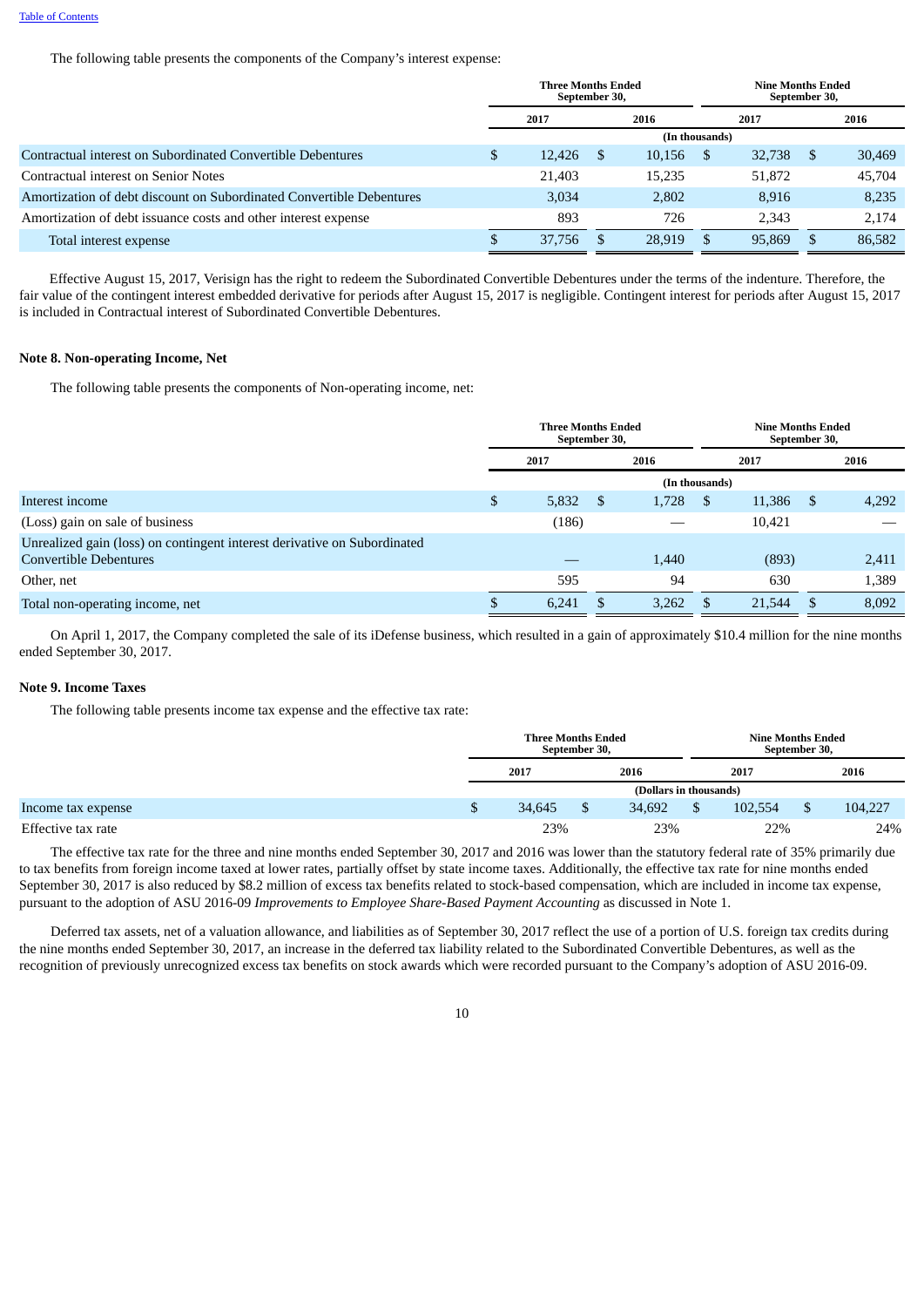#### <span id="page-10-0"></span>**ITEM 2. MANAGEMENT'S DISCUSSION AND ANALYSIS OF FINANCIAL CONDITION AND RESULTS OF OPERATIONS**

You should read the following discussion in conjunction with the interim unaudited Condensed Consolidated Financial Statements and related notes.

This Quarterly Report on Form 10-Q contains forward-looking statements within the meaning of Section 27A of the Securities Act of 1933, as amended, and Section 21E of the Securities Exchange Act of 1934, as amended (the "Exchange Act"). These forward-looking statements involve risks and uncertainties, including, among other things, statements regarding our anticipated costs and expenses and revenue mix. Forward-looking statements include, among others, those statements including the words "expects." "anticipates." "intends." "believes" and similar language. Our actual results may differ significantly from those projected in the forward-looking statements. Factors that might cause or contribute to such differences include, but are not limited to, those discussed in the section titled "Risk Factors" in Part II, Item 1A of this Quarterly Report on Form 10-Q. You should also carefully review the risks described in other documents we file from time to time with the Securities and Exchange Commission, including the Quarterly Reports on Form 10-Q or Current Reports on Form 8-K that we file in 2017 and our 2016 Form 10-K, which was filed on February 17, 2017, which discuss our business in greater detail. You are cautioned not to place undue reliance on the forward-looking statements, which speak only as of the date of this Quarterly Report on Form 10-Q. We undertake no obligation to publicly release any revisions to the forward-looking statements or reflect events or circumstances after the date of this document.

#### **Overview**

We are a global provider of domain name registry services and internet security, enabling internet navigation for many of the world's most recognized domain names and providing protection for websites and enterprises around the world. Our Registry Services ensure the security, stability and resiliency of key internet infrastructure and services, including the *.com* and *.net* domains, two of the internet's root servers, and the operation of the Root Zone Maintainer function for the core of the internet's DNS. Our product suite also includes Security Services, consisting of DDoS Protection Services and Managed DNS Services. Revenues from Security Services are not significant in relation to our consolidated revenues. We completed the sale of our iDefense business on April 1, 2017.

As of September 30, 2017, we had approximately 145.8 million *.com* and *.net* registrations in the domain name base. The number of domain names registered is largely driven by continued growth in online advertising, e-commerce, and the number of internet users, which is partially driven by greater availability of internet access, as well as marketing activities carried out by us and our registrars. Growth in the number of domain name registrations under our management may be hindered by certain factors, including overall economic conditions, competition from ccTLDs, the introduction of new gTLDs, and ongoing changes in the internet practices and behaviors of consumers and businesses. Factors such as the evolving practices and preferences of internet users, and how they navigate the internet, as well as the motivation of domain name registrants and how they will manage their investment in domain names, can negatively impact our business and the demand for new domain name registrations and renewals.

#### *Business Highlights and Trends*

- We recorded revenues of \$292.4 million and \$869.6 million during the three and nine months ended September 30, 2017. This represents an increase of 2% in each period compared to the same periods in 2016.
- We recorded operating income of \$181.1 million and \$531.3 million during the three and nine months ended September 30, 2017. This represents an increase of 4% and 3%, respectively, compared to the same periods of 2016.
- We finished the third quarter with 145.8 million *.com* and *.net* registrations in the domain name base, which represents a 1% increase from September 30, 2016, and a net increase of 1.5 million domain name registrations from June 30, 2017.
- During the three months ended September 30, 2017, we processed 8.9 million new domain name registrations for *.com* and *.net* compared to 8.3 million for the same period in 2016.
- The final .*com* and .*net* renewal rate for the second quarter of 2017 was 74.0% compared with 73.8% for the same quarter in 2016. Renewal rates are not fully measurable until 45 days after the end of the quarter.
- During the three months ended September 30, 2017, we repurchased 1.5 million shares of our common stock under the share repurchase program for \$147.0 million. As of September 30, 2017, \$622.5 million remained available for further repurchases under our share repurchase program.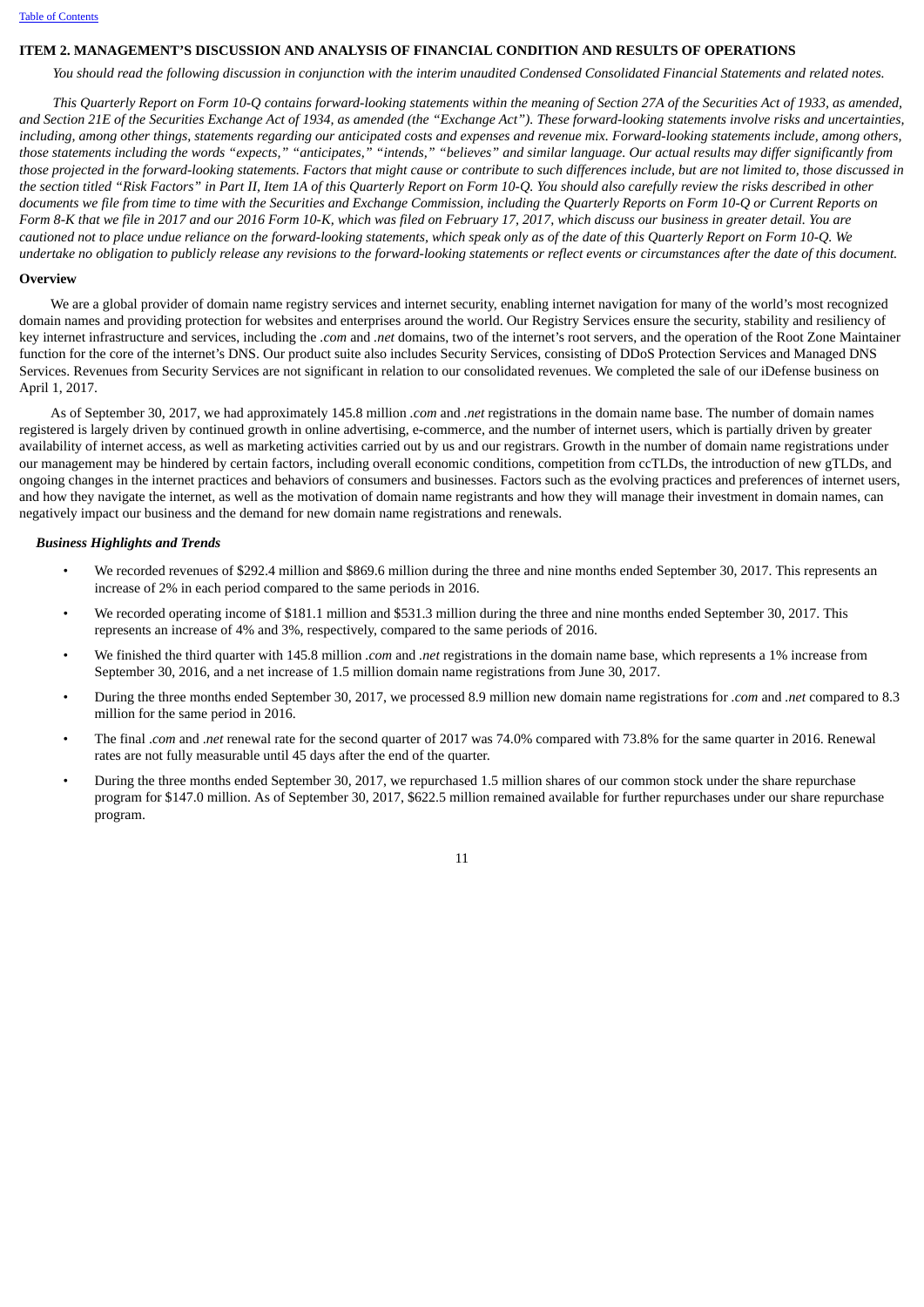- Through October 25, 2017, we repurchased an additional 0.4 million shares for \$41.4 million under our share repurchase program.
- We generated cash flows from operating activities of \$503.6 million during the nine months ended September 30, 2017, compared to \$488.0 million in the same period last year.
- On July 5, 2017, we issued \$550.0 million of 4.75% Senior Notes due July 15, 2027. We intend to use the proceeds for general corporate purposes, including, but not limited to, the repurchase of shares under our share repurchase program.

Pursuant to our agreements with ICANN, we make available on our website (at www.Verisign.com/zone) files containing all active domain names registered in the .*com* and .*net* registries. At the same website address, we make available a summary of the active zone count registered in the .*com* and .*net* registries and the number of .*com* and .*net* domain name registrations in the domain name base. The domain name base is the active zone plus the number of domain name registrations that are registered but not configured for use in the respective top level domain zone file plus the number of domain name registrations that are in a client or server hold status. These files and the related summary data are updated at least once per day. The update times may vary each day. The number of domain name registrations provided in this Form 10-Q are as of midnight of the date reported. Information available on, or accessible through, our website is not incorporated herein by reference.

## **Results of Operations**

The following table presents information regarding our results of operations as a percentage of revenues:

|                            | <b>Three Months Ended</b><br>September 30, |        | <b>Nine Months Ended</b><br>September 30, |        |
|----------------------------|--------------------------------------------|--------|-------------------------------------------|--------|
|                            | 2017                                       | 2016   | 2017                                      | 2016   |
| Revenues                   | 100.0%                                     | 100.0% | 100.0%                                    | 100.0% |
| Costs and expenses:        |                                            |        |                                           |        |
| Cost of revenues           | 16.2                                       | 17.3   | 16.7                                      | 17.4   |
| Sales and marketing        | 6.4                                        | 6.5    | 6.5                                       | 6.8    |
| Research and development   | 4.3                                        | 5.0    | 4.6                                       | 5.3    |
| General and administrative | 11.2                                       | 10.4   | 11.1                                      | 10.0   |
| Total costs and expenses   | 38.1                                       | 39.2   | 38.9                                      | 39.5   |
| Operating income           | 61.9                                       | 60.8   | 61.1                                      | 60.5   |
| Interest expense           | (12.9)                                     | (10.0) | (11.0)                                    | (10.1) |
| Non-operating income, net  | 2.1                                        | 1.1    | 2.5                                       | 0.9    |
| Income before income taxes | 51.1                                       | 51.9   | 52.6                                      | 51.3   |
| Income tax expense         | (11.8)                                     | (12.1) | (11.8)                                    | (12.1) |
| Net income                 | 39.3%                                      | 39.8%  | 40.8%                                     | 39.2 % |

# *Revenues*

Revenues related to our Registry Services are primarily derived from registrations for domain names in the *.com* and *.net* domain name registries. We also derive revenues from operating domain name registries for several other TLDs and from providing back-end registry services to a number of TLD registry operators, all of which are not significant in relation to our consolidated revenues. For domain names registered with the .*com* and .*net* registries we receive a fee from registrars per annual registration that is fixed pursuant to our agreements with ICANN. Individual customers, called registrants, contract directly with registrars or their resellers, and the registrars in turn register the domain names with Verisign. Changes in revenues are driven largely by changes in the number of new domain name registrations and the renewal rate for existing registrations as well as the impact of new and prior price increases, to the extent permitted by ICANN and the DOC. New registrations and the renewal rate for existing registrations are impacted by continued growth in online advertising, e-commerce, and the number of internet users, as well as marketing activities carried out by us and our registrars. We increased the annual fee for a *.net* domain name registration from \$6.79 to \$7.46 on February 1, 2016, and from \$7.46 to \$8.20 on February 1, 2017. On July 27, 2017, we announced an increase in the annual fee for a .*net* domain name registration from \$8.20 to \$9.02, effective February 1, 2018. We have the contractual right to increase the fees for .*net* domain name registrations by up to 10% each year during the term of our agreement with ICANN, through June 30, 2023. The annual fee for a *.com* domain name registration is \$7.85 for the duration of the current *.com* Registry Agreement through November 30, 2024, except that prices may be raised by up to 7% each year due to the imposition of any new Consensus Policy or documented extraordinary expense resulting from an attack or threat of attack on the Security and Stability (each as defined in the *.com* Registry Agreement) of the DNS, subject to approval

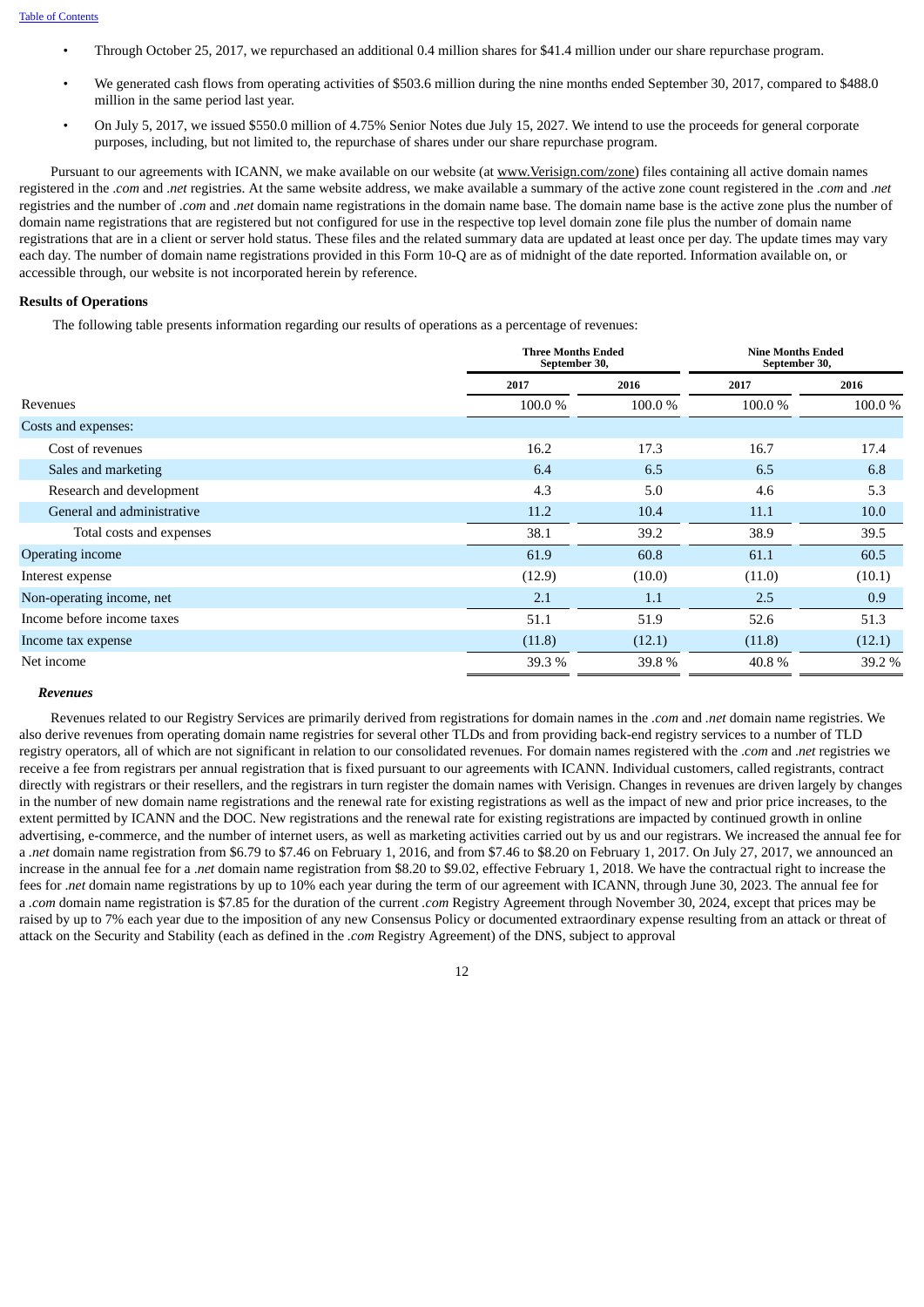#### Table of [Contents](#page-1-0)

of the DOC. We offer promotional marketing programs for our registrars based upon market conditions and the business environment in which the registrars operate. All fees paid to us for *.com* and *.net* registrations are in U.S. dollars. Revenues from Security Services are not significant in relation to our total consolidated revenues.

A comparison of revenues is presented below:

|          | <b>Three Months Ended</b><br>September 30, |          |            |                        |  | <b>Nine Months Ended</b><br>September 30, |          |  |         |  |  |  |
|----------|--------------------------------------------|----------|------------|------------------------|--|-------------------------------------------|----------|--|---------|--|--|--|
|          | 2017                                       | % Change |            | 2016                   |  | 2017                                      | % Change |  | 2016    |  |  |  |
|          |                                            |          |            | (Dollars in thousands) |  |                                           |          |  |         |  |  |  |
| Revenues | 292,428                                    | 2%       | $\uparrow$ | 287,554                |  | 869,594                                   | 2%       |  | 855,896 |  |  |  |

The following table compares the *.com* and *.net* domain name registrations in the domain name base managed by our Registry Services business:

|                                                                | September 30, 2017 | % Change | September 30, 2016 |
|----------------------------------------------------------------|--------------------|----------|--------------------|
| com and .net domain name registrations in the domain name base | 145.8 million      | $1\%$    | 144.1 million      |

Revenues increased by \$4.9 million and \$13.7 million during the three and nine months ended September 30, 2017, respectively, compared to the same period last year, primarily due to an increase in revenues from the operation of the registries for the .*com* and .*net* TLDs, which was driven by a 1% increase in the domain name base for .*com* and the increase in the .*net* domain name registration fees in February 2016 and 2017.

Growth in the domain name base has been primarily driven by continued internet growth and marketing activities carried out by us and our registrars. During the second half of 2015 and the first quarter of 2016 we experienced an increased volume of new domain name registrations primarily from our registrars in China. The volume of these new registrations was inconsistent and episodic compared to prior periods, and by the end of the first quarter of 2016, reverted back to a more normalized registration pace. However, periods of economic uncertainty, competitive pressure from ccTLDs, the introduction of new gTLDs, ongoing changes in internet practices and behaviors of consumers and business, as well as the motivation of existing domain name registrants and how they will manage their investment in domain names, has limited the rate of growth of the domain name base in recent years and may continue to do so in the remainder of 2017 and beyond.

We expect the rate of growth in revenues will increase in the fourth quarter of 2017 compared to the nine months ended September 30, 2017, as a result of continued growth in the aggregate number of domain names ending in .*com* and increases in the .*net* domain name registration fees in February 2016 and 2017.

#### *Geographic revenues*

We generate revenues in the U.S.; Europe, the Middle East and Africa ("EMEA"); China; and certain other countries including Canada, Australia and Japan.

The following table presents a comparison of our geographic revenues:

|                | <b>Three Months Ended</b><br>September 30, |         |          |     |                        | <b>Nine Months Ended</b><br>September 30, |         |          |  |         |  |
|----------------|--------------------------------------------|---------|----------|-----|------------------------|-------------------------------------------|---------|----------|--|---------|--|
|                |                                            | 2017    | % Change |     | 2016                   |                                           | 2017    | % Change |  | 2016    |  |
|                |                                            |         |          |     | (Dollars in thousands) |                                           |         |          |  |         |  |
| U.S.           | \$                                         | 173,433 | $3\%$    | -\$ | 167,796                | \$                                        | 518,913 | 4 %      |  | 497,595 |  |
| <b>EMEA</b>    |                                            | 52,790  | $2\%$    |     | 51,615                 |                                           | 158,509 | 2 %      |  | 155,280 |  |
| China          |                                            | 27,177  | (18)%    |     | 33,224                 |                                           | 80,680  | (17)%    |  | 97,150  |  |
| Other          |                                            | 39,028  | 12 %     |     | 34,919                 |                                           | 111,492 | 5 %      |  | 105,871 |  |
| Total revenues |                                            | 292,428 |          | \$  | 287,554                | $\mathcal{S}$                             | 869,594 |          |  | 855,896 |  |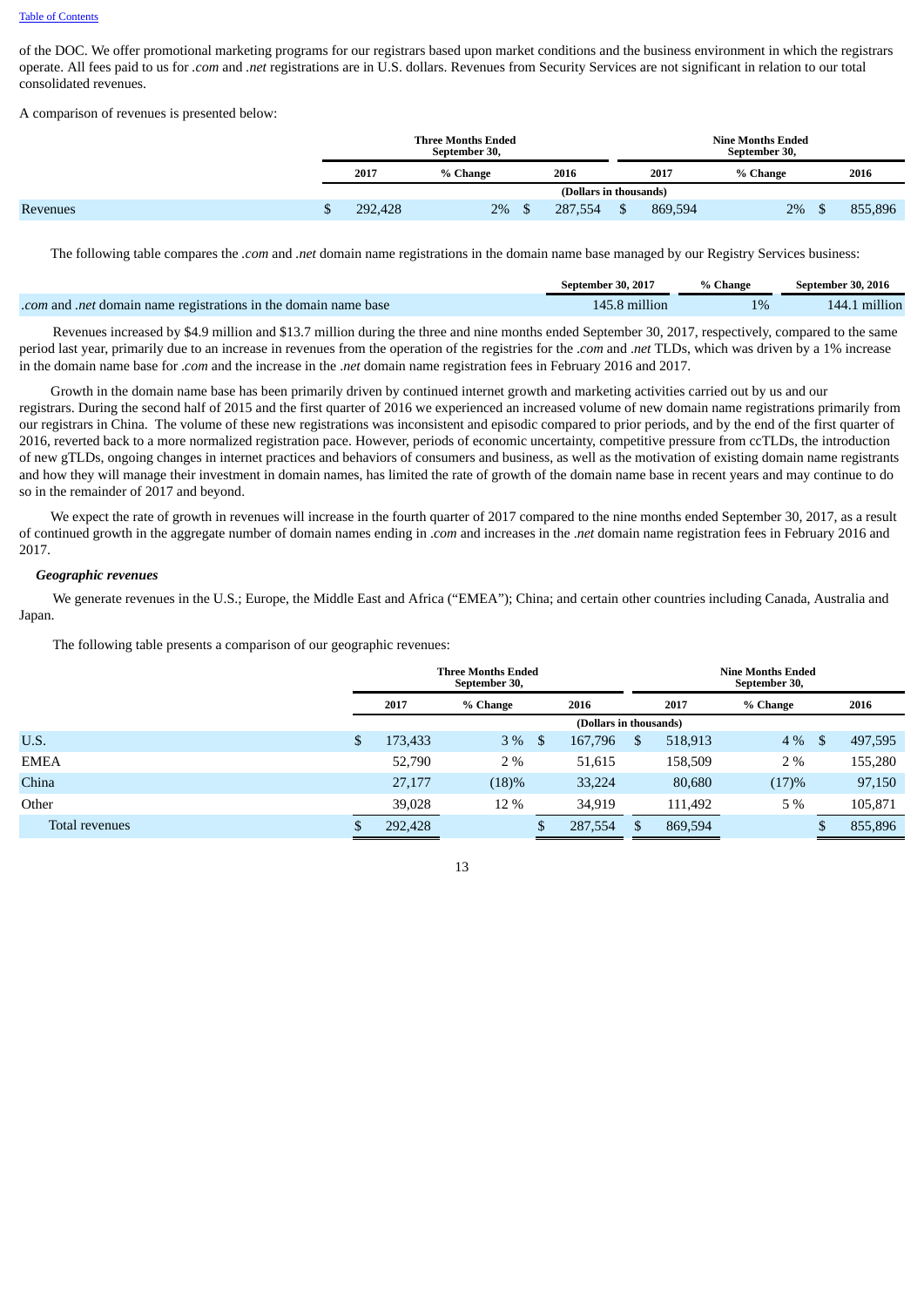Revenues for our Registry Services business are attributed to the country of domicile and the respective regions in which our registrars are located, however, this may differ from the regions where the registrars operate or where registrants are located. Revenue growth for each region may be impacted by registrars reincorporating, relocating, or from acquisitions or changes in affiliations of resellers. The impacts of these changes are reflected in the growth rates in the U.S. and Other regions. Revenue growth for each region may also be impacted by registrars domiciled in one region, registering domain names in another region. Although revenues grew in the U.S., EMEA and Other regions for the three and nine months ended September 30, 2017, compared to the same period last year, revenues from China decreased. Revenues from China for the three and nine months ended September 30, 2016 benefited from the increased volume of registrations in the second half of 2015 and first quarter of 2016, discussed earlier. However, a significant portion of those registrations did not renew, resulting in the decline in revenues from China.

#### *Cost of revenues*

Cost of revenues consist primarily of salaries and employee benefits expenses for our personnel who manage the operational systems, depreciation expenses, operational costs associated with the delivery of our services, fees paid to ICANN, customer support and training, consulting and development services, costs of facilities and computer equipment used in these activities, telecommunications expense and allocations of indirect costs such as corporate overhead.

A comparison of cost of revenues is presented below:

|                  | <b>Three Months Ended</b><br>September 30, |  |                  |  |                        | <b>Nine Months Ended</b><br>September 30, |         |          |  |         |  |  |
|------------------|--------------------------------------------|--|------------------|--|------------------------|-------------------------------------------|---------|----------|--|---------|--|--|
|                  | 2017                                       |  | 2016<br>% Change |  |                        |                                           | 2017    | % Change |  | 2016    |  |  |
|                  |                                            |  |                  |  | (Dollars in thousands) |                                           |         |          |  |         |  |  |
| Cost of revenues | 47,333                                     |  | (5)%             |  | 49,807                 |                                           | 145.646 | (2)%     |  | 149,142 |  |  |

Cost of revenues decreased by \$2.5 million during the three months ended September 30, 2017, compared to the same period last year, primarily due to a \$1.6 million decrease in depreciation expense and a \$1.5 million decrease in salary and employee benefits expenses. Depreciation expense decreased as a result of lower hardware purchases in recent years. Salary and employee benefits expenses decreased primarily due to a reduction in average headcount related to the sale of the iDefense business.

Cost of revenues decreased by \$3.5 million during the nine months ended September 30, 2017, compared to the same period last year, primarily due to a decrease of \$4.1 million in depreciation expenses and \$1.8 million in salary and employee benefits expenses, partially offset by a \$1.5 million increase in telecommunication expenses. Depreciation expenses decreased primarily due to lower hardware purchases in recent years. Salary and employee benefits expenses decreased primarily due to a reduction in average headcount related to the sale of the iDefense business. Telecommunication expenses increased as a result of an increase in network costs supporting our operations.

We expect cost of revenues as a percentage of revenues to remain consistent during the fourth quarter of 2017 compared to the nine months ended September 30, 2017.

#### *Sales and marketing*

Sales and marketing expenses consist primarily of salaries, sales commissions, sales operations and other personnel-related expenses, travel and related expenses, trade shows, costs of lead generation, costs of computer and communications equipment and support services, facilities costs, consulting fees, costs of marketing programs, such as online, television, radio, print and direct mail advertising costs, and allocations of indirect costs such as corporate overhead.

A comparison of sales and marketing expenses is presented below:

|                     |        | <b>Three Months Ended</b><br>September 30, |                        |  |        |          |  |        |
|---------------------|--------|--------------------------------------------|------------------------|--|--------|----------|--|--------|
|                     | 2017   | % Change                                   | 2016                   |  | 2017   | % Change |  | 2016   |
|                     |        |                                            | (Dollars in thousands) |  |        |          |  |        |
| Sales and marketing | 18,667 | $-$ %                                      | 18.647                 |  | 56,463 | (3)%     |  | 58,431 |

Sales and marketing expenses remained consistent during the three months ended September 30, 2017, compared to the same period last year as a \$1.7 million decrease in salary and employee benefits expenses was offset by a \$1.7 million increase in advertising and marketing expenses. Salary and employee benefits expenses decreased as a result of a reduction in headcount. Advertising and marketing expenses increased primarily due to increases in costs related to certain marketing campaigns supporting our Registry Services business.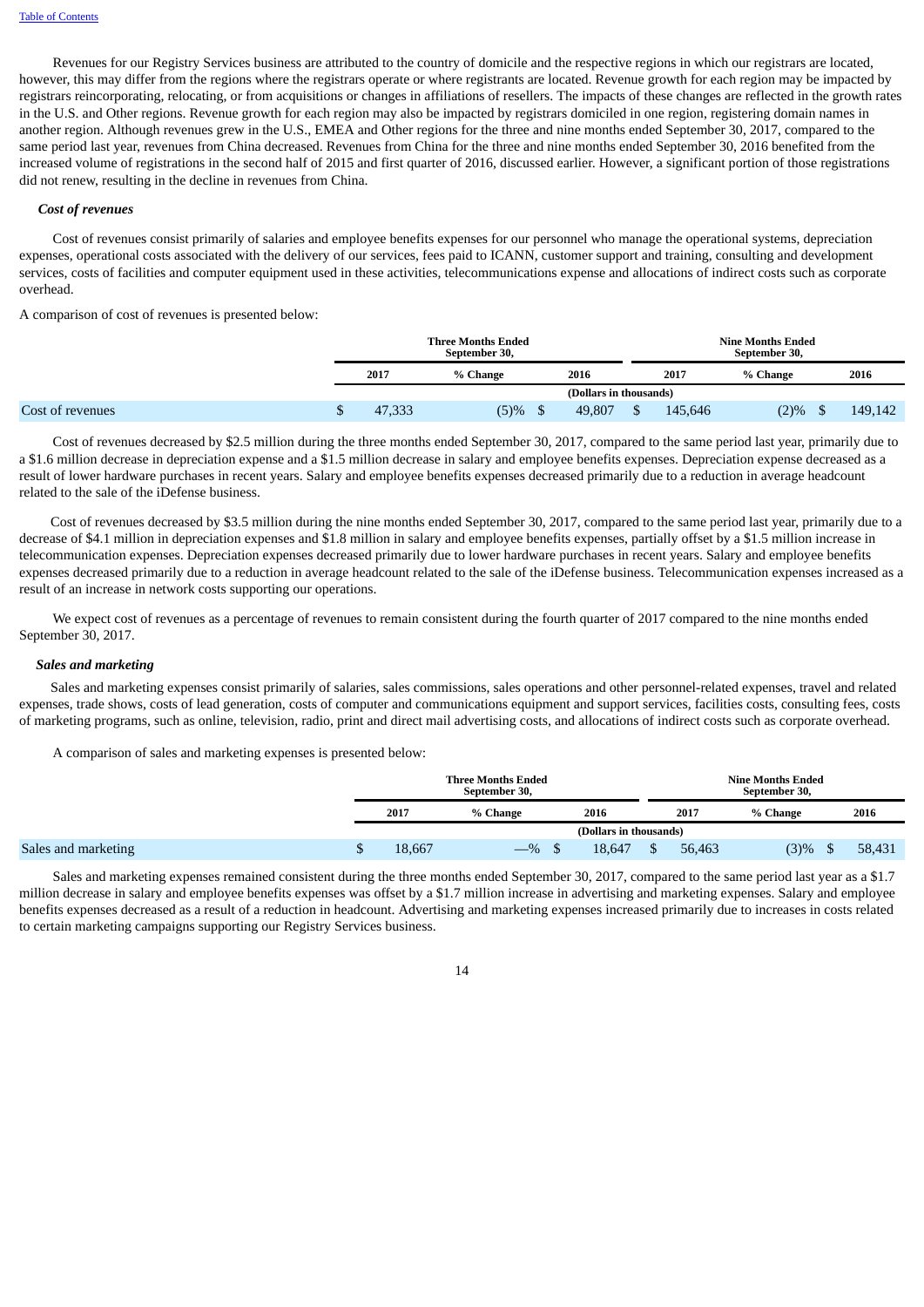Sales and marketing expenses decreased by \$2.0 million during the nine months ended September 30, 2017, compared to the same period last year, primarily due to a \$3.2 million decrease in salary and employee benefits expenses, partially offset by a \$2.4 million increase in advertising and marketing expenses. Salary and employee benefits expenses decreased as a result of a reduction in headcount. Advertising and marketing expenses increased primarily due to increases in costs related to certain marketing campaigns supporting our Registry Services business.

We expect sales and marketing expenses as a percentage of revenues to increase during the fourth quarter of 2017 compared to the nine months ended September 30, 2017, as the volume of marketing initiatives increases.

#### *Research and development*

Research and development expenses consist primarily of costs related to research and development personnel, including salaries and other personnelrelated expenses, consulting fees, facilities costs, computer and communications equipment, support services used in our service and technology development, and allocations of indirect costs such as corporate overhead.

A comparison of research and development expenses is presented below:

|                          |   | <b>Three Months Ended</b><br>September 30, |          |  |                        |  | <b>Nine Months Ended</b><br>September 30, |          |  |        |  |  |
|--------------------------|---|--------------------------------------------|----------|--|------------------------|--|-------------------------------------------|----------|--|--------|--|--|
|                          |   | 2017                                       | % Change |  | 2016                   |  | 2017                                      | % Change |  | 2016   |  |  |
|                          |   |                                            |          |  | (Dollars in thousands) |  |                                           |          |  |        |  |  |
| Research and development | w | 12,715                                     | (11)%    |  | 14.324                 |  | 39,569                                    | (13)%    |  | 45,355 |  |  |

Research and development expenses decreased by \$1.6 million during the three months ended September 30, 2017, compared to the same period last year, primarily due to a decrease in salary and employee benefits expenses resulting from a reduction in headcount.

Research and development expenses decreased by \$5.8 million during the nine months ended September 30, 2017, compared to the same period last year, primarily due to a decrease in salary and employee benefits expenses resulting from a reduction in headcount.

We expect research and development expenses as a percentage of revenues to remain consistent during the fourth quarter of 2017 compared to the nine months ended September 30, 2017.

#### *General and administrative*

General and administrative expenses consist primarily of salaries and other personnel-related expenses for our executive, administrative, legal, finance, information technology and human resources personnel, costs of facilities, computer and communications equipment, management information systems, support services, professional services fees, certain tax and license fees, and bad debt expense, offset by allocations of indirect costs such as facilities and shared services expenses to other cost types.

A comparison of general and administrative expenses is presented below:

|                            | <b>Three Months Ended</b><br>September 30, |          |    |  |                        |  | <b>Nine Months Ended</b><br>September 30, |          |  |        |  |  |
|----------------------------|--------------------------------------------|----------|----|--|------------------------|--|-------------------------------------------|----------|--|--------|--|--|
|                            | 2017                                       | % Change |    |  | 2016                   |  | 2017                                      | % Change |  | 2016   |  |  |
|                            |                                            |          |    |  | (Dollars in thousands) |  |                                           |          |  |        |  |  |
| General and administrative | 32,654                                     |          | 9% |  | 30,000                 |  | 96.626                                    | 13%      |  | 85,158 |  |  |

General and administrative expenses increased by \$2.7 million during the three months ended September 30, 2017, compared to the same period last year, primarily due to a combination of individually insignificant items.

General and administrative expenses increased by \$11.5 million during the nine months ended September 30, 2017, compared to the same period last year, primarily due to a \$6.6 million increase in salary and employee benefits expenses, including stock-based compensation, a \$3.1 million increase in legal expenses and a combination of other individually insignificant items, partially offset by a \$2.3 million decrease in depreciation expenses. Salary and employee benefits expenses, including stock-based compensation expenses increased due to an increase in average headcount and higher projected achievement levels on certain performance-based RSU grants. Legal expenses increased due to higher external legal fees. Depreciation expenses decreased due to lower capital expenditures in recent years.

We expect general and administrative expenses as a percentage of revenues to remain consistent during the fourth quarter of 2017 compared to the nine months ended September 30, 2017.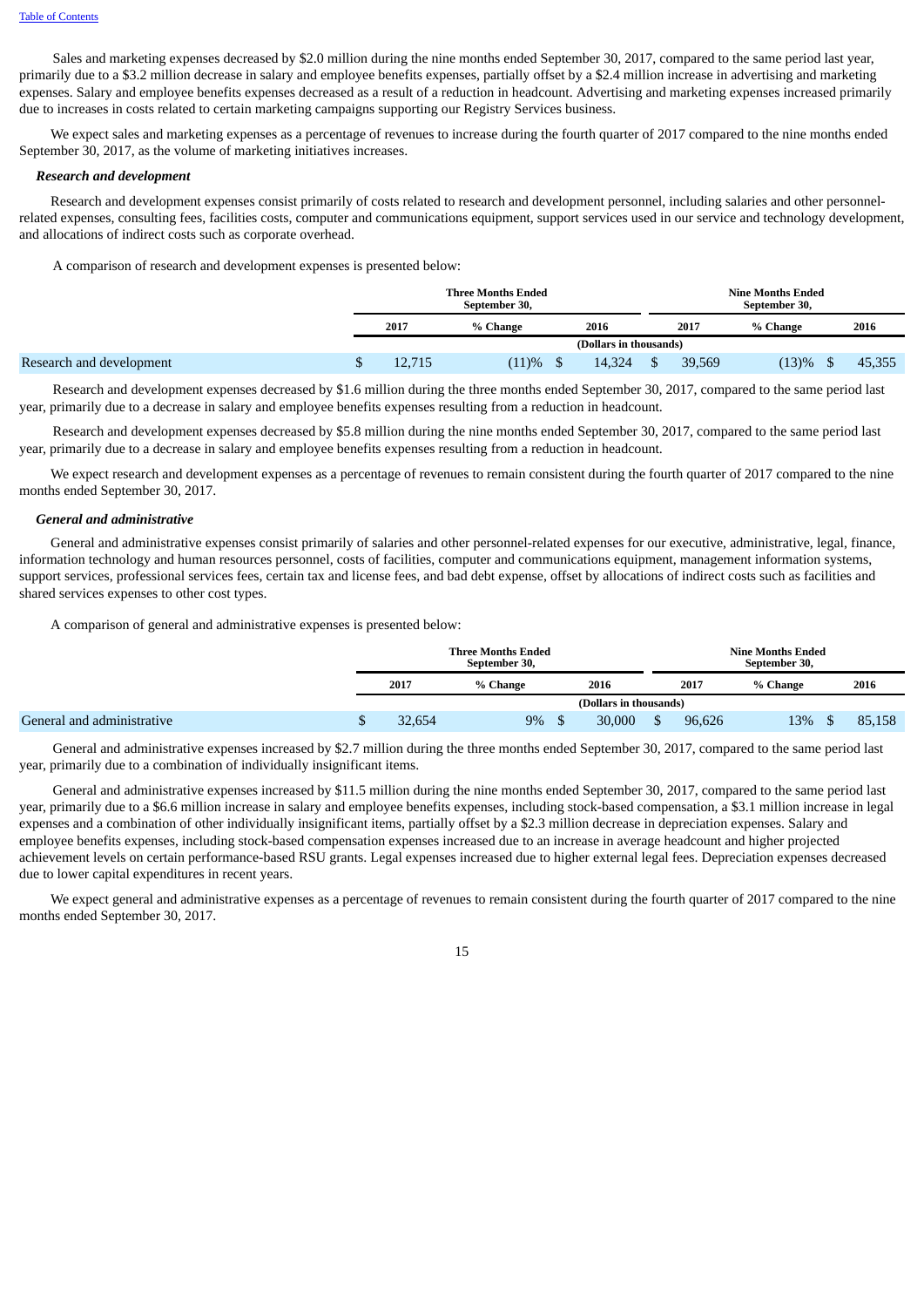### *Interest expense*

The following table presents the components of Interest expense:

|                                                                      |    | <b>Three Months Ended</b><br>September 30, |      | <b>Nine Months Ended</b><br>September 30, |                |        |      |        |
|----------------------------------------------------------------------|----|--------------------------------------------|------|-------------------------------------------|----------------|--------|------|--------|
|                                                                      |    | 2017                                       | 2016 |                                           | 2017           |        | 2016 |        |
|                                                                      |    |                                            |      |                                           | (In thousands) |        |      |        |
| Contractual interest on Subordinated Convertible Debentures          | \$ | 12,426                                     |      | 10,156                                    |                | 32,738 | S    | 30,469 |
| Contractual interest on Senior Notes                                 |    | 21,403                                     |      | 15,235                                    |                | 51,872 |      | 45,704 |
| Amortization of debt discount on Subordinated Convertible Debentures |    | 3.034                                      |      | 2,802                                     |                | 8.916  |      | 8,235  |
| Amortization of debt issuance costs and other interest expense       |    | 893                                        |      | 726                                       |                | 2.343  |      | 2,174  |
| Total interest expense                                               | S  | 37,756                                     |      | 28,919                                    |                | 95,869 |      | 86,582 |

We expect interest expense as a percent of revenues to increase during the fourth quarter of 2017 compared to the nine months ended September 30, 2017, due to the additional interest expense related to the senior notes issued in July 2017 and due to the contingent interest related to our Subordinated Convertible Debentures. Effective August 15, 2017, we have the right to redeem the Subordinated Convertible Debentures under the terms of the indenture. Therefore, the fair value of the contingent interest embedded derivative for periods after August 15, 2017 is negligible, and any future contingent interest is recognized as interest expense.

#### *Non-operating income, net*

The following table presents the components of Non-operating income, net:

|                                                                                                           | <b>Three Months Ended</b> | September 30, |       |                | <b>Nine Months Ended</b><br>September 30, |    |       |
|-----------------------------------------------------------------------------------------------------------|---------------------------|---------------|-------|----------------|-------------------------------------------|----|-------|
|                                                                                                           | 2017                      |               | 2016  |                | 2017                                      |    | 2016  |
|                                                                                                           |                           |               |       | (In thousands) |                                           |    |       |
| Interest income                                                                                           | \$<br>5,832               | S             | 1.728 | -S             | 11,386                                    | -S | 4,292 |
| (Loss) gain on sale of business                                                                           | (186)                     |               |       |                | 10,421                                    |    |       |
| Unrealized gain (loss) on contingent interest derivative on Subordinated<br><b>Convertible Debentures</b> |                           |               | 1,440 |                | (893)                                     |    | 2,411 |
| Other, net                                                                                                | 595                       |               | 94    |                | 630                                       |    | 1,389 |
| Total non-operating income, net                                                                           | \$<br>6,241               | \$            | 3.262 |                | 21,544                                    |    | 8.092 |

On April 1, 2017, we completed the sale of our iDefense business, which resulted in a gain of approximately \$10.4 million for the nine months ended September 30, 2017. Interest income increased in both the three and nine months ended September 30, 2017 due to higher amounts invested in marketable securities and higher interest rates.

#### *Income tax expense*

The following table presents income tax expense and the effective tax rate:

|  | <b>Three Months Ended</b><br>September 30, |      |        |                        | <b>Nine Months Ended</b><br>September 30, |            |         |  |
|--|--------------------------------------------|------|--------|------------------------|-------------------------------------------|------------|---------|--|
|  | 2017                                       | 2016 |        | 2017                   | 2016                                      |            |         |  |
|  |                                            |      |        | (Dollars in thousands) |                                           |            |         |  |
|  | 34.645                                     | \$   | 34,692 |                        | 102,554                                   |            | 104,227 |  |
|  | 23%                                        |      | 23%    |                        |                                           | 22%<br>24% |         |  |

The effective tax rate for the three and nine months ended September 30, 2017 and 2016 was lower than the statutory federal rate of 35% primarily due to tax benefits from foreign income taxed at lower rates, partially offset by state income taxes. Additionally, the effective tax rate for nine months ended September 30, 2017 is also reduced by \$8.2 million of excess tax benefits related to stock-based compensation, pursuant to the adoption of ASU 2016-09 - *Improvements to Employee Share-Based Payment Accounting*, effective January 1, 2017, as discussed in Note 1 to our Notes to Condensed Consolidated Financial Statements.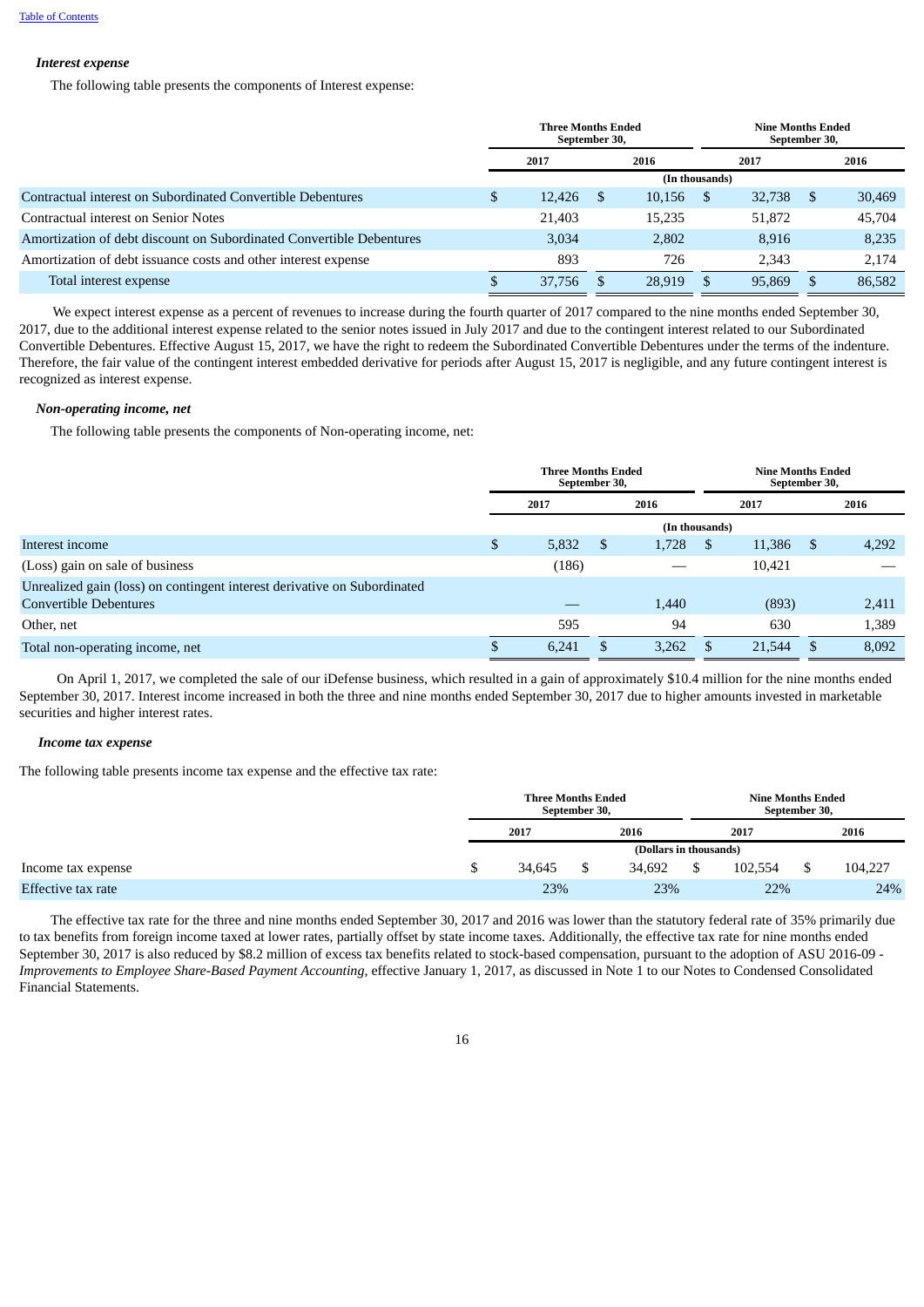# **Liquidity and Capital Resources**

|                           | September 30, | December 31,   |           |  |
|---------------------------|---------------|----------------|-----------|--|
|                           | 2017          |                | 2016      |  |
|                           |               | (In thousands) |           |  |
| Cash and cash equivalents | 286,822       |                | 231,945   |  |
| Marketable securities     | 2,078,905     |                | 1,565,962 |  |
| Total                     | 2,365,727     |                | 1,797,907 |  |

As of September 30, 2017, our principal source of liquidity was \$286.8 million of cash and cash equivalents and \$2.1 billion of marketable securities. The marketable securities primarily consist of debt securities issued by the U.S. Treasury meeting the criteria of our investment policy, which is focused on the preservation of our capital through investment in investment grade securities. The cash equivalents consist of amounts invested in money market funds and U.S. Treasury bills purchased with original maturities of less than 90 days. As of September 30, 2017, all of our debt securities have contractual maturities of less than one year. Our cash and cash equivalents are readily accessible. For additional information on our investment portfolio, see Note 2, "Cash, Cash Equivalents, and Marketable Securities," of our Notes to Condensed Consolidated Financial Statements in Part I, Item I of this Quarterly Report on Form 10-Q.

As of September 30, 2017, the amount of cash and cash equivalents and marketable securities held by foreign subsidiaries was \$1.6 billion. Our intent remains to indefinitely reinvest these funds outside of the U.S. and accordingly, we have not provided deferred U.S. taxes for these funds. In the event funds from foreign operations are needed to fund operations in the U.S. and if U.S. tax has not already been provided, we would be required to accrue and pay additional U.S. taxes in order to repatriate these funds.

On July 5, 2017, we issued \$550.0 million of 4.75% senior unsecured notes due July 15, 2027. We intend to use the proceeds for general corporate purposes, including, but not limited to, the repurchase of shares under our share repurchase program. We will pay interest on the notes semi-annually on January 15 and July 15, commencing on January 15, 2018. Additionally, as of September 30, 2017, we also had \$500.0 million principal amount outstanding of the 5.25% senior unsecured notes due 2025 and \$750.0 million principal amount outstanding of the 4.625% senior unsecured notes due 2023.

As of September 30, 2017, there were no borrowings outstanding under the \$200.0 million unsecured revolving credit facility that will expire in 2020.

As of September 30, 2017, we had \$1.25 billion principal amount outstanding of 3.25% subordinated convertible debentures due 2037. The price of our common stock exceeded the conversion price threshold trigger during the third quarter of 2017. Accordingly, the Subordinated Convertible Debentures are convertible at the option of each holder through December 31, 2017. We do not expect a material amount of the Subordinated Convertible Debentures to be converted in the near term as the trading price of the debentures exceeds the value that is likely to be received upon conversion. However, we cannot provide any assurance that the trading price of the debentures will continue to exceed the value that would be derived upon conversion or that the holders will not elect to convert the Subordinated Convertible Debentures. If a holder elects to convert its Subordinated Convertible Debentures, we are permitted under the Indenture to pursue an exchange in lieu of conversion or to settle the conversion value (as defined in the Indenture) in cash, stock, or a combination thereof. If we choose not to pursue or cannot complete an exchange in lieu of conversion, we currently have the intent and the ability (based on current facts and circumstances) to settle the principal amount of the Subordinated Convertible Debentures in cash. However, if the principal amount of the Subordinated Convertible Debentures that holders actually elect to convert exceeds our cash on hand and cash from operations, we will need to draw cash from existing financing or pursue additional sources of financing to settle the Subordinated Convertible Debentures in cash. We cannot provide any assurances that we will be able to obtain new sources of financing on terms acceptable to us or at all, nor can we assure that we will be able to obtain such financing in time to settle the Subordinated Convertible Debentures that holders elect to convert. The Subordinated Convertible Debentures continue to generate cash tax benefits while they remain outstanding and they are an important part of our capital structure. Although we have the right to redeem these debentures under the terms of the indenture, our intention, based on current conditions, is to not redeem these debentures, which will allow the cash tax benefits to continue to accrue.

We paid contingent interest of \$7.7 million in February 2017 and \$7.5 million in August 2017 in addition to the normal coupon interest. In August 2017, the upside trigger on the Subordinated Convertible Debentures was met again, and we will pay contingent interest of \$9.1 million in February 2018.

We derive significant tax savings from the Subordinated Convertible Debentures. For 2017, the interest deduction for income tax purposes, related to our Subordinated Convertible Debentures, is projected to be \$191.5 million, compared to cash interest, including contingent interest, of \$55.9 million. For income tax purposes, we deduct interest expense on the Subordinated Convertible Debentures calculated at 8.5% of the adjusted issue price, subject to adjustment for actual versus projected contingent interest. The adjusted issue price, and consequently the interest deduction for income tax purposes, grows

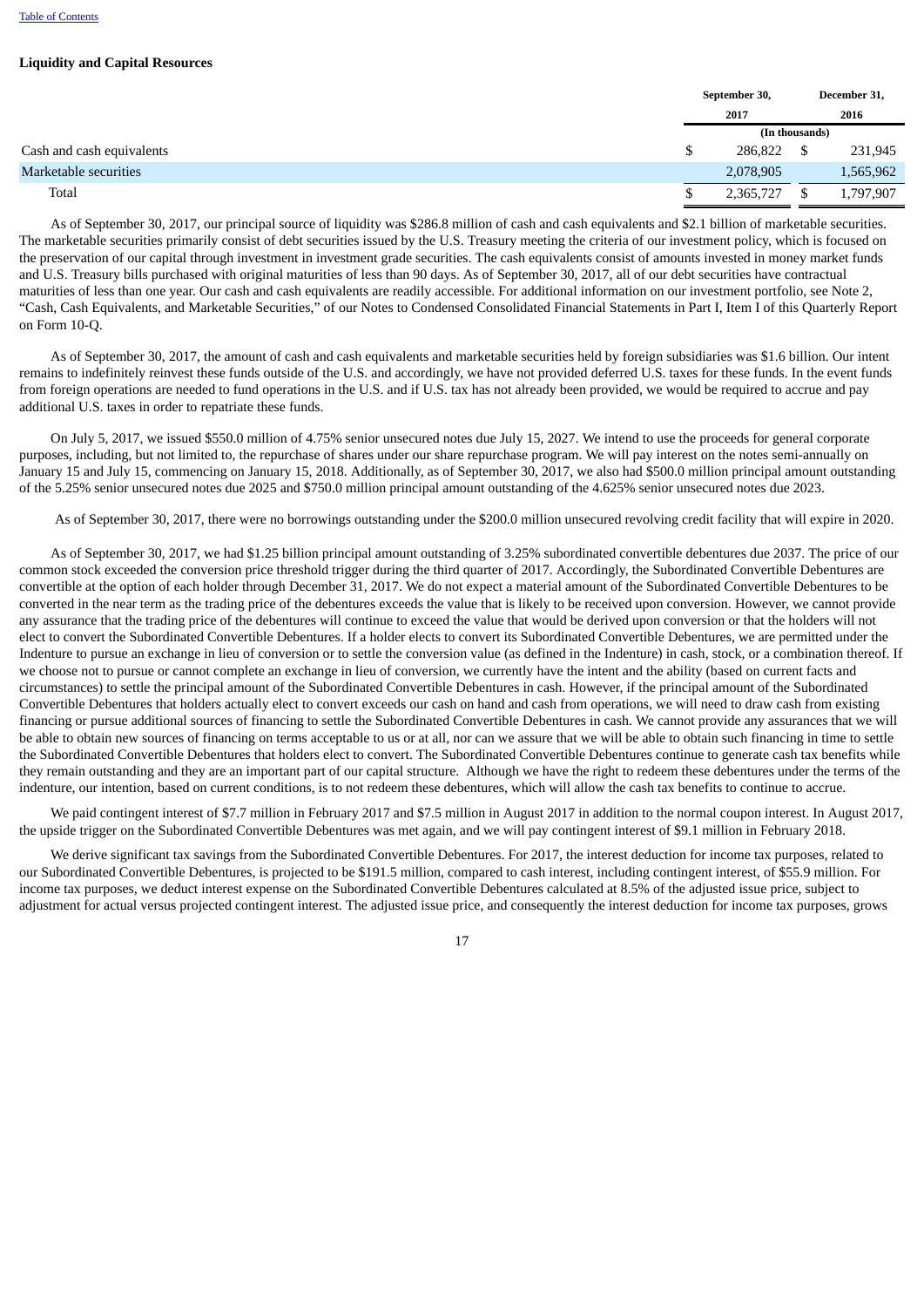over the term due to the difference between the interest deduction taken using a comparable yield of 8.5% on the adjusted issue price, and the coupon rate of 3.25% on the principal amount, compounded annually. The interest deduction taken is subject to recapture upon settlement to the extent that the amount paid (in cash or stock) to settle the Subordinated Convertible Debentures is less than the adjusted issue price. Interest recognized in accordance with GAAP, which is calculated at 8.39% of the liability component of the Subordinated Convertible Debentures, will also grow over the term, but at a slower rate. This difference will result in a continuing increase in the deferred tax liability on our Condensed Consolidated Balance Sheet.

We believe existing cash, cash equivalents and marketable securities, and funds generated from operations, together with our borrowing capacity under the unsecured revolving credit facility should be sufficient to meet our working capital, capital expenditure requirements, and to service our debt for at least the next 12 months. We regularly assess our cash management approach and activities in view of our current and potential future needs.

In summary, our cash flows for the nine months ended September 30, 2017 and 2016 are as follows:

|                                                              | <b>Nine Months Ended</b><br>September 30, |           |  |            |
|--------------------------------------------------------------|-------------------------------------------|-----------|--|------------|
|                                                              | 2017                                      |           |  | 2016       |
|                                                              | (In thousands)                            |           |  |            |
| Net cash provided by operating activities                    | \$                                        | 503.568   |  | 488,043    |
| Net cash used in investing activities                        |                                           | (531,619) |  | (50, 762)  |
| Net cash provided by (used in) financing activities          |                                           | 81,810    |  | (488, 264) |
| Effect of exchange rate changes on cash and cash equivalents |                                           | 1.118     |  | 109        |
| Net increase (decrease) in cash and cash equivalents         |                                           | 54,877    |  | (50, 874)  |

#### *Cash flows from operating activities*

Our largest source of operating cash flows is cash collections from our customers. Our primary uses of cash from operating activities are for personnel related expenditures, and other general operating expenses, as well as payments related to taxes, interest and facilities.

Net cash provided by operating activities increased during the nine months ended September 30, 2017, compared to the same period last year, primarily due to an increase in cash collected from customers, partially offset by an increase in cash paid to suppliers and employees and an increase in cash paid for income taxes. Cash received from customers increased primarily due to higher .*com* domain name registrations and renewals, and the increases in the .*net* domain name registration fees in February 2016 and 2017. Cash paid to suppliers and employees increased primarily due to the timing of certain vendor payments. Cash paid for income taxes increased due to higher foreign income tax payments.

#### *Cash flows from investing activities*

The changes in cash flows from investing activities primarily relate to purchases, maturities and sales of marketable securities, and purchases of property and equipment and proceeds from the sale of businesses.

Net cash used in investing activities increased during the nine months ended September 30, 2017, compared to the same period last year, primarily due to an increase in purchases of marketable securities, net of proceeds from sales and maturities, an increase in purchases of property and equipment, partially offset by the payments made in third quarter of 2016 for the future assignment of the rights to the *.web* gTLD, and an increase in other investing activities including the proceeds received from the sale of our iDefense business.

#### *Cash flows from financing activities*

The changes in cash flows from financing activities primarily relate to share repurchases, proceeds from borrowings, and our employee stock purchase plan.

The change in net cash provided by (used in) financing activities during the nine months ended September 30, 2017, compared to the same period last year, was primarily due to the proceeds from the issuance of the 4.75% senior notes due 2027 in the third quarter of 2017, net of issuance costs, and a decrease in share repurchases.

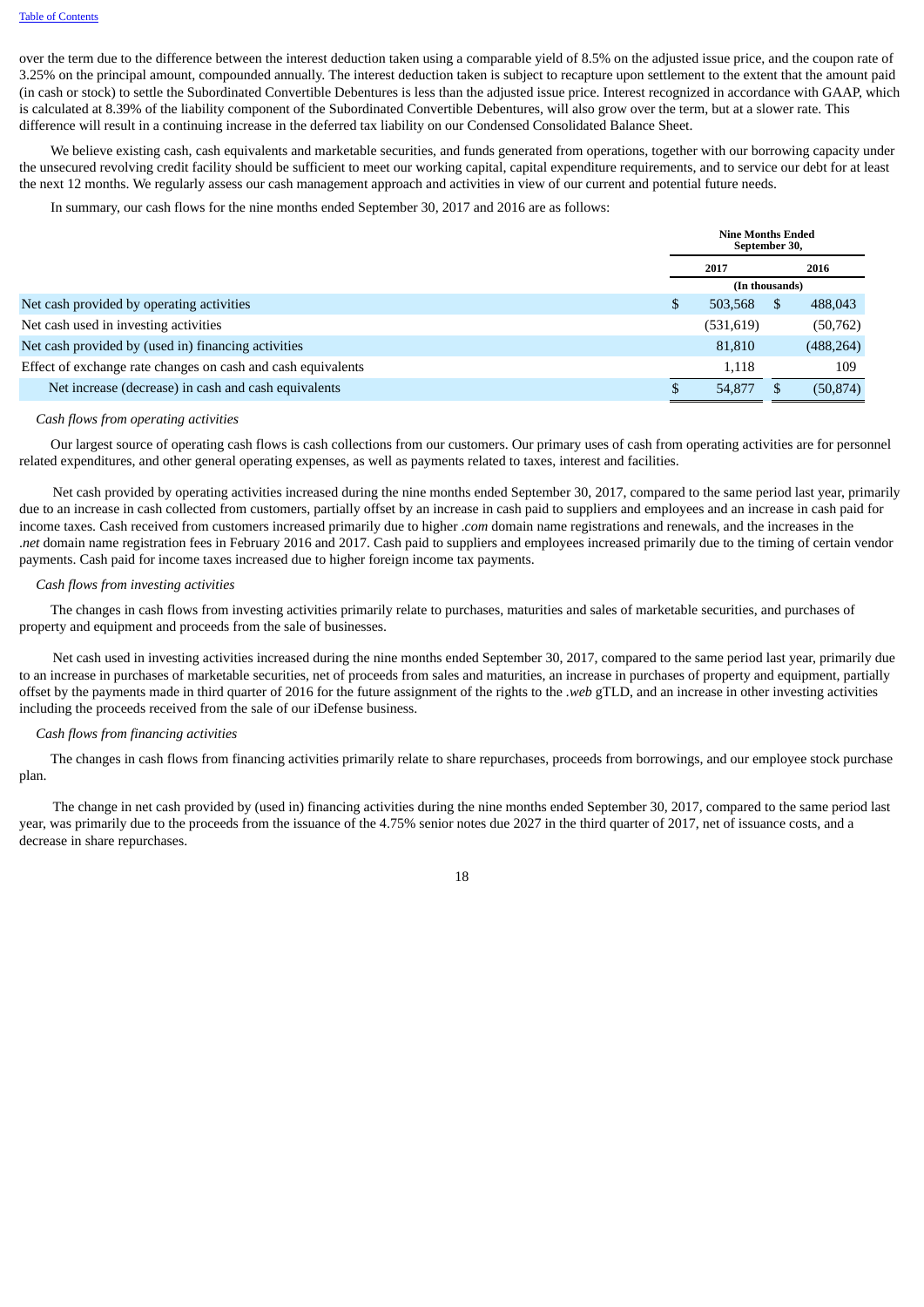## <span id="page-18-0"></span>**ITEM 3. QUANTITATIVE AND QUALITATIVE DISCLOSURES ABOUT MARKET RISK**

There have been no significant changes in our market risk exposures since December 31, 2016 other than the issuance of the 4.75% senior notes due 2027 and an increase in marketable securities.

## <span id="page-18-1"></span>**ITEM 4. CONTROLS AND PROCEDURES**

Based on our management's evaluation, with the participation of our Chief Executive Officer (our principal executive officer) and our Chief Financial Officer (our principal financial officer), as of September 30, 2017, our principal executive officer and principal financial officer have concluded that our disclosure controls and procedures (as defined in Rules 13a-15(e) and 15d-15(e) under the Exchange Act) are effective to ensure that information required to be disclosed by us in reports that we file or submit under the Exchange Act is recorded, processed, summarized and reported within the time periods specified in SEC rules and forms and is accumulated and communicated to our management, including our principal executive officer and principal financial officer, as appropriate, to allow timely decisions regarding required disclosure.

#### **Changes in Internal Control over Financial Reporting**

There was no change in our internal control over financial reporting (as such term is defined in Rules 13a-15(f) and 15d-15(f) under the Exchange Act) during the three months ended September 30, 2017 that has materially affected, or is reasonably likely to materially affect, the Company's internal control over financial reporting.

### **Inherent Limitations of Disclosure Controls and Internal Control over Financial Reporting**

Because of their inherent limitations, our disclosure controls and procedures and our internal control over financial reporting may not prevent material errors or fraud. A control system, no matter how well conceived and operated, can provide only reasonable, not absolute, assurance that the objectives of the control system are met. The effectiveness of our disclosure controls and procedures and our internal control over financial reporting is subject to risks, including that the control may become inadequate because of changes in conditions or that the degree of compliance with our policies or procedures may deteriorate.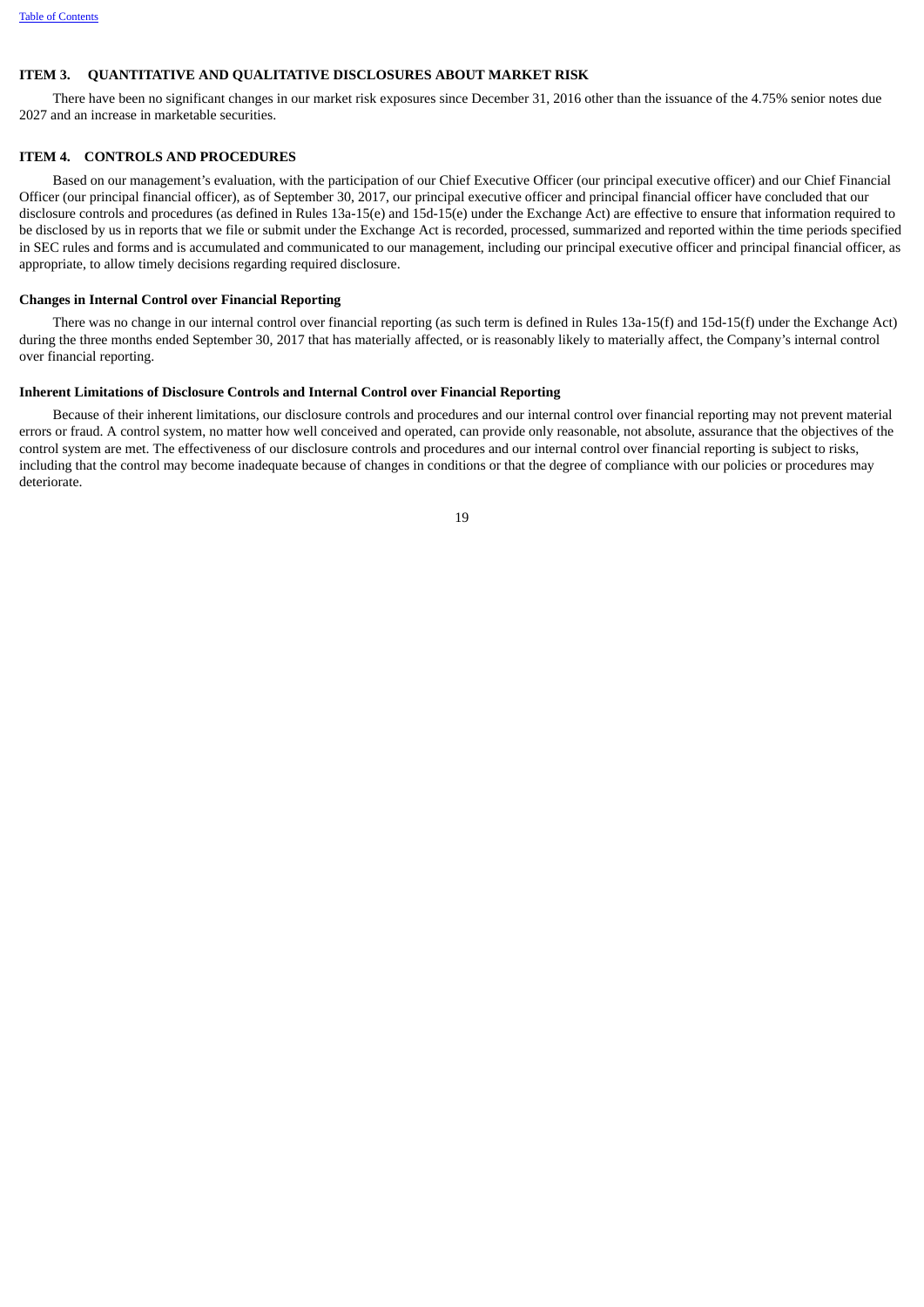#### **PART II—OTHER INFORMATION**

### <span id="page-19-1"></span><span id="page-19-0"></span>**ITEM 1. LEGAL PROCEEDINGS**

On January 18, 2017, the Company received a Civil Investigative Demand ("CID") from the Antitrust Division of the United States Department of Justice ("DOJ") requesting certain material related to the Company becoming the registry operator for the .*web* gTLD. We are cooperating with the DOJ. At this time, the Company is unable to estimate a range of potential financial and non-financial outcomes in connection with this matter.

Verisign is also involved in various investigations, claims and lawsuits arising in the normal conduct of its business, none of which, in its opinion, will have a material adverse effect on its financial condition, results of operations, or cash flows. The Company cannot assure you that it will prevail in any litigation. Regardless of the outcome, any litigation may require the Company to incur significant litigation expense and may result in significant diversion of management attention.

#### <span id="page-19-2"></span>**ITEM 1A. RISK FACTORS**

In addition to other information in this Form 10-O, the following risk factors should be carefully considered in evaluating us and our business because these factors currently have a significant impact or may have a significant impact on our business, operating results or financial condition. Actual results could differ materially from those projected in the forward-looking statements contained in this Form 10-O as a result of the risk factors discussed below and *elsewhere in this Form 10-Q and in other filings we make with the SEC.*

#### Risks arising from our agreements governing our Registry Services business could limit our ability to maintain or grow our business.

We are parties to (i) a Cooperative Agreement (as amended) with the DOC with respect to the .*com* gTLD and (ii) Registry Agreements with ICANN for *.com*, *.net, .name,* and other gTLDs including our IDN gTLDs. As substantially all of our revenues are derived from our Registry Services business, limitations and obligations in, or changes or challenges to, these agreements, particularly the agreements that involve .*com* and .*net*, could have a material adverse impact on our business. Certain competing registries, such as the ccTLDs, do not face the same limitations or obligations that we face in our agreements.

*Modifications or Amendments.* In October 2016, the Company and ICANN entered into an amendment to extend the term of the *.com* Registry Agreement to November 30, 2024 (the "*.com* Amendment"). As part of the *.com* Amendment, the Company and ICANN agreed to negotiate in good faith to amend the terms of the *.com* Registry Agreement: (i) by October 20, 2018, to preserve and enhance the security and stability of the internet or the *.com* TLD, and (ii) as may be necessary for consistency with changes to, or the termination or expiration of, the Cooperative Agreement. We can provide no assurance that any new terms for the *.com* Registry Agreement that we agree to as a result of the above obligations will not have a material adverse impact on our business, operating results, financial condition, and cash flows.

The DOC approved the .*com* Amendment under amendment 34 to the Cooperative Agreement. The DOC did not extend the term of the Cooperative Agreement, which will expire on November 30, 2018, unless the DOC, in its sole discretion, extends the term. Under amendment 34, the DOC has the right to conduct a public interest review for the sole purpose of determining whether the DOC will exercise its right to extend the term of the Cooperative Agreement. In connection with the aforementioned review, we agreed to cooperate fully and to work in good faith to reach a mutual agreement with the DOC to resolve issues identified in such review and to work in good faith to implement any agreed upon changes as of the expiration of the current term of the Cooperative Agreement. We can provide no assurance that any changes that we agree to as a result of the above obligations will not have a material adverse impact on our business, operating results, financial condition, and cash flows.

In addition, our Registry Agreements for new gTLDs, including the Registry Agreements for our IDN gTLDs, include ICANN's right to amend the agreements without our consent, which could impose unfavorable contract obligations on us that could impact our plans and competitive positions with respect to new gTLDs. At the time of renewal of our *.com* or *.net* Registry Agreements, ICANN might also attempt to impose this same unilateral right to amend these registry agreements under certain conditions. ICANN has also included new mandatory obligations on new gTLD registry operators, including us, that may increase the risks and potential liabilities associated with operating new gTLDs. ICANN might seek to impose these new mandatory obligations in our other Registry Agreements under certain conditions. We can provide no assurance that any changes to our Registry Agreements as a result of the above obligations will not have a material adverse impact on our business, operating results, financial condition, and cash flows.

*Pricing*. Under the terms of the Cooperative Agreement with the DOC and the *.com* Registry Agreement with ICANN, we are restricted during the term of the Registry Agreement from increasing the price of registrations or renewals of .*com* domain names above \$7.85, except that we are entitled to increase the price up to 7%, with the prior approval of the DOC, due to the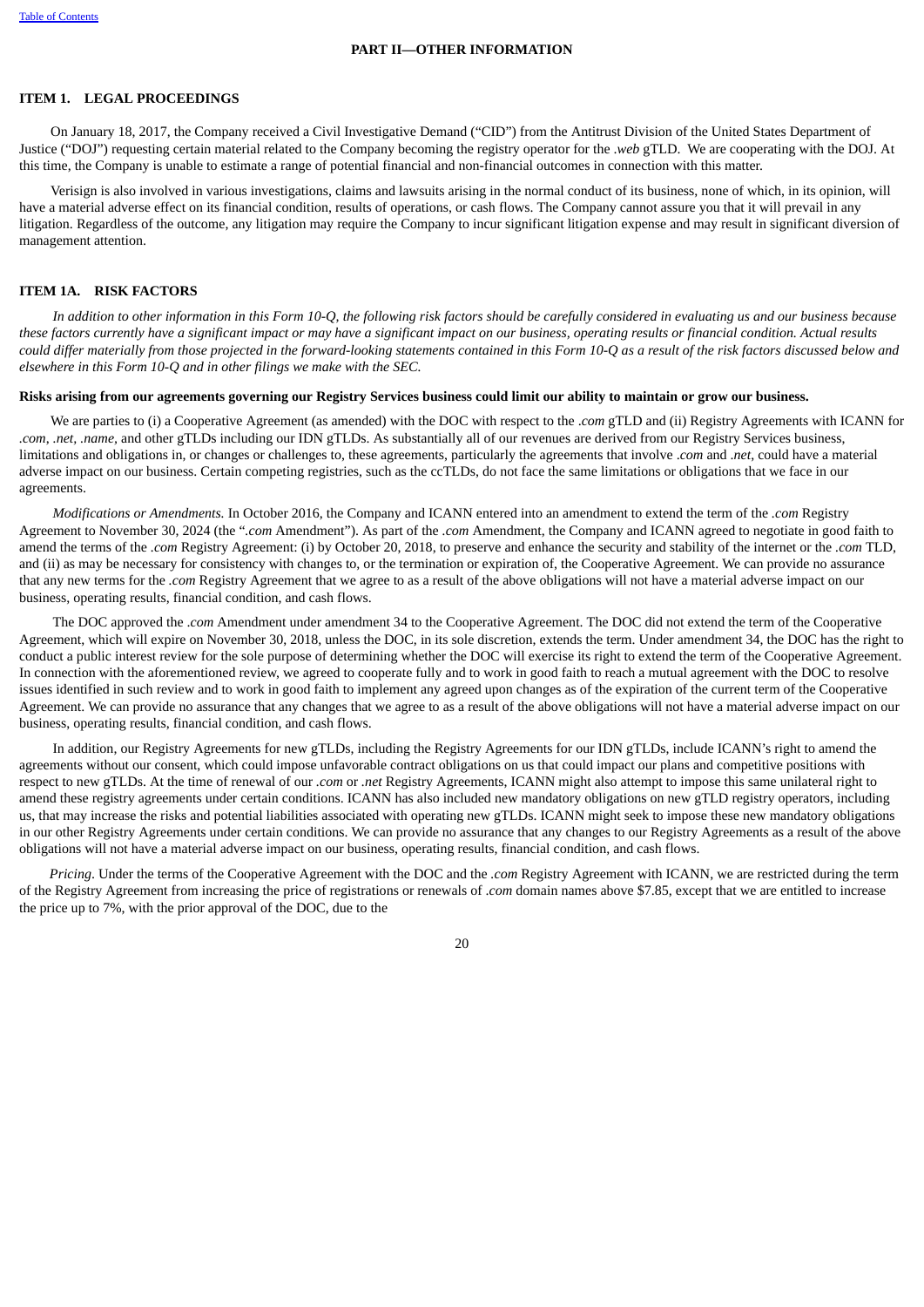imposition of any new Consensus Policies, as established and defined under ICANN's bylaws and due process, and covering certain items listed in the .*com* Registry Agreement, or documented extraordinary expense resulting from an attack or threat of attack on the security and stability of the DNS. However, it is uncertain that such circumstances will arise, or if they do, whether we would seek, or the DOC would approve, any request to increase the price for *.com* domain name registrations. We also have the right under the Cooperative Agreement to seek the removal of these pricing restrictions if we demonstrate to the DOC that market conditions no longer warrant such restrictions. However, it is uncertain whether we will seek the removal of such restrictions, or whether the DOC would approve the removal of such restrictions. In comparison, under the terms of the *.net* and *.name* Registry Agreements with ICANN, we are permitted to increase the price of domain name registrations and renewals in these TLDs up to 10% per year. Additionally, ICANN's registry agreements for new gTLDs do not contain such pricing restrictions.

*Vertical integration*. Under the *.com*, .*net,* and .*name* Registry Agreements with ICANN, as well as the Cooperative Agreement with the DOC, we are not permitted to acquire, directly or indirectly, control of, or a greater than 15% ownership interest in, any ICANN-accredited registrar. Historically, all gTLD registry operators were subject to this vertical integration prohibition; however, ICANN has established a process whereby registry operators may seek ICANN's approval to remove this restriction, and ICANN has approved such removal in several instances. If we were to seek removal of the vertical integration restrictions contained in our agreements, it is uncertain whether ICANN and/or DOC approval would be obtained. Additionally, ICANN's registry agreement for new gTLDs generally permits such vertical integration, with certain limitations including ICANN's right, but not the obligation, to refer such vertical integration activities to competition authorities. Furthermore, such vertical integration restrictions do not generally apply to ccTLD registry operators. If registry operators of other TLDs, or ccTLDs, are able to obtain competitive advantages through such vertical integration, it could materially harm our business.

*Renewal and Termination*. Our .*com*, .*net,* and .*name* Registry Agreements with ICANN contain "presumptive" rights of renewal upon the expiration of their current terms on November 30, 2024, June 30, 2023 and August 15, 2018 respectively. The Registry Agreements for our new gTLDs including our IDN gTLDs are subject to a 10-year term and contain similar "presumptive" renewal rights. If certain terms in our *.com* and *.net* Registry Agreements are not similar to such terms generally in effect in the registry agreements of the five largest gTLDs, then a renewal of these agreements shall be upon terms reasonably necessary to render such terms similar to the registry agreements for those other gTLDs. There can be no assurance that such terms, if they apply, will not have a material adverse impact on our business. A renewal of the .*com* Registry Agreement must be approved by the DOC, which, under certain circumstances, could refuse to grant its approval to the renewal of the *.com* Registry Agreement on similar terms, or at all. A failure (i) by ICANN or the DOC to approve the renewal of the *.com* Registry Agreement prior to the expiration of its current term on November 30, 2024, or (ii) by ICANN to approve the renewal of the .*net* Registry Agreement prior to or upon the expiration of its current term on June 30, 2023, would have, absent an extension, a material adverse effect on our business. ICANN could terminate or refuse to renew our .*com* or .*net* Registry Agreements if, upon proper notice, (i) we fail to cure a fundamental and material breach of certain specified obligations, and (ii) we fail to timely comply with a final decision of an arbitrator or court. ICANN's termination or refusal to renew either the .*com* or .*net* Registry Agreement would have a material adverse effect on our business.

*Consensus Policies*. Our Registry Agreements with ICANN require us to implement Consensus Policies and specifications or policies established on a temporary basis ("Temporary Policies"). ICANN could adopt Consensus Policies or Temporary Policies that are unfavorable to us as the registry operator of *.com*, *.net* and our other gTLDs, that are inconsistent with our current or future plans, that impose substantial costs on our business, that subject the Company to additional legal risks, or that affect our competitive position. Such Consensus Policies or Temporary Policies could have a material adverse effect on our business. As an example, ICANN has adopted a Consensus Policy that requires Verisign to receive and display thick-Whois data for *.com* and .*net*. The costs of complying or failing to comply with this policy as well as laws and regulations regarding publicly identifiable information and data privacy, such as domestic and various foreign privacy regimes, could expose us to compliance costs and substantial liability, and result in costly and time-consuming investigations or litigation.

*Legal challenges*. Our Registry Agreements have faced, and could face in the future, challenges, including possible legal challenges, resulting from our activities or the activities of ICANN, registrars, registrants, and others, and any adverse outcome from such challenges could have a material adverse effect on our business.

## Governmental regulation and the application of new and existing laws in the U.S. and overseas may slow business growth, increase our costs of doing **business, create potential liability and have an adverse effect on our business.**

Application of new and existing laws and regulations in the U.S. or overseas to the internet and communications industry can be unclear. The costs of complying or failing to comply with these laws and regulations could limit our ability to operate in our current markets, expose us to compliance costs and substantial liability, and result in costly and time-consuming litigation. For example, the government of the People's Republic of China ("PRC") has indicated that it will issue, and in some instances has begun to issue, new regulations, and has begun to enforce existing regulations, that impose additional costs on, and risks to, our provision of Registry Services in the PRC and could impact the growth or renewal rates of domain name registrations in the PRC. In addition to registry operators, certain of such regulations will also require registrars to obtain a government-issued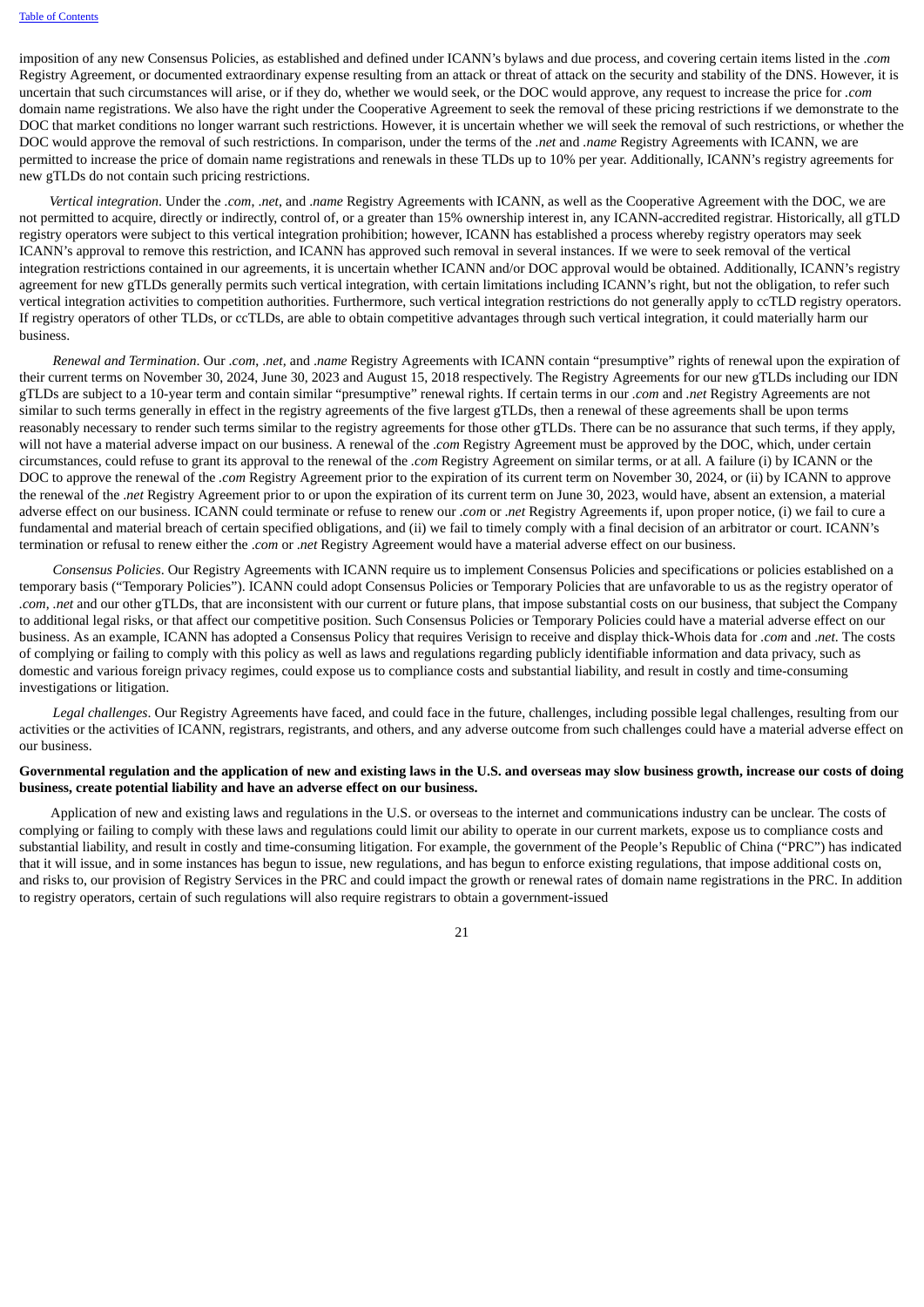license for each TLD whose domain name registrations they intend to sell directly to registrants. Any failure to obtain the required licenses, or to comply with any license requirements or any updates thereto, by us or our registrars could impact the growth of our business in the PRC.

Foreign, federal or state laws could have an adverse impact on our business, financial condition, results of operations and cash flows, and our ability to conduct business in certain foreign countries. For example, laws designed to restrict who can register and who can distribute domain names, the online distribution of certain materials deemed harmful to children, online gambling, counterfeit goods, and cybersquatting; laws designed to require registrants to provide additional documentation or information in connection with domain name registrations; and laws designed to promote cyber security may impose significant additional costs on our business or subject us to additional liabilities. We have a contract pursuant to which we provide services to the U.S. government and it imposes compliance costs, including compliance with the Federal Acquisition Regulation, which could be significant to the Company.

Due to the nature of the internet, it is possible that state or foreign governments might attempt to regulate internet transmissions or prosecute us for violations of their laws. We might unintentionally violate such laws, such laws may be modified, and new laws may be enacted in the future. In addition, as we launch our IDN gTLDs and increase our marketing efforts of our other TLDs in foreign countries, we may raise our profile in certain foreign countries thereby increasing the regulatory and other scrutiny of our operations. Any such developments could increase the costs of regulatory compliance for us, affect our reputation, force us to change our business practices or otherwise materially harm our business. In addition, any such new laws could impede growth of or result in a decline in domain name registrations, as well as impact the demand for our services.

#### Undetected or unknown defects in our service, security breaches, and DDoS attacks could expose us to liability and harm our business and **reputation.**

Services as complex as those we offer or develop could contain undetected defects or errors. Despite testing, defects or errors may occur in our existing or new services, which could result in compromised customer data, including DNS data, diversion of development resources, injury to our reputation, tort or contract claims, increased insurance costs or increased service costs, any of which could harm our business. Performance of our services could have unforeseen or unknown adverse effects on the networks over which they are delivered as well as, more broadly, on internet users and consumers, and thirdparty applications and services that utilize our services, which could result in legal claims against us, harming our business. Our failure to identify, remediate and mitigate security breaches or our inability to meet customer expectations in a timely manner could also result in loss of or delay in revenues, failure to meet contracted service level obligations, loss of market share, failure to achieve market acceptance, injury to our reputation and increased costs.

In addition to undetected defects or errors, we are also subject to cyber-attacks and attempted security breaches. We retain certain customer and employee information in our data centers and various domain name registration systems. It is critical to our business strategy that our facilities and infrastructure remain secure and are perceived by the marketplace to be secure. The Company, as an operator of critical internet infrastructure, is frequently targeted and experiences a high rate of attacks. These include the most sophisticated forms of attacks, such as advanced persistent threat attacks and zero-hour threats. These forms of attacks involve situations where the threat is not compiled or has been previously unobserved within our observation and threat indicators space until the moment it is launched. In addition, these forms of attacks may target specific unidentified or unresolved vulnerabilities that exist only within the target's operating environment, making these attacks virtually impossible to anticipate and difficult to defend against. In addition to external threats, we may be subject to insider threats, including those from third-party suppliers such as consultants and advisors, SaaS providers, other outside vendors, or from current, former or contract employees; these threats can be realized from intentional or unintentional actions. The Shared Registration System, the root zone servers, the root zone file, the Root Zone Management System, the TLD name servers and the TLD zone files that we operate are critical to our Registry Services operations. Despite the significant time and money expended on our security measures, we have been subject to a security breach, as disclosed in our Quarterly Report on Form 10-Q for the quarter ended September 30, 2011, and our infrastructure may in the future be vulnerable to physical break-ins, outages resulting from destructive malcode, computer viruses, attacks by hackers or nefarious actors or similar disruptive problems, including hacktivism. It is possible that we may have to expend additional financial and other resources to address such problems. Any physical or electronic break-in or other security breach or compromise of the information stored at our data centers or domain name registration systems may cause an outage of or jeopardize the security of information stored on our premises or in the computer systems and networks of our customers. In such an event, we could face significant liability, fail to meet contracted service level obligations, customers could be reluctant to use our services and we could be at risk for loss of various security and standards-based compliance certifications needed for operation of our businesses, all or any of which could adversely affect our reputation and harm our business. Such an occurrence could also result in adverse publicity and therefore adversely affect the market's perception of the security of e-commerce and communications over the internet as well as of the security or reliability of our services.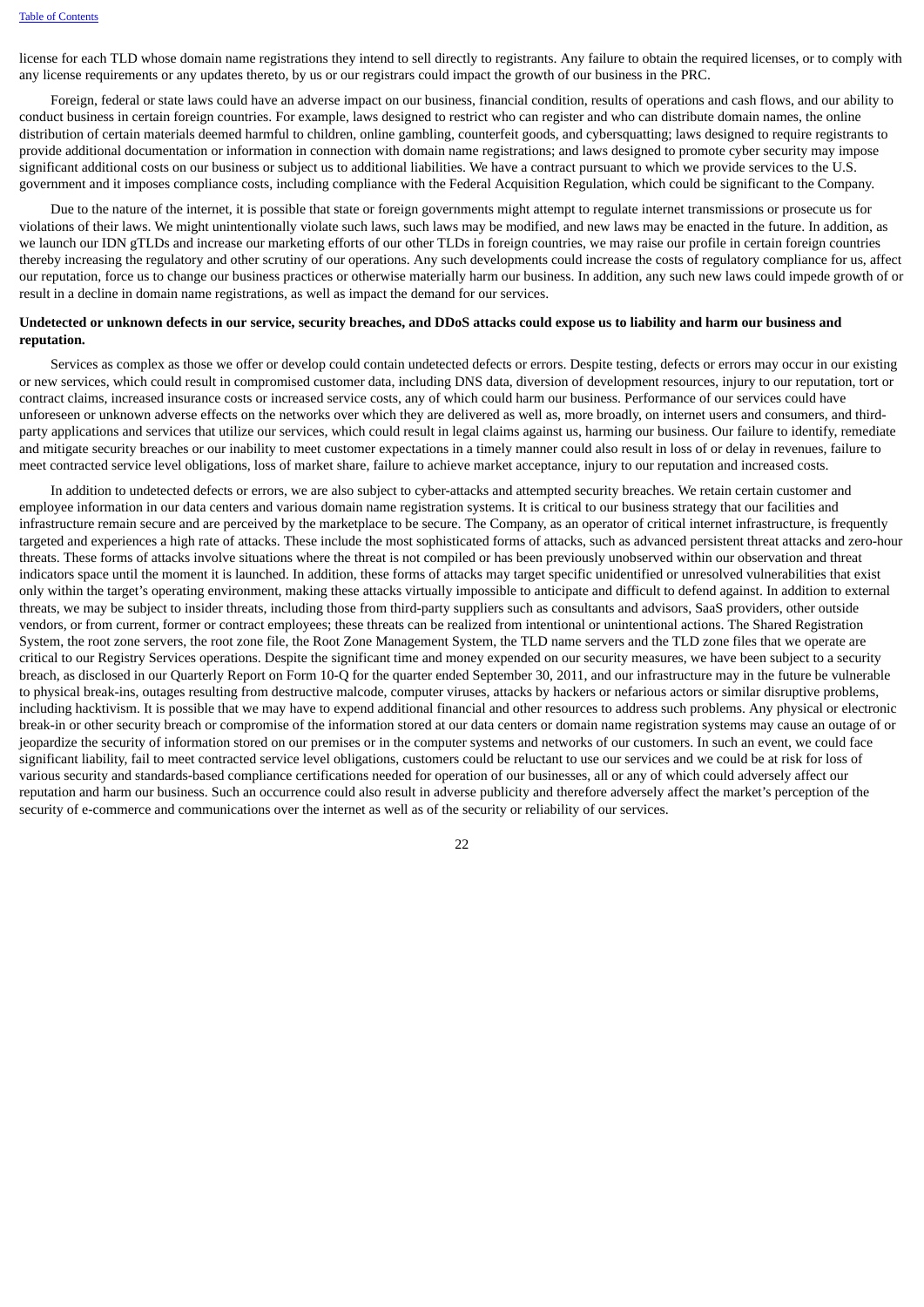We use externally developed technology, systems and services including both hardware and software, for a variety of purposes, including, without limitation, encryption and authentication, back-office support, and other functions. While we have developed operational policies and procedures to reduce the impact of a security breach at a vendor where Company data is stored or processed, such measures cannot provide absolute security. Breaches of our vendors' technology, systems and services could expose us or our customers to a risk of loss or misuse of Company data, including but not limited to personal information.

Additionally, our networks have been, and likely will continue to be, subject to DDoS attacks. Recent attacks have demonstrated that DDoS attacks continue to grow in size and sophistication and have an ability to widely disrupt internet services. While we have adopted mitigation techniques, procedures and strategies to defend against such attacks, there can be no assurance that we will be able to defend against every attack, especially as the attacks increase in size and sophistication. Any attack, even if only partially successful, could disrupt our networks, increase response time, negatively impact our ability to meet our contracted service level obligations, and generally hamper our ability to provide reliable service to our Registry Services customers and the broader internet community. Further, we sell DDoS protection services to our Security Services customers. Although we increase our knowledge of and develop new techniques in the identification and mitigation of attacks through the protection of our Security Services customers, the DDoS protection services share some of the infrastructure used in our Registry Services business. Therefore the provision of such services might expose our critical Registry Services infrastructure to temporary degradations or outages caused by DDoS attacks against those customers, in addition to any attacks directed specifically against us and our networks.

#### **Changes to the multi-stakeholder model of internet governance could materially and adversely impact our business.**

The internet is governed under a multi-stakeholder model comprising civil society, the private sector including for-profit and not-for-profit organizations such as ICANN, governments including the U.S. government, academia, non-governmental organizations and international organizations.

*Role of the U.S. Government*. In the fourth quarter of 2016, the United States government completed a transition of the historical role played by NTIA in the coordination of the DNS. Changes arising from this transition to the multi-stakeholder model of internet governance could materially and adversely impact our business. For example, ICANN has adopted bylaws that are designed, in part, to enhance accountability through a new organization called the Empowered Community, which is comprised of a cross section of stakeholders. ICANN or the Empowered Community may assert positions that could negatively impact our strategy or our business.

Furthermore, as part of the transition, the NTIA discharged us from our obligations under the Cooperative Agreement to perform the Root Zone functions and we entered into a new agreement with ICANN, the Root Zone Maintainer Service Agreement ("RZMA") under which we now perform the Root Zone Maintainer functions on behalf of ICANN. As we perform the Root Zone Maintainer functions under the RZMA, we may be subject to claims challenging the agreement or our performance under the agreement, and we may not have immunity from, or sufficient indemnification for, such claims.

By completing the transition discussed above, the U.S. Government through the NTIA has ended its coordination and management of important aspects of the DNS including the IANA functions and the root zone. There can be no assurance that the removal of the U.S. Government oversight of these key functions will not negatively impact our business.

*Role of ICANN*. ICANN plays a central coordination role in the multi-stakeholder system. ICANN is mandated through its bylaws to uphold a private sector-led multi-stakeholder approach to internet governance for the public benefit. If ICANN or the Empowered Community fails to uphold or significantly redefines the multi-stakeholder model, it could harm our business. Additionally, the Empowered Community could adversely impact ICANN, which could negatively impact its ability to coordinate the multi-stakeholder system of governance, or negatively affect our interests. Also, legal, regulatory or other challenges could be brought challenging the legal authority underlying the roles and actions of ICANN, the Empowered Community or us.

*Role of foreign governments*. Some governments and members of the multi-stakeholder community have questioned ICANN's role with respect to internet governance and, as a result, could seek a multilateral oversight body as a replacement. Additionally, the role of ICANN's Governmental Advisory Committee, which is comprised of representatives of national governments, could change, giving governments more control of certain aspects of internet governance. Some governments and governmental authorities outside the U.S. have in the past disagreed, and may in the future disagree, with the actions, policies or programs of ICANN, the U.S. Government and us relating to the DNS. Changes to the roles that foreign governments play in internet governance could materially and adversely impact our business.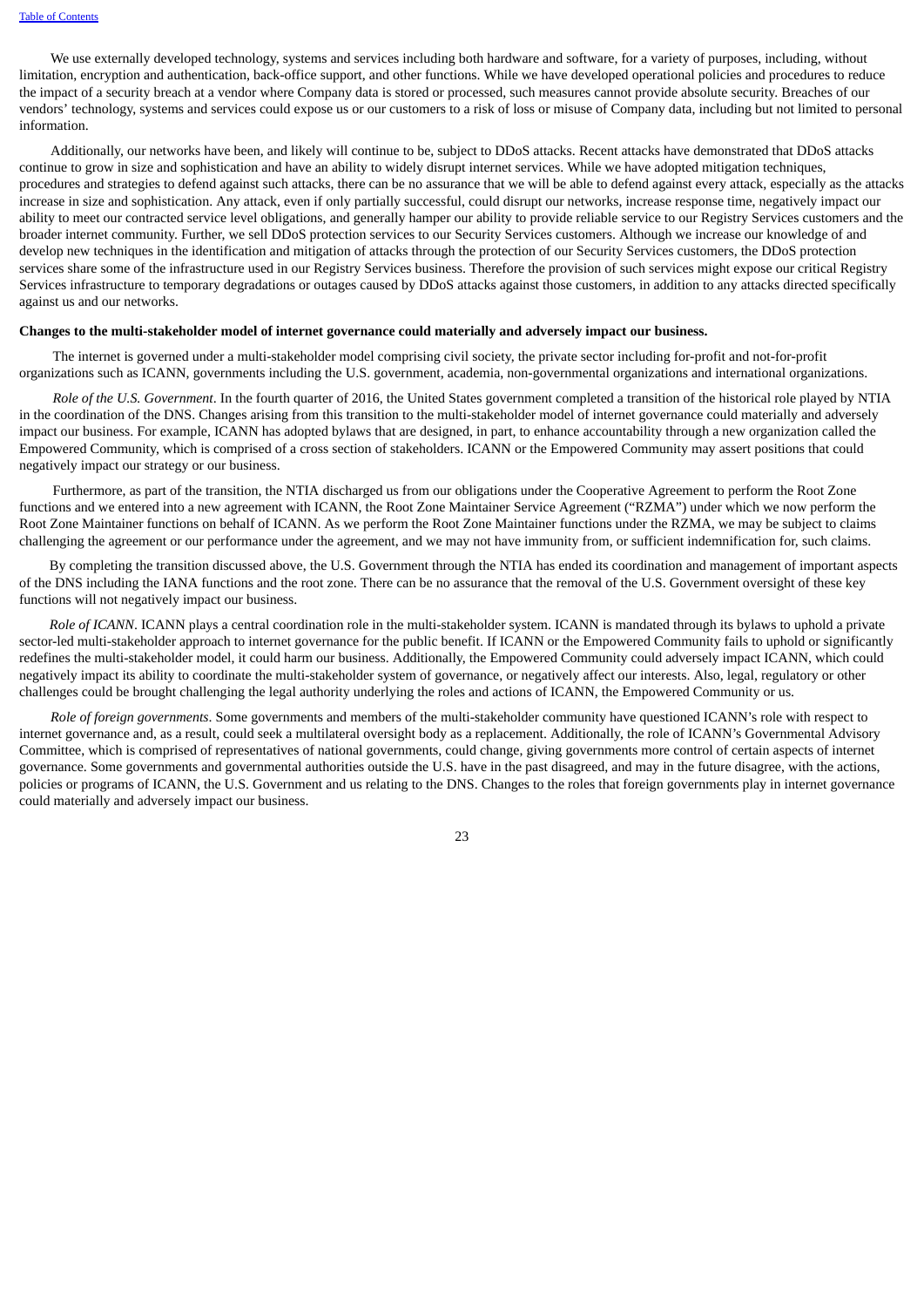#### We operate two root zone servers and are contracted to perform the Root Zone Maintainer functions. Under ICANN's New gTLD Program, we face **increased risk from these operations.**

We operate two of the 13 root zone servers. Root zone servers are name servers that contain authoritative data for the very top of the DNS hierarchy. These servers have the software and DNS configuration data necessary to locate name servers that contain authoritative data for the TLDs. These root zone servers are critical to the functioning of the internet. Under the RZMA, we play an important operational role in support of a key IANA function as the Root Zone Maintainer. In this role, we provision and publish the authoritative root zone data and make it available to all root server operators.

Under its New gTLD Program, ICANN has directed delegations into the root zone of a large number of new gTLDs. In view of our role as the Root Zone Maintainer, and as a root server operator, we face increased risks should ICANN's delegation of these new gTLDs, which represent unprecedented changes to the root zone in volume and frequency, cause security and stability problems within the DNS and/or for parties who rely on the DNS. Such risks include potential instability of the DNS including potential fragmentation of the DNS should ICANN's delegations create sufficient instability, and potential claims based on our role in the root zone provisioning and delegation process. These risks, alone or in the aggregate, have the potential to cause serious harm to our Registry Services business. Further, our business could also be harmed through security, stability and resiliency degradation if the delegation of new gTLDs into the root zone causes problems to certain components of the DNS ecosystem or other aspects of the global DNS, or other relying parties are negatively impacted as a result of domain name collisions or other new gTLD security issues, such as exposure or other leakage of private or sensitive information.

Additionally, DNSSEC enabled in the root zone and at other levels of the DNS requires new preventative maintenance, including root KSK rollover, functions and complex operational practices that did not exist prior to the introduction of DNSSEC. Any failure by us, ICANN, external DNS vendors and service providers, or relying parties to comply with stated practices, such as those outlined in relevant DNSSEC Practice Statements, introduces risk to DNSSEC relying parties and other internet users and consumers of the DNS, which could have a material adverse impact on our business. In particular, because root KSK rollover involves updates both to certain keys managed by us in our role as Root Zone Maintainer and to corresponding keys maintained by external DNS vendors and service providers' DNSSEC implementations, if such external parties are not adequately prepared for and/or do not appropriately effectuate root key updates, any root KSK rollover, including the rollover currently planned by ICANN, may introduce substantial risk to relying parties. Even where we have correctly implemented our key updates, we could face potential legal claims and reputational harm if the failures described occur.

#### The evolution of internet practices and behaviors and the adoption of substitute technologies may impact the demand for domain names.

Domain names and the domain name system have been used by consumers and businesses to access or disseminate information, conduct e-commerce, and develop an online identity for many years. The growth of technologies such as social media, mobile devices, apps and the dominance of search engines has evolved and changed the internet practices and behaviors of consumers and businesses alike. These changes can impact the demand for domain names by those who purchase domain names for personal, commercial and investment reasons. Factors such as the evolving practices and preferences of internet users and how they navigate the internet as well as the motivation of domain name registrants and how they will monetize their investment in domain names can negatively impact our business. Some domain name registrars and registrants seek to purchase and resell domain names following an increase in their value. Adverse changes in the resale value of domain names could result in a decrease in the demand and/or renewal rates for domain names in our TLDs obtained for resale.

Some domain name registrants use a domain name to access or disseminate information, conduct e-commerce, and develop an online identity. Currently, internet users often navigate to a website either by directly typing its domain name into a web browser, the use of an app on their smart phone or mobile device, the use of a voice recognition technology such as Alexa, Cortana, Google Assistant, or Siri, or through the use of a search engine. If (i) web browser or internet search technologies were to change significantly; (ii) internet users' preferences or practices shift away from recognizing and relying on web addresses for navigation through the use of new and existing technologies; (iii) internet users were to significantly decrease the use of web browsers in favor of applications to locate and access content; or (iv) internet users were to increasingly use third level domains or alternate identifiers, such as social networking and microblogging sites, in each case the demand for domain names in our TLDs could decrease. This may trigger current or prospective customers and parties in our target markets to reevaluate their need for registration or renewal of domain names.

Some domain name registrars and registrants seek to generate revenue through advertising on their websites; changes in the way these registrars and registrants are compensated (including changes in methodologies and metrics) by advertisers and advertisement placement networks, such as Google, Yahoo!, Baidu and Bing, have, and may continue to, adversely affect the market for those domain names favored by such registrars and registrants which has resulted in, and may continue to result in, a decrease in demand and/or the renewal rate for those domain names. For example, according to published reports, Google has in the past changed (and may change in the future) its search algorithm, which may decrease site traffic to certain websites and provide less pay-per-click compensation for certain types of websites. This has made such websites less profitable which has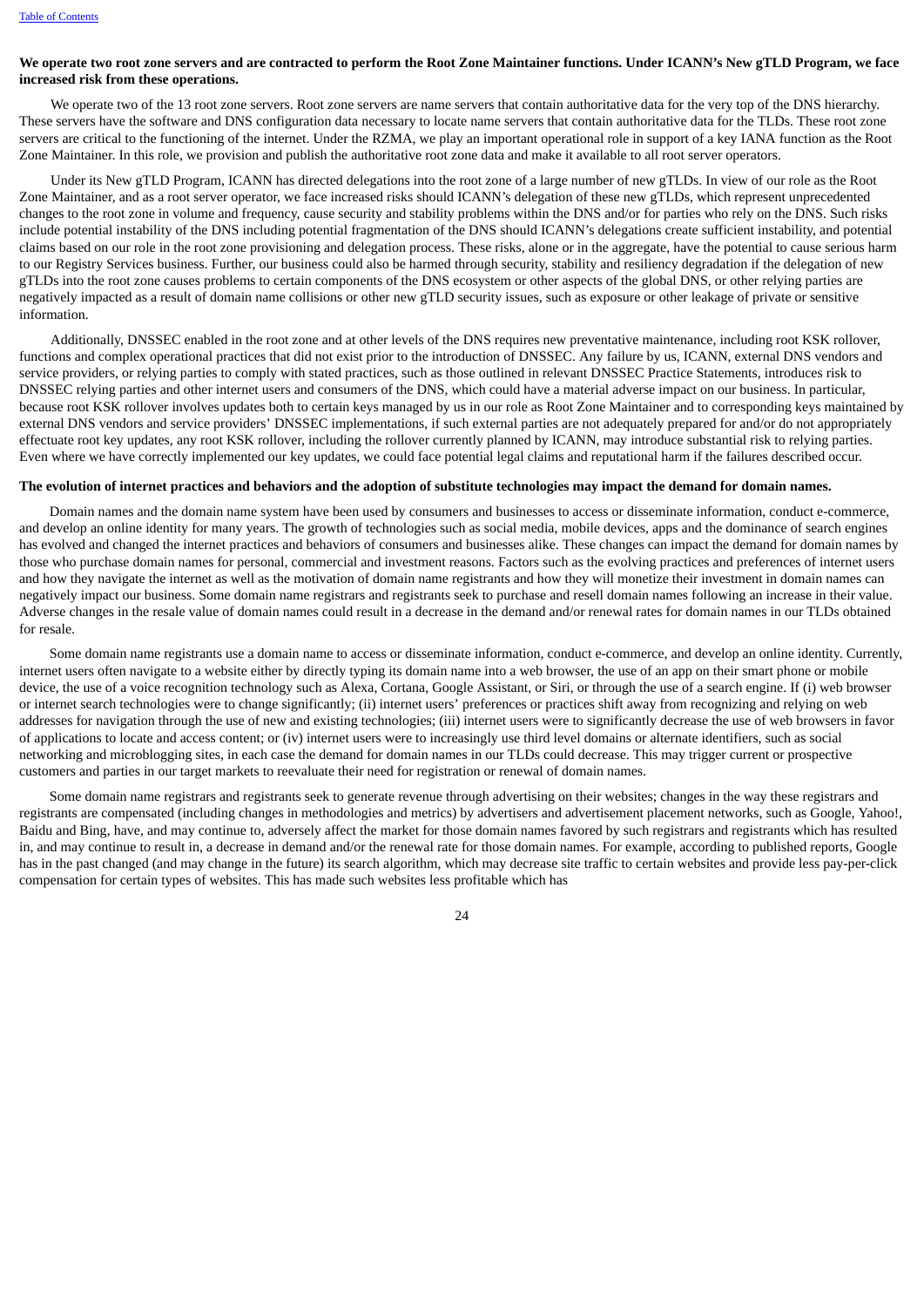resulted in, and may continue to result in, fewer domain registrations and renewals. In addition, as a result of the general economic environment, spending on online advertising and marketing may not increase or may be reduced, which in turn, may result in a further decline in the demand for those domain names.

If any of the above factors negatively impact the renewal of domain names or the demand for new domain names, we may experience material adverse impacts on our business, operating results, financial condition and cash flows.

### Many of our markets are evolving, and if these markets fail to develop or if our products and services are not widely accepted in these markets, our **business could be harmed.**

We seek to serve many new, developing and emerging markets in foreign countries to grow our business. These markets are rapidly evolving, and may not grow. Even if these markets grow, our services may not be widely used or accepted. Accordingly, the demand for our services in these markets is very uncertain. The factors that may affect market acceptance or adoption of our services in these markets include the following:

- regional internet infrastructure development, expansion, penetration and adoption;
- market acceptance and adoption of products and services based upon technologies other than those we use, which are substitutes for our products and services;
- public perception of the security of our technologies and of IP and other networks;
- the introduction and consumer acceptance of new generations of mobile devices, and in particular the use of alternative internet navigation mechanisms other than web browsers with those new generations of mobile devices;
- increasing cyber threats and the associated customer need and demand for our Security Services offerings;
- government regulations affecting internet access and availability, domain name registrations or the provision of registry services, or e-commerce and telecommunications over the internet;
- the maturity and depth of the sales channels within developing and emerging markets and their ability and motivation to establish and support sales for domain names;
- preference by markets for the use of their own country's ccTLDs as a substitute or alternative to our TLDs; and
- increased acceptance and use of new gTLDs as substitutes for established gTLDs.

If the market for e-commerce and communications over IP and other networks does not grow or these services are not widely accepted in the market, our business could be materially harmed.

#### We may face operational and other risks from the introduction of new gTLDs by ICANN and our provision of back-end registry services.

Over 1,200 new gTLDs have already been delegated in the current round of new gTLDs. ICANN plans on offering a subsequent round of new gTLDs after the completion of the current round, the timing of which remains uncertain. As set forth in the Verisign Labs Technical Report #1130007 version 2.2: New gTLD Security and Stability Considerations released on March 28, 2013, and expanded upon in our more recent publications, we continue to believe there are issues regarding the deployment of the new gTLDs that should have been addressed before any new gTLDs were delegated, and despite our and others' efforts, some of these issues have not been addressed by ICANN sufficiently, if at all. For example, domain name collisions have been reported to ICANN, which have resulted in various network interruptions for enterprises as well as confusion and usability issues that have led to phishing attacks. It is anticipated that as additional new gTLDs are delegated more domain name collisions and associated security issues will occur.

We have entered into agreements to provide back-end registry services to other registry operators and applicants for new gTLDs. We may face risks regarding ICANN requirements for mitigating name collisions in the new gTLDs which we operate or for which we provide back-end registry services. For example, the possibility exists that "controlled interruption" periods may disrupt network services or that privacy or secure communications may be impacted as a result of insufficient preparedness by ICANN and the community for the launch of new gTLDs.

Our agreements with ICANN to provide registry services in connection with our new gTLDs, including our IDN gTLDs, and our agreements to provide back-end registry services directly to other registry operators and indirectly through reseller relationships expose us to operational and other risks. For example, the increase in the number of gTLDs for which we provide registry services on a standalone basis or as a back-end service provider could further increase costs or increase the frequency or scope of targeted attacks from nefarious actors.

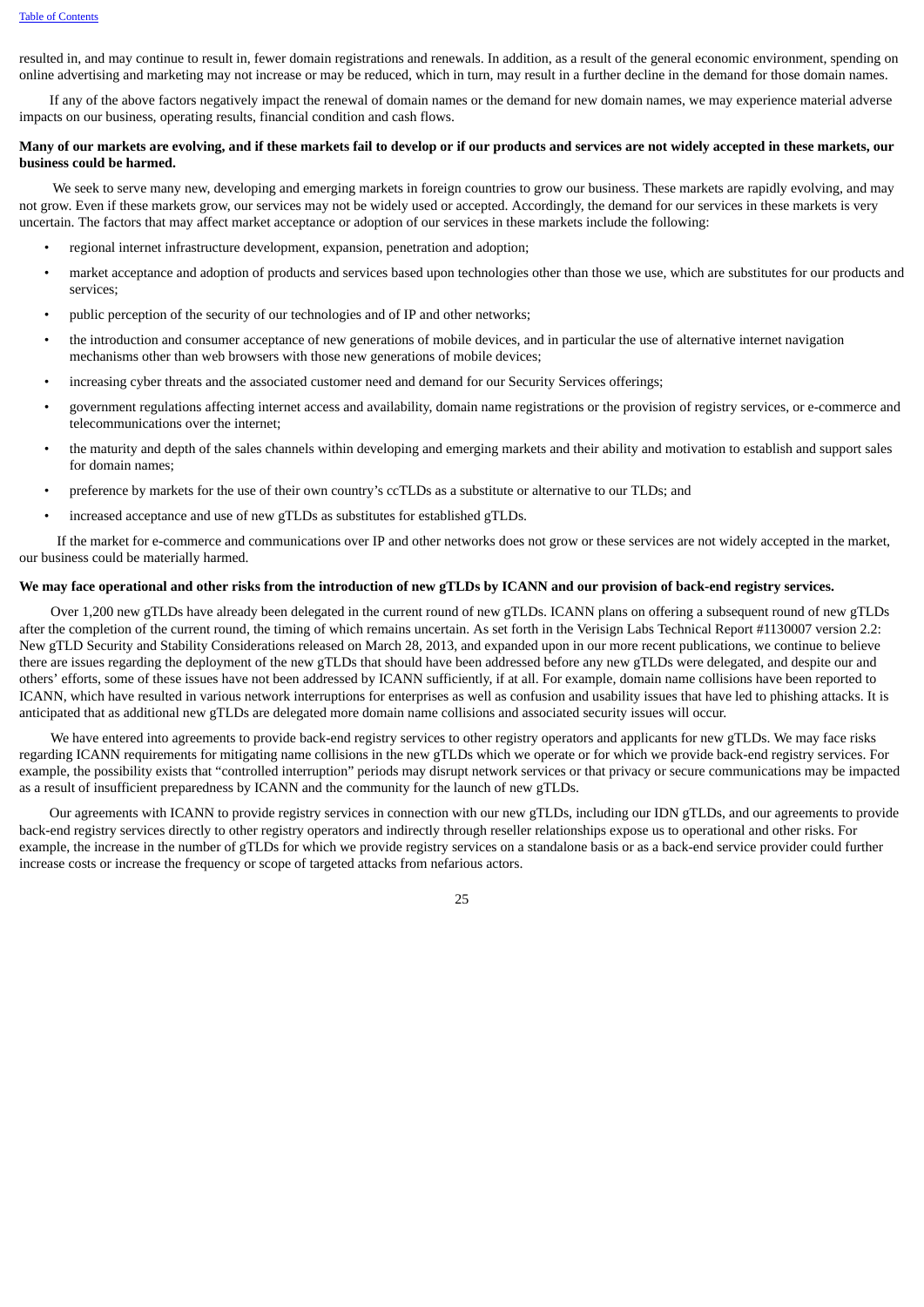## The business environment is highly competitive and, if we do not compete effectively, we may suffer lower demand for our products, price **reductions, reduced gross margins and loss of market share.**

The internet and communications network services industries are characterized by rapid technological change and frequent new product and service announcements which require us continually to improve the performance, features and reliability of our services, particularly in response to competitive offerings or alternatives to our products and services. In order to remain competitive and retain our market position, we must continually improve our access to technology and software, support the latest transmission technologies, and adapt our products and services to changing market conditions and our customers' and internet users' preferences and practices, or launch entirely new products and services such as new gTLDs in anticipation of, or in response to, market trends. We cannot assure that competing technologies developed by others or the emergence of new industry standards will not adversely affect our competitive position or render our services or technologies noncompetitive or obsolete. In addition, our markets are characterized by announcements of collaborative relationships involving our competitors. The existence or announcement of any such relationships could adversely affect our ability to attract and retain customers. As a result of the foregoing and other factors, we may not be able to compete effectively with current or future competitors, and competitive pressures that we face could materially harm our business.

We face competition in the domain name registry space from other gTLD and ccTLD registries that are competing for the business of entities and individuals that are seeking to obtain a domain name registration and/or establish a web presence. We have been designated as the registry operator for new gTLDs including certain IDN gTLDs; however, there is no guarantee that such new gTLDs will be as or more successful than the new gTLDs obtained by our competitors. For example, some of the new gTLDs, including our new gTLDs, may face additional universal acceptance and usability challenges in that current desktop and mobile device software does not ubiquitously recognize these new gTLDs and developers of desktop and mobile device software may be slow to adopt standards or support these gTLDs, even if demand for such products is strong. This is particularly true for IDN gTLDs, but applies to conventional gTLDs as well. As a result of these challenges, it is possible that resolution of domain names within some of these new gTLDs may be blocked within certain state or organizational environments, challenging universal resolvability of these strings and their general acceptance and usability on the internet.

See the "Competition" section in Part I, Item 1 of the Company's Annual Report on Form 10-K for the year ended December 31, 2016, which was filed on February 17, 2017, for further information.

## We must establish and maintain strong relationships with registrars and their resellers to maintain their focus on marketing our products and **services otherwise our Registry Service business could be harmed.**

All of our domain name registrations occur through registrars. Registrars and their resellers utilize substantial marketing efforts to increase the demand and/or renewal rates for domain names as well as their own associated offerings. Consolidation in the registrar or reseller industry or changes in ownership, management, or strategy among individual registrars or resellers could result in significant changes to their business, operating model and cost structure. Such changes could include reduced marketing efforts or other operational changes that could adversely impact the demand and/or the renewal rates for domain names.

With the introduction of new gTLDs, many of our registrars have chosen to, and may continue to choose to, focus their short or long-term marketing efforts on these new offerings and/or reduce the prominence or visibility of our products and services on their e-commerce platforms. Our registrars and resellers sell domain name registrations of other competing registries, including the new gTLDs, and some also sell and support their own services for websites such as email, website hosting, as well as other services. Therefore, our registrars and resellers may be more motivated to sell to registrants to whom they can also market their own services. To the extent that registrars and their resellers focus more on selling and supporting their services and less on the registration and renewal of domain names in our TLDs, our revenues could be adversely impacted. Our ability to successfully market our services to, and build and maintain strong relationships with, new and existing registrars or resellers is a factor upon which successful operation of our business is dependent. If we are unable to keep a significant portion of their marketing efforts focused on selling registrations of domain names in our TLDs as opposed to other competing TLDs, including the new gTLDs, or their own services, our business could be harmed.

#### If we encounter system interruptions or failures, we could be exposed to liability and our reputation and business could suffer.

We depend on the uninterrupted operation of our various systems, secure data centers and other computer and communication networks. Our systems and operations are vulnerable to damage or interruption from:

- power loss, transmission cable cuts and other telecommunications failures;
- damage or interruption caused by fire, earthquake, and other natural disasters;
- attacks, including hacktivism, by miscreants or other nefarious actors;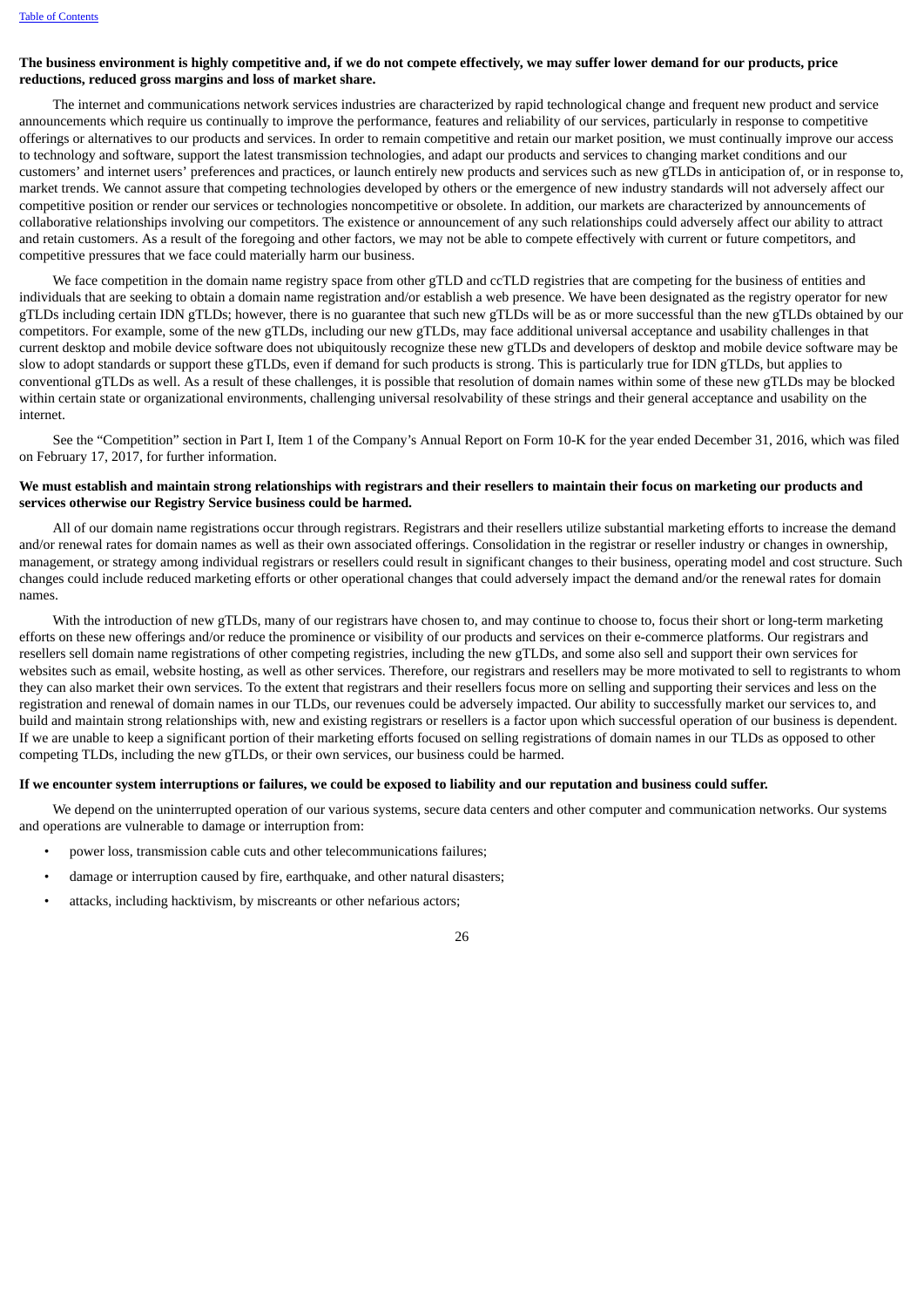- computer viruses or software defects;
- physical or electronic break-ins, sabotage, intentional acts of vandalism, terrorist attacks, unintentional mistakes or errors, and other events beyond our control;
- risks inherent in or arising from the terms and conditions of our agreements with service providers to operate our networks and data centers;
- state suppression of internet operations; and
- any failure to implement effective and timely remedial actions in response to any damage or interruption.

Most of the computing infrastructure for our Shared Registration System is located at, and most of our customer information is stored in, our facilities in New Castle, Delaware; Dulles, Virginia; and Fribourg, Switzerland. To the extent we are unable to partially or completely switch over to our primary alternate or tertiary sites, any damage or failure that causes interruptions in any of these facilities or our other computer and communications systems could materially harm our business. Although we carry insurance for property damage, we do not carry insurance or financial reserves for such interruptions, or for potential losses arising from terrorism.

In addition, our Registry Services business and certain of our other services depend on the secure and efficient operation of the internet connections to and from customers to our Shared Registration System residing in our secure data centers. These connections depend upon the secure and efficient operation of internet service providers, internet exchange point operators, and internet backbone service providers, some or all of which have had periodic operational problems or experienced outages in the past beyond our scope of control. In addition, if these service providers do not protect, maintain, improve, and reinvest in their networks or present inconsistent data regarding the DNS through their networks, our business could be harmed.

A failure in the operation or update of the root zone servers, the root zone file, the Root Zone Management System, the TLD name servers, or the TLD zone files that we operate, including, for example, our operation of the *.gov* registry, or other network functions, could result in a DNS resolution or other service outage or degradation; the deletion of one or more TLDs from the internet; the deletion of one or more second-level domain names from the internet for a period of time; or a misdirection of a domain name to a different server. A failure in the operation or update of the supporting cryptographic and other operational infrastructure that we maintain could result in similar consequences. A failure in the operation of our Shared Registration System could result in the inability of one or more registrars to register or maintain domain names for a period of time. In the event that a registrar has not implemented back-up services in conformance with industry best practices, the failure could result in permanent loss of transactions at the registrar during that period. Any of these problems or outages could create potential liability, including liability arising from a failure to meet our service level agreements in our Registry Agreements, and could decrease customer satisfaction, harming our business or resulting in adverse publicity and damage to our reputation that could adversely affect the market's perception of the security of e-commerce and communications over the internet as well as of the reliability of our services or call into question our ability to preserve the security and stability of the internet.

#### Our operating results may be adversely affected as a result of unfavorable market, economic, social and political conditions.

An unfavorable global economic, social and political environment has impacted or may negatively impact, among other things:

- our customers' continued growth and development of their businesses and our customers' ability to continue as going concerns or maintain their businesses, which could affect demand for our products and services;
- current and future demand for our services, including decreases as a result of reduced spending on information technology and communications by our customers;
- price competition for our products and services;
- the price of our common stock;
- our liquidity and our associated ability to execute on any share repurchase plans; and
- our ability to service our debt, to obtain financing or assume new debt obligations.

In addition, to the extent that the economic, social and political environment impacts specific industry and geographic sectors in which many of our customers are concentrated, that may have a disproportionate negative impact on our business.

## Our international operations subject our business to additional economic, legal and political risks that could have an adverse impact on our revenues **and business.**

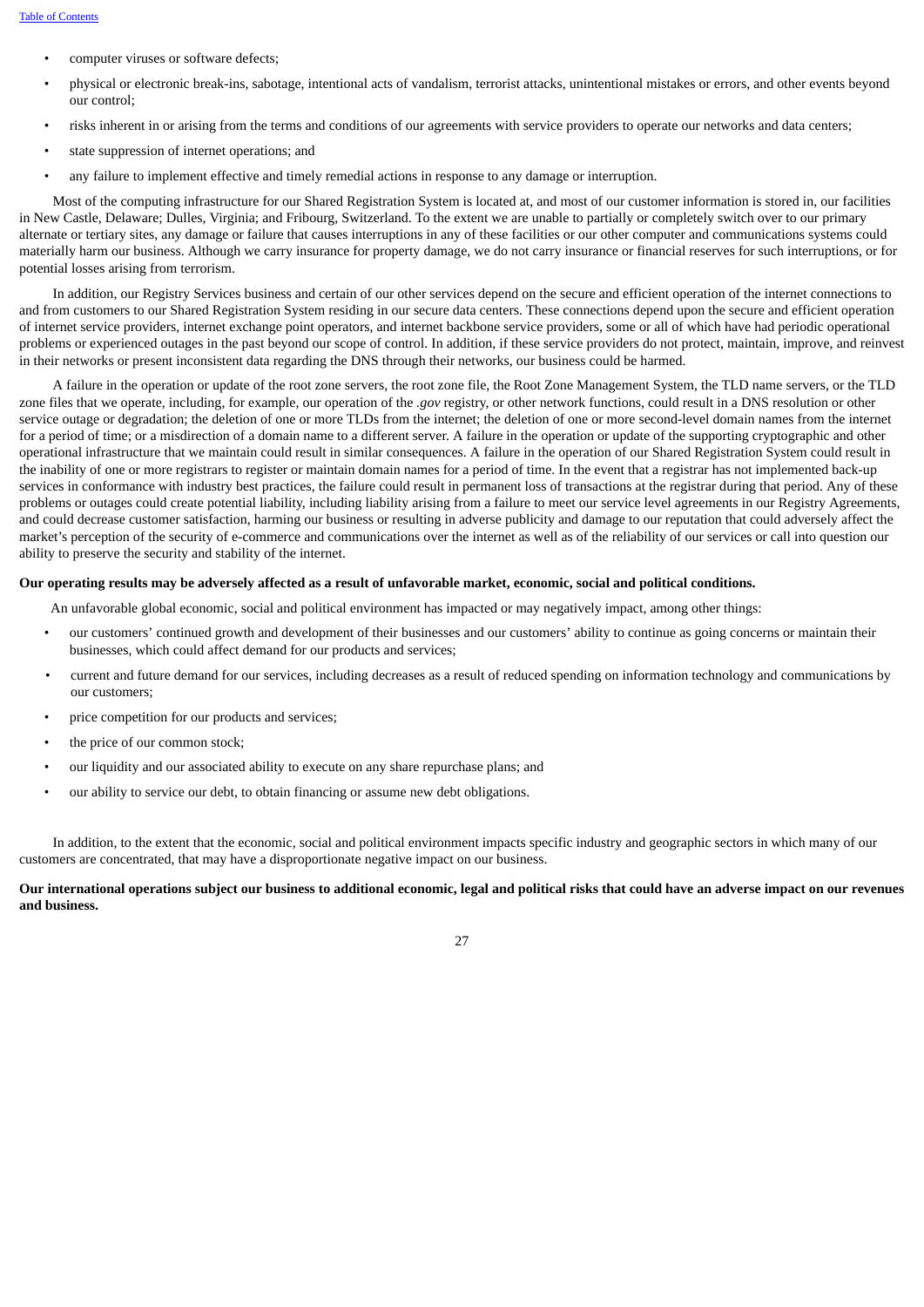A significant portion of our revenues is derived from customers outside the U.S. Doing business in international markets has required and will continue to require significant management attention and resources. We may also need to tailor some of our services for a particular market and to enter into international distribution and operating relationships. We may fail to maintain our ability to conduct business, including potentially material business operations in some international locations, or we may not succeed in expanding our services into new international markets or expand our presence in existing markets. Failure to do so could materially harm our business. Moreover, local laws and customs in many countries differ significantly from those in the U.S. In many foreign countries, particularly in those with developing economies, it is common for others to engage in business practices that are prohibited by our internal policies and procedures or U.S. law or regulations applicable to us. There can be no assurance that our employees, contractors and agents will not take actions in violation of such policies, procedures, laws and/or regulations. Violations of laws, regulations or internal policies and procedures by our employees, contractors or agents could result in financial reporting problems, investigations, fines, penalties, or prohibition on the importation or exportation of our products and services and could have a material adverse effect on our business. In addition, we face risks inherent in doing business on an international basis, including, among others:

- competition with foreign companies or other domestic companies entering the foreign markets in which we operate, as well as foreign governments actively promoting ccTLDs, which we do not operate;
- legal uncertainty regarding liability, enforcing our contracts, and compliance with foreign laws;
- tariffs and other trade barriers and restrictions;
- difficulties in staffing and managing foreign operations;
- currency fluctuations;
- potential problems associated with adapting our services to technical conditions existing in different countries;
- difficulty of verifying customer information, including complying with the customer verification requirements of certain countries;
- more stringent privacy policies in some foreign countries;
- additional vulnerability from terrorist groups targeting U.S. interests abroad;
- potentially conflicting or adverse tax consequences;
- reliance on third parties in foreign markets in which we only recently started doing business; and
- potential concerns of international customers and prospects regarding doing business with U.S. technology companies due to alleged U.S. government data collection policies.

#### We rely on our intellectual property rights to protect our proprietary assets, and any failure by us to protect or enforce, or any misappropriation of, **our intellectual property could harm our business.**

Our success depends in part on our internally developed technologies and related intellectual property. Despite our precautions, it may be possible for an external party to copy or otherwise obtain and use our intellectual property without authorization. Furthermore, the laws of foreign countries may not protect our proprietary rights in those countries to the same extent U.S. law protects these rights in the U.S. In addition, it is possible that others may independently develop substantially equivalent intellectual property. If we do not effectively protect our intellectual property, our business could suffer. Additionally, we have filed patent applications with respect to some of our technology in the U.S. Patent and Trademark Office and patent offices outside the U.S. Patents may not be awarded with respect to these applications and even if such patents are awarded, third parties may seek to oppose or otherwise challenge our patents, and such patents' scope may differ significantly from what was requested in the patent applications and may not provide us with sufficient protection of our intellectual property. In the future, we may have to resort to litigation to enforce and protect our intellectual property rights, to protect our trade secrets or to determine the validity and scope of the proprietary rights of others. This type of litigation is inherently unpredictable and, regardless of its outcome, could result in substantial costs and diversion of management attention and technical resources. Some of the software and protocols used in our business are based on standards set by standards setting organizations such as the Internet Engineering Task Force. To the extent any of our patents are considered "standards essential patents," we may be required to license such patents to our competitors on reasonable and non-discriminatory terms.

We also license externally developed technology that is used in some of our products and services to perform key functions. These externally developed technology licenses may not continue to be available to us on commercially reasonable terms or at all. The loss of or our inability to obtain or maintain any of these technology licenses could hinder or increase the cost of our launching new products and services, entering into new markets and/or otherwise harm our business. Some of the software and protocols used in our Registry Services business are in the public domain or may otherwise become publicly available, which means that such software and protocols are equally available to our competitors.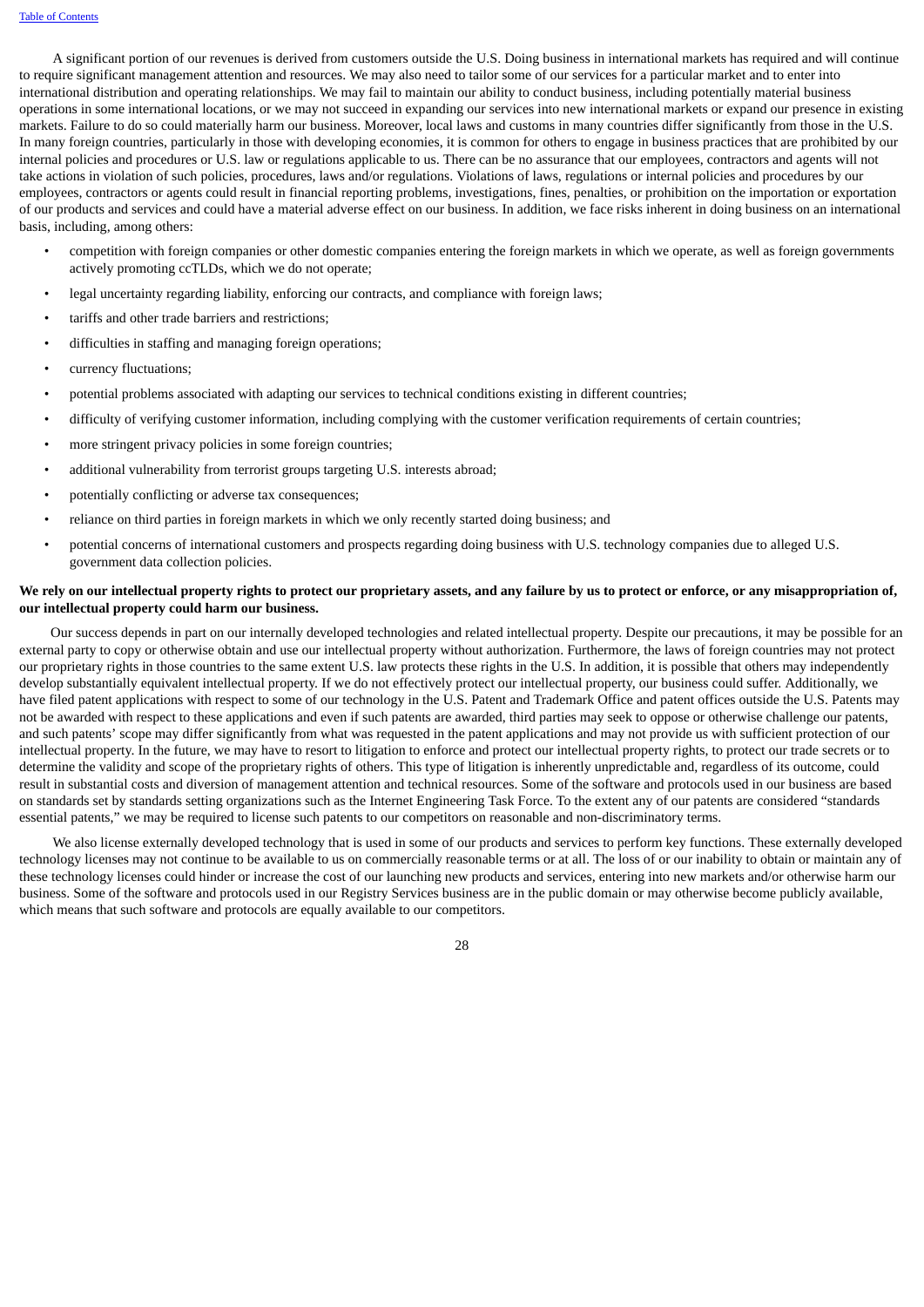We rely on the strength of our Verisign brand to help differentiate ourselves in the marketing of our products. Dilution of the strength of our brand could harm our business. We are at risk that we will be unable to fully register, build equity in, or enforce the Verisign logo in all markets where Verisign products and services are sold. In addition, in the U.S. and most other countries, word marks solely for TLDs have currently not been successfully registered as trademarks. Accordingly, we may not be able to fully realize or maintain the value of these intellectual property assets.

#### We could become subject to claims of infringement of intellectual property of others, which could be costly to defend and could harm our business.

We cannot be certain that we do not and will not infringe the intellectual property rights of others. Claims relating to infringement of intellectual property of others or other similar claims have been made against us in the past and could be made against us in the future. It is possible that we could become subject to additional claims for infringement of the intellectual property of other parties. The international use of our logo could present additional potential risks for external party claims of infringement. Any claims, with or without merit, could be time consuming, result in costly litigation and diversion of technical and management personnel attention, cause delays in our business activities generally, or require us to develop a non-infringing logo or technology or enter into royalty or licensing agreements. Royalty or licensing agreements, if required, may not be available on acceptable terms or at all. If a successful claim of infringement were made against us, we could be required to pay damages or have portions of our business enjoined. If we could not identify and adopt an alternative non-infringing logo, develop non-infringing technology or license the infringed or similar technology on a timely and cost-effective basis, our business could be harmed.

An external party could claim that the technology we license from other parties infringes a patent or other proprietary right. Litigation between the licensor and a third party or between us and a third party could lead to royalty obligations for which we are not indemnified or for which indemnification is insufficient, or we may not be able to obtain any additional license on commercially reasonable terms or at all.

In addition, legal standards relating to the validity, enforceability, and scope of protection of intellectual property rights in internet-related businesses, including patents related to software and business methods, are uncertain and evolving. Because of the growth of the internet and internet-related businesses, patent applications are continuously being filed in connection with internet-related technology. There are a significant number of U.S. and foreign patents and patent applications in our areas of interest, and we believe that there has been, and is likely to continue to be, significant litigation in the industry regarding patent and other intellectual property rights.

#### **We could become involved in claims, lawsuits, audits or investigations that may result in adverse outcomes.**

In addition to possible intellectual property litigation and infringement claims, we are, and may in the future, become involved in other claims, lawsuits, audits and investigations, including with respect to the RZMA. Such proceedings may initially be viewed as immaterial but could prove to be material. Litigation is inherently unpredictable, and excessive verdicts do occur. Adverse outcomes in lawsuits, audits and investigations could result in significant monetary damages, including indemnification payments, or injunctive relief that could adversely affect our ability to conduct our business and may have a material adverse effect on our financial condition, results of operations and cash flows. Given the inherent uncertainties in litigation, even when we are able to reasonably estimate the amount of possible loss or range of loss and therefore record an aggregate litigation accrual for probable and reasonably estimable loss contingencies, the accrual may change in the future due to new developments or changes in approach. In addition, such claims, lawsuits, audits and investigations could involve significant expense and diversion of management's attention and resources from other matters.

### We continue to explore new strategic initiatives, the pursuit of any of which may pose significant risks and could have a material adverse effect on **our business, financial condition and results of operations.**

We explore possible strategic initiatives which may include, among other things, the investment in, and the pursuit of, new revenue streams, services or products, changes to our offerings, initiatives to leverage our patent portfolio, our Security Services business, back-end registry services and IDN gTLDs. In addition, we have evaluated and are pursuing and will continue to evaluate and pursue acquisitions of TLDs that are currently in operation and those that have not yet been awarded or delegated as long as they support our growth strategy.

Any such strategic initiative may involve a number of risks, including: the diversion of our management's attention from our existing business to develop the initiative, related operations and any requisite personnel; possible regulatory scrutiny or third-party claims; possible material adverse effects on our results of operations during and after the development process; our possible inability to achieve the intended objectives of the initiative; as well as damage to our reputation if we are unsuccessful in pursuing a strategic initiative. Such initiatives may result in a reduction of cash or increased costs. We may not be able to successfully or profitably develop, integrate, operate, maintain and manage any such initiative and the related operations or employees in a timely manner or at all. Furthermore, under our agreements with ICANN, we are subject to certain restrictions in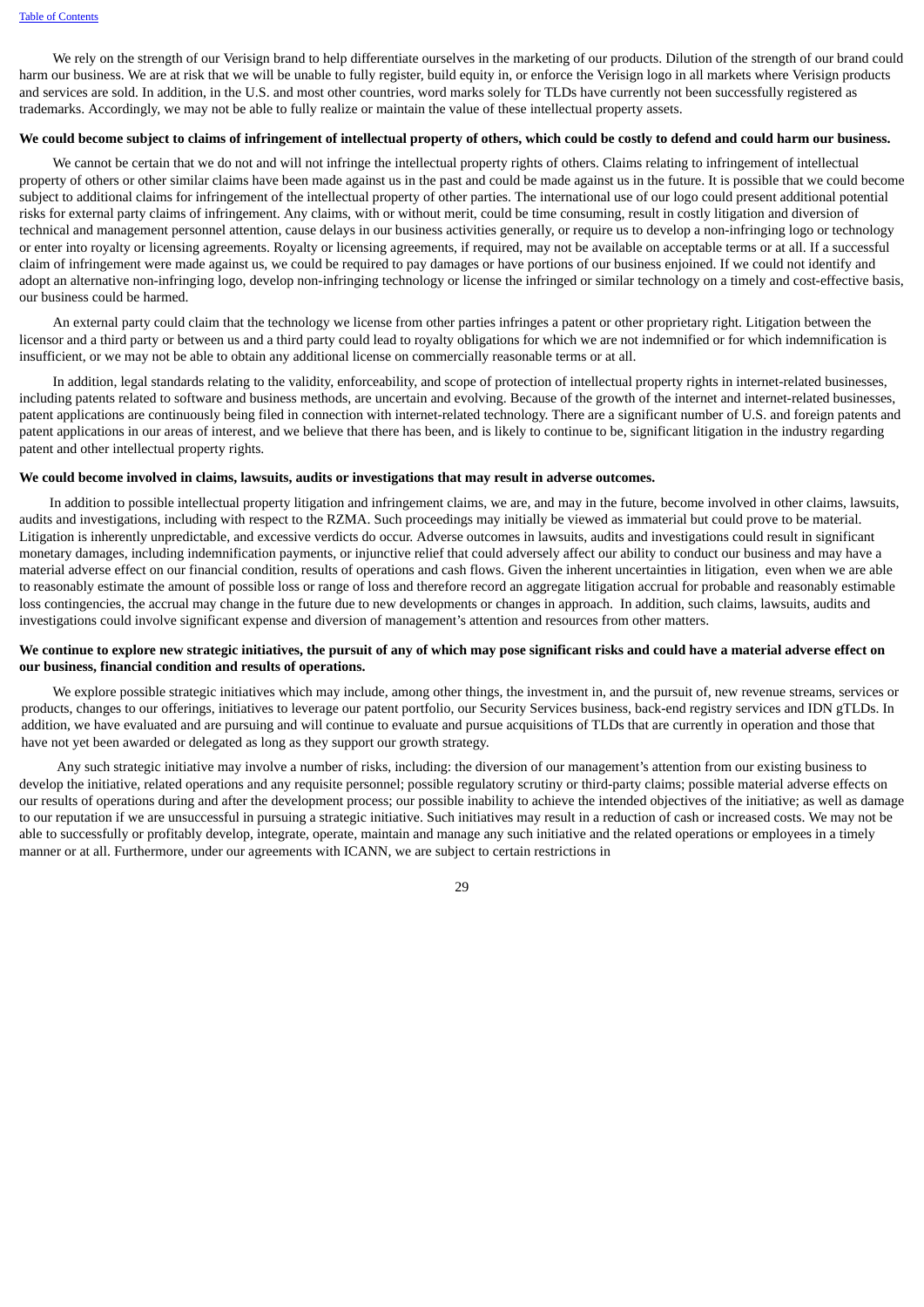the operation of *.com*, *.net, .name* and other TLDs, including required ICANN approval of new registry services for such TLDs. If any new initiative requires ICANN review or ICANN determines that such a review is required, we cannot predict whether this process will prevent us from implementing the initiative in a timely manner or at all. Any strategic initiative to leverage our patent portfolio will likely increase litigation risks from potential licensees and we may have to resort to litigation to enforce our intellectual property rights.

#### We depend on key employees to manage our business effectively, and we may face difficulty attracting and retaining qualified leaders.

We operate in a unique competitive and highly regulated environment and we depend on the knowledge, experience, and performance of our senior management team and other key employees in this regard and otherwise. We periodically experience changes in our management team. If we are unable to attract, integrate, retain and motivate these key individuals and additional highly skilled technical, sales and marketing, and other experienced employees, and implement succession plans for these personnel, our business may suffer. For example, our service products are highly technical and require individuals skilled and knowledgeable in unique platforms and software implementation.

#### Changes in, or interpretations of, tax rules and regulations or our tax positions may adversely affect our effective tax rates.

We are subject to income taxes in both the U.S. and numerous foreign jurisdictions. Significant judgment is required in determining our worldwide provision for income taxes. In the ordinary course of our business, there are many transactions and calculations where the ultimate tax determination is uncertain. We are subject to audit by various tax authorities. In accordance with U.S. GAAP, we recognize income tax benefits, net of required valuation allowances and accrual for uncertain tax positions. For example, we claimed a worthless stock deduction on our 2013 federal income tax return and recorded a net income tax benefit of \$380.1 million. Although we believe our tax estimates are reasonable, the final determination of tax audits and any related litigation could be materially different than that which is reflected in historical income tax provisions and accruals. Should additional taxes be assessed as a result of an audit or litigation, an adverse effect on our results of operations, financial condition and cash flows in the period or periods for which that determination is made could result.

A significant portion of our foreign earnings for the current fiscal year was earned in low tax jurisdictions. Our effective tax rate could fluctuate significantly on a quarterly basis and could be adversely affected to the extent earnings are lower than anticipated in countries where we have lower statutory rates and higher than anticipated in countries where we have higher statutory rates.

Various legislative changes that would reform U.S. corporate tax laws have been or may be proposed by the Trump administration as well as members of Congress, including proposals that would significantly impact how U.S. multinational corporations are taxed on foreign earnings and potentially limit the deductibility of interest payments. We are unable to predict whether these or other proposals will be implemented. Although we cannot predict whether or in what form any proposed legislation may pass, if enacted, such legislation could have a material adverse impact on our tax expense or cash flow.

#### Our foreign earnings, which are indefinitely reinvested offshore, constitute a majority of our cash, cash equivalents and marketable securities, and there is a high cost associated with a change in our indefinite reinvestment assertion or a repatriation of those funds to the U.S.

A majority of our cash, cash equivalents and marketable securities are held by our foreign subsidiaries. Our foreign earnings are indefinitely reinvested offshore and are not available to be used in the U.S. for working capital needs, debt obligations, acquisitions, share repurchases, dividends or other general corporate purposes. In the event that funds from our foreign operations are needed in the U.S. for any purpose, we would be required to accrue and pay additional U.S. taxes in order to repatriate those funds, which could be significant. Further, if we are unable to indefinitely reinvest our foreign earnings our effective tax rate would increase. These could adversely impact our business valuation and stock price.

#### Our marketable securities portfolio could experience a decline in market value, which could materially and adversely affect our financial results.

As of September 30, 2017, we had \$2.4 billion in cash, cash equivalents, marketable securities and restricted cash, of which \$2.1 billion was invested in marketable securities. The marketable securities consist primarily of debt securities issued by the U.S. Treasury meeting the criteria of our investment policy, which is focused on the preservation of our capital through the investment in investment grade securities. We currently do not use derivative financial instruments to adjust our investment portfolio risk or income profile.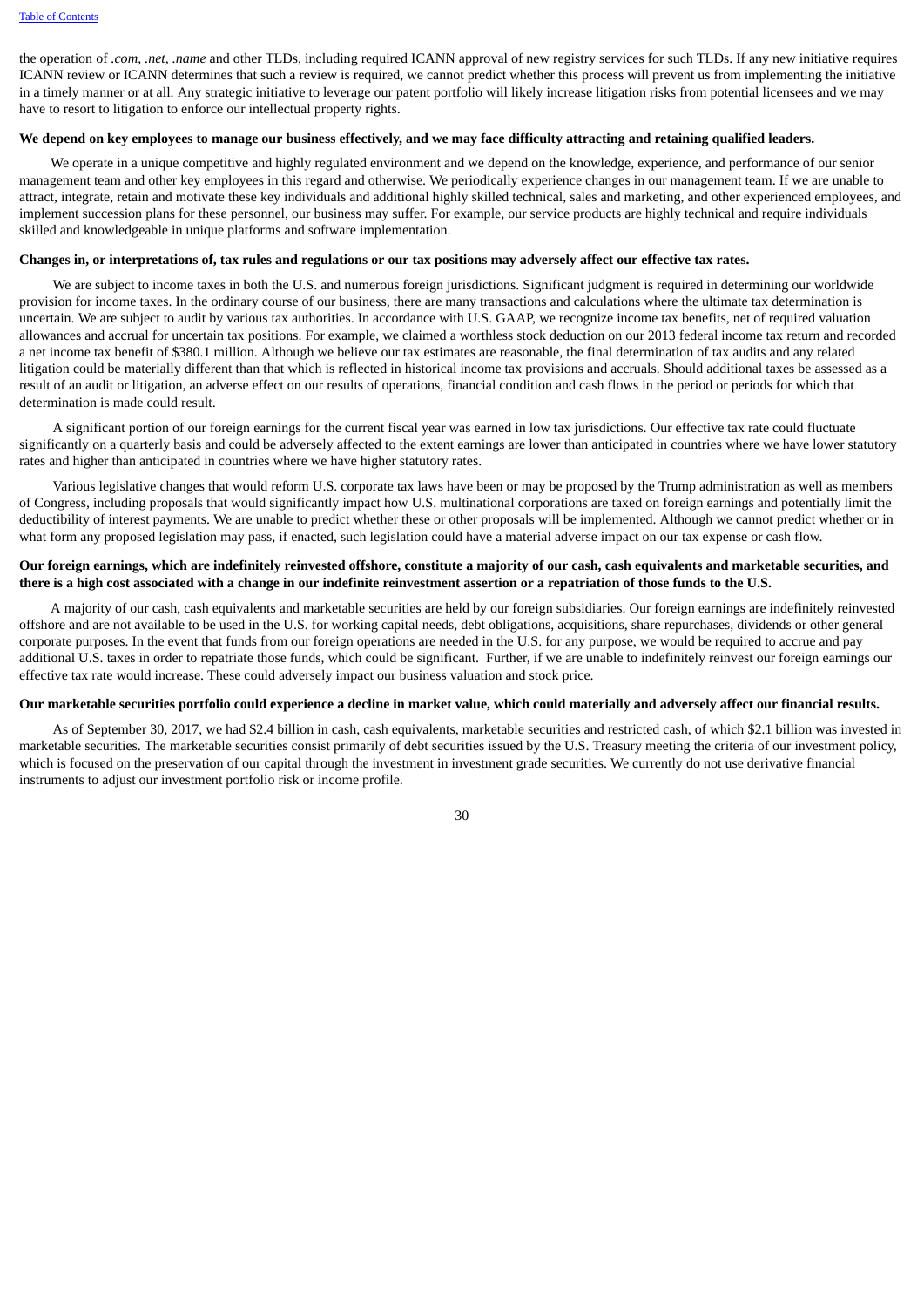These investments, as well as any cash deposited in bank accounts, are subject to general credit, liquidity, market and interest rate risks, which may be exacerbated by financial market credit and liquidity events. If the global credit or liquidity market deteriorates or other events negatively impact the market for U.S. Treasury securities, our investment portfolio may be impacted and we could determine that some of our investments have experienced an other-thantemporary decline in fair value, requiring an impairment charge which could adversely impact our results of operations and cash flows.

#### **We are subject to the risks of owning real property.**

We own the land and building in Reston, Virginia, which constitutes our headquarters facility. Ownership of this property, as well as our data centers in Dulles, Virginia and New Castle, Delaware, may subject us to risks, including:

- adverse changes in the value of the properties, due to interest rate changes, changes in the commercial property markets, easements or other encumbrances, a government exercising its right of eminent domain, or other factors;
- ongoing maintenance expenses and costs of improvements;
- the possible need for structural improvements in order to comply with environmental, health and safety, zoning, seismic, disability law, or other requirements;
- the possibility of environmental contamination or notices of violation from federal or state environmental agencies; and
- possible disputes with neighboring owners, tenants, service providers or others.

## We have anti-takeover protections that may discourage, delay or prevent a change in control that could benefit our stockholders.

Our amended and restated Certificate of Incorporation and Bylaws contain provisions that could make it more difficult for an outside party to acquire us without the consent of our Board of Directors ("Board"). These provisions include:

- our stockholders may take action only at a duly called meeting and not by written consent;
- special meetings of our stockholders may be called only by the chairman of the board of directors, the president, our Board, or the secretary (acting as a representative of the stockholders) whenever a stockholder or group of stockholders owning at least thirty-five percent (35%) in the aggregate of the capital stock issued, outstanding and entitled to vote, and who held that amount in a net long position continuously for at least one year, so request in writing:
- vacancies on our Board can be filled until the next annual meeting of stockholders by a majority of directors then in office; and
- our Board has the ability to designate the terms of and issue new series of preferred stock without stockholder approval.

In addition, Section 203 of the General Corporation Law of Delaware prohibits a publicly held Delaware corporation from engaging in a business combination with an interested stockholder, generally a person which together with its affiliates owns or within the last three years has owned 15% or more of our voting stock, for a period of three years after the date of the transaction in which the person became an interested stockholder, unless in the same transaction the interested stockholder acquired 85% ownership of our voting stock (excluding certain shares) or the business combination is approved in a prescribed manner. Section 203 therefore may impact the ability of an acquirer to complete an acquisition of us after a successful tender offer and accordingly could discourage, delay or prevent an acquirer from making an unsolicited offer without the approval of our Board.

#### **We have a considerable number of common shares subject to future issuance.**

As of September 30, 2017, we had one billion authorized common shares, of which 98.9 million shares were outstanding. In addition, of our authorized common shares, 14.0 million common shares were reserved for issuance pursuant to outstanding equity and employee stock purchase plans ("Equity Plans"), and 36.4 million shares were reserved for issuance upon conversion of our 3.25% Junior Subordinated Convertible Debentures due 2037 ("Subordinated Convertible Debentures"). As a result, we keep substantial amounts of our common stock available for issuance upon exercise or settlement of equity awards outstanding under our Equity Plans and/or the conversion of Subordinated Convertible Debentures into our common stock. Issuance of all or a large portion of such shares would be dilutive to existing security holders, could adversely affect the prevailing market price of our common stock and could impair our ability to raise additional capital through the sale of equity securities.

## Our financial condition and results of operations could be adversely affected if we do not effectively manage our indebtedness.

We have a significant amount of outstanding debt, and we may incur additional indebtedness in the future. See Note 7, "Debt and Interest Expense," of our Notes to Condensed Consolidated Financial Statements in Part I, Item I of this Quarterly Report on Form 10-Q. Our substantial indebtedness, including any future indebtedness, requires us to dedicate a significant portion of our cash flow from operations or to arrange alternative liquidity sources to make principal and interest payments,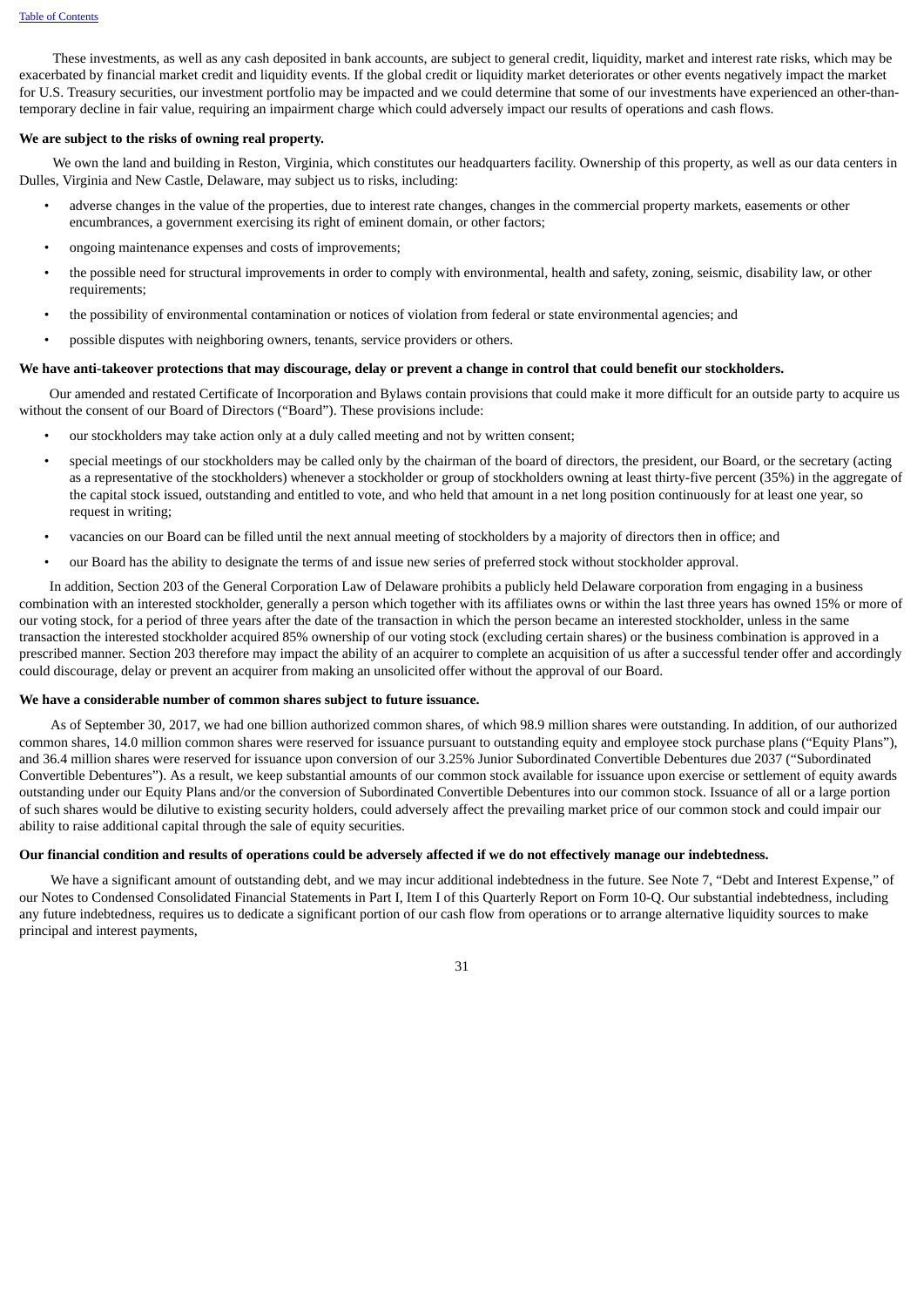when due, or to repurchase or settle our debt, if triggered, by certain corporate events, certain events of default, or conversion. It could also limit our flexibility in planning for or reacting to changes in our business and our industry, or make required capital expenditures and investments in our business; make it difficult or more expensive to refinance our debt or obtain new debt; trigger an event of default; and increase our vulnerability to adverse changes in general economic and industry conditions. Some of our debt contains covenants which may limit our operating flexibility, including restrictions on share repurchases, dividends, prepayment or repurchase of debt, acquisitions, disposing of assets, if we do not continue to meet certain financial ratios. Any rating assigned to our debt securities could be lowered or withdrawn by a rating agency, which could make it more difficult or more expensive for us to obtain additional debt financing in the future. The settlement amount, contingent interest, and potential recapture of income tax deductions related to our Subordinated Convertible Debentures can be substantial, and can increase significantly based on changes in our stock price. The occurrence of any of the foregoing factors could have a material adverse effect on our business, cash flows, results of operations and financial condition.

#### <span id="page-31-0"></span>**ITEM 2. UNREGISTERED SALES OF EQUITY SECURITIES AND USE OF PROCEEDS**

The following table presents the share repurchase activity during the three months ended September 30, 2017:

|                        | <b>Total Number</b><br>of Shares<br>Purchased | Average<br><b>Price Paid</b><br>per Share |        | <b>Total Number</b><br>of Shares<br><b>Purchased as</b><br><b>Part of Publicly</b><br>Announced<br><b>Plans</b> or<br>Programs (1) |      | Approximate<br><b>Dollar Value of</b><br><b>Shares That May</b><br><b>Yet Be Purchased</b><br><b>Under the Plans or</b><br>Programs (1) |  |
|------------------------|-----------------------------------------------|-------------------------------------------|--------|------------------------------------------------------------------------------------------------------------------------------------|------|-----------------------------------------------------------------------------------------------------------------------------------------|--|
|                        |                                               | (Shares in thousands)                     |        |                                                                                                                                    |      |                                                                                                                                         |  |
| July $1 - 31$ , 2017   | 414                                           | - \$                                      | 96.56  | 414                                                                                                                                | - \$ | 729.5 million                                                                                                                           |  |
| August 1 - 31, 2017    | 543                                           | -S                                        | 99.77  | 543                                                                                                                                | - \$ | 675.4 million                                                                                                                           |  |
| September 1 - 30, 2017 | 509                                           | - \$                                      | 103.89 | 509                                                                                                                                | -\$  | 622.5 million                                                                                                                           |  |
|                        | 1,466                                         |                                           |        | 1,466                                                                                                                              |      |                                                                                                                                         |  |

(1) Effective February 9, 2017, our Board authorized the repurchase of approximately \$640.9 million of our common stock, in addition to the \$359.1 million of our common stock remaining available for repurchase under the previous share repurchase program, for a total repurchase authorization of up to \$1.0 billion of our common stock. The share repurchase program has no expiration date. Purchases made under the program can be effected through open market transactions, block purchases, accelerated share repurchase agreements or other negotiated transactions.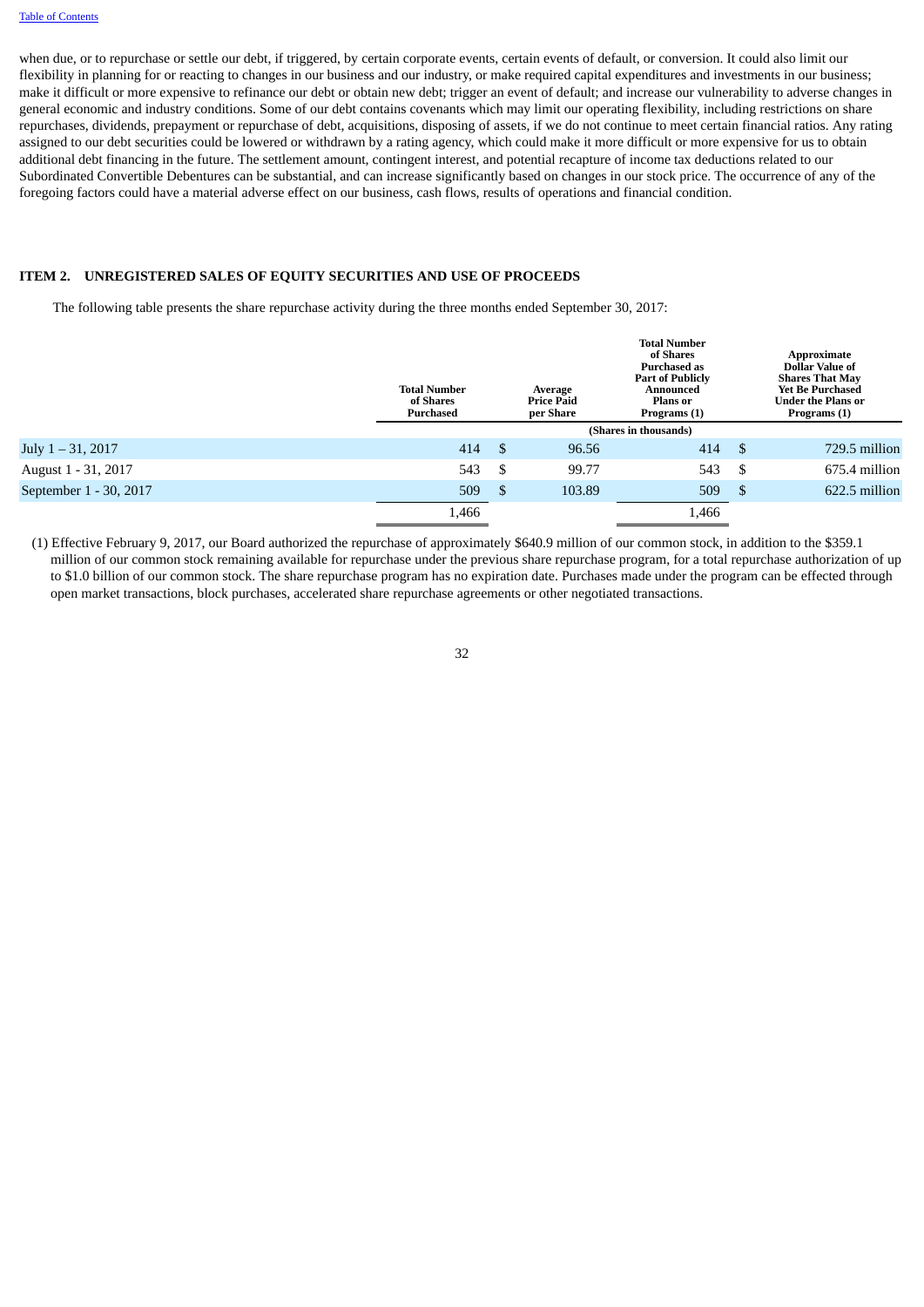# <span id="page-32-0"></span>**ITEM 6. EXHIBITS**

As required under Item 6—Exhibits, the exhibits filed as part of this report are provided in this separate section. The exhibits included in this section are as follows:

| <b>Exhibit</b><br><b>Number</b> | <b>Exhibit Description</b>                                                                                                                                                             | <b>Incorporated by Reference</b> |      |        |                       |  |  |
|---------------------------------|----------------------------------------------------------------------------------------------------------------------------------------------------------------------------------------|----------------------------------|------|--------|-----------------------|--|--|
|                                 |                                                                                                                                                                                        | Form                             | Date | Number | <b>Filed Herewith</b> |  |  |
| 31.01                           | Certification of Principal Executive Officer pursuant to<br>Exchange Act Rule 13a-14(a).                                                                                               |                                  |      |        | X                     |  |  |
| 31.02                           | Certification of Principal Financial Officer pursuant to<br>Exchange Act Rule 13a-14(a).                                                                                               |                                  |      |        | X                     |  |  |
| 32.01                           | <b>Certification of Principal Executive Officer pursuant to</b><br>Exchange Act Rule 13a-14(b) and Section 1350 of<br>Chapter 63 of Title 18 of the U.S. Code<br>$(18$ U.S.C. 1350). * |                                  |      |        | $\mathbf X$           |  |  |
| 32.02                           | Certification of Principal Financial Officer pursuant to<br>Exchange Act Rule 13a-14(b) and Section 1350 of<br>Chapter 63 of Title 18 of the U.S. Code (18 U.S.C.<br>$1350.$ *         |                                  |      |        | $\mathbf X$           |  |  |
| 101.INS                         | <b>XBRL Instance Document</b>                                                                                                                                                          |                                  |      |        | X                     |  |  |
| 101.SCH                         | <b>XBRL Taxonomy Extension Schema</b>                                                                                                                                                  |                                  |      |        | X                     |  |  |
| 101.CAL                         | XBRL Taxonomy Extension Calculation Linkbase                                                                                                                                           |                                  |      |        | X                     |  |  |
| 101.DEF                         | XBRL Taxonomy Extension Definition Linkbase                                                                                                                                            |                                  |      |        | X                     |  |  |
| 101.LAB                         | XBRL Taxonomy Extension Label Linkbase                                                                                                                                                 |                                  |      |        | X                     |  |  |
| 101.PRE                         | <b>XBRL Taxonomy Extension Presentation Linkbase</b>                                                                                                                                   |                                  |      |        | X                     |  |  |

\* As contemplated by SEC Release No. 33-8212, these exhibits are furnished with this Quarterly Report on Form 10-Q and are not deemed filed with the SEC and are not incorporated by reference in any filing of VeriSign, Inc. under the Securities Act of 1933 or the Securities Exchange Act of 1934, whether made before or after the date hereof and irrespective of any general incorporation language in such filings.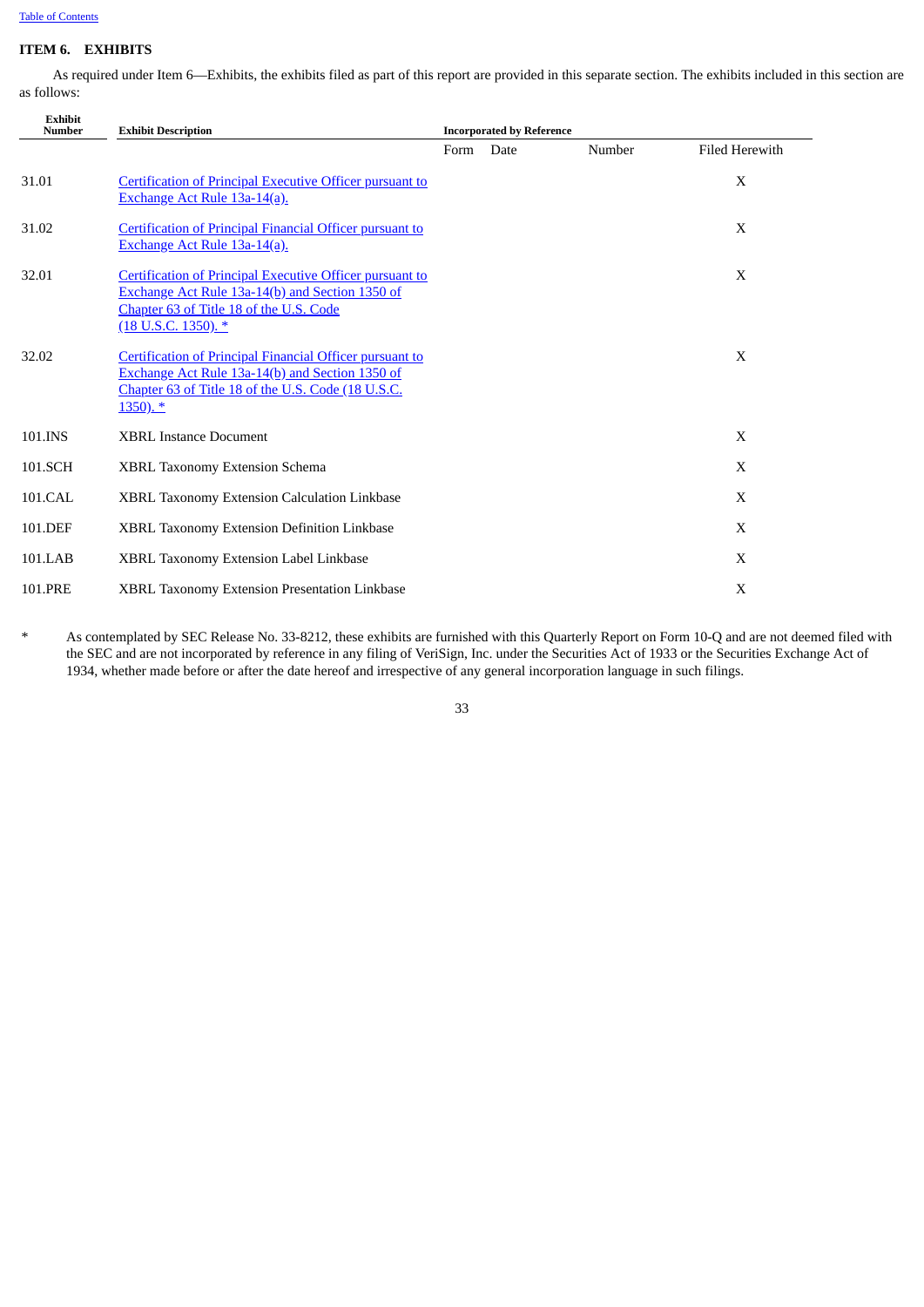# **SIGNATURES**

<span id="page-33-0"></span>Pursuant to the requirements of the Securities Exchange Act of 1934, the registrant has duly caused this report to be signed on its behalf by the undersigned thereunto duly authorized.

Date: October 26, 2017 **By:** By: */S/ D. JAMES BIDZOS* **D. James Bidzos** *Chief Executive Officer* Date: October 26, 2017 **By:** *By: /S/ GEORGE E. KILGUSS, III* **George E. Kilguss, III** *Chief Financial Officer*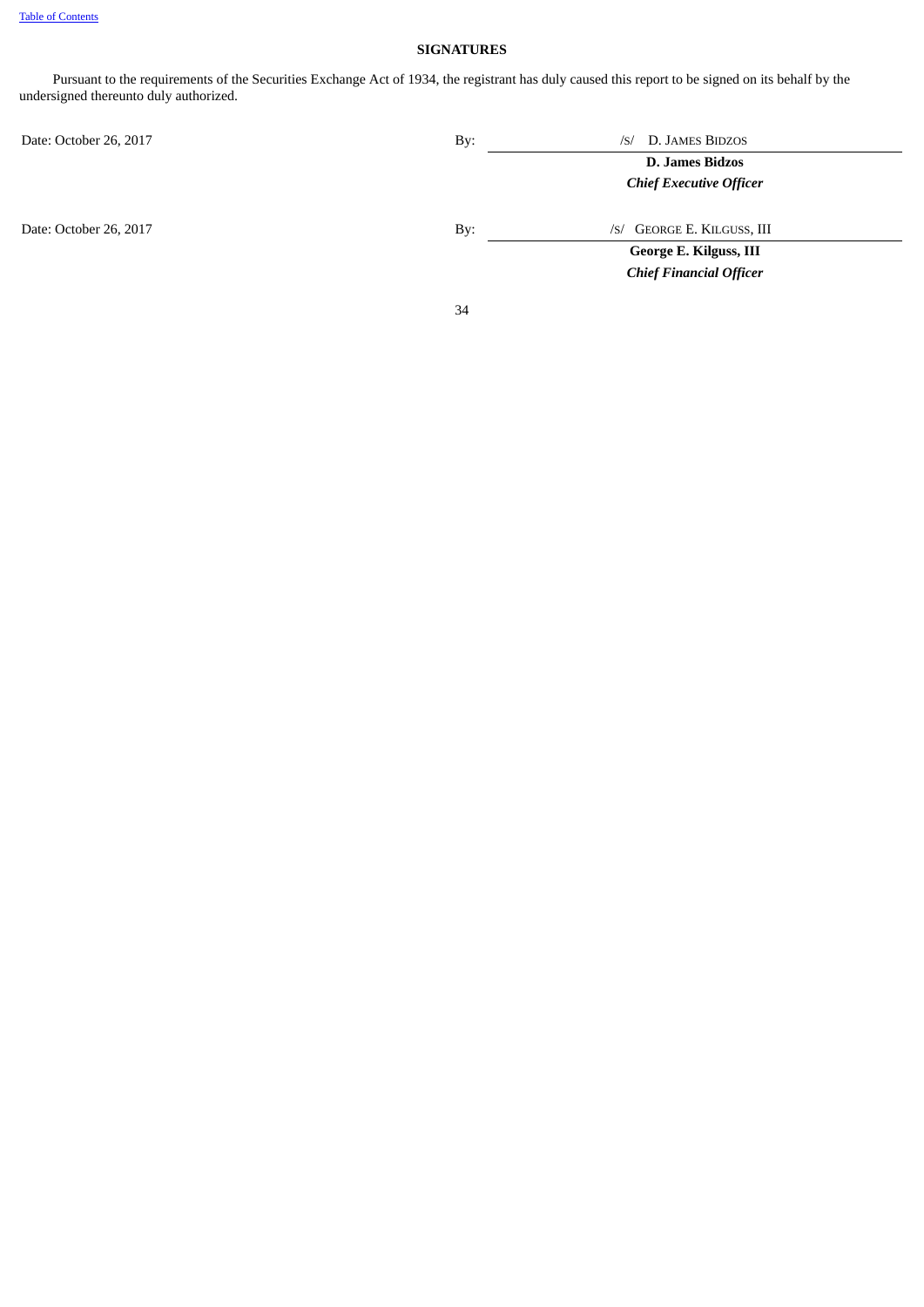## **CERTIFICATION OF PRINCIPAL EXECUTIVE OFFICER PURSUANT TO EXCHANGE ACT RULE 13a-14(a)/15d-14(a) AS ADOPTED PURSUANT TO SECTION 302 OF THE SARBANES-OXLEY ACT OF 2002**

<span id="page-34-0"></span>I, D. James Bidzos, certify that:

1. I have reviewed this quarterly report on Form 10-Q of VeriSign, Inc.;

2. Based on my knowledge, this report does not contain any untrue statement of a material fact or omit to state a material fact necessary to make the statements made, in light of the circumstances under which such statements were made, not misleading with respect to the period covered by this report;

3. Based on my knowledge, the financial statements, and other financial information included in this report, fairly present in all material respects the financial condition, results of operations and cash flows of the registrant as of, and for, the periods presented in this report;

4. The registrant's other certifying officer(s) and I are responsible for establishing and maintaining disclosure controls and procedures (as defined in Exchange Act Rules 13a-15(e) and 15d-15(e)) and internal control over financial reporting (as defined in Exchange Act Rules 13a-15(f) and 15d-15(f)) for the registrant and have:

a) Designed such disclosure controls and procedures, or caused such disclosure controls and procedures to be designed under our supervision, to ensure that material information relating to the registrant, including its consolidated subsidiaries, is made known to us by others within those entities, particularly during the period in which this report is being prepared;

b) Designed such internal control over financial reporting, or caused such internal control over financial reporting to be designed under our supervision, to provide reasonable assurance regarding the reliability of financial reporting and the preparation of financial statements for external purposes in accordance with generally accepted accounting principles;

c) Evaluated the effectiveness of the registrant's disclosure controls and procedures and presented in this report our conclusions about the effectiveness of the disclosure controls and procedures, as of the end of the period covered by this report based on such evaluation; and

d) Disclosed in this report any change in the registrant's internal control over financial reporting that occurred during the registrant's most recent fiscal quarter (the registrant's fourth fiscal quarter in the case of an annual report) that has materially affected, or is reasonably likely to materially affect, the registrant's internal control over financial reporting; and

5. The registrant's other certifying officer(s) and I have disclosed, based on our most recent evaluation of internal control over financial reporting, to the registrant's auditors and the audit committee of the registrant's board of directors (or persons performing the equivalent functions):

a) All significant deficiencies and material weaknesses in the design or operation of internal control over financial reporting which are reasonably likely to adversely affect the registrant's ability to record, process, summarize and report financial information; and

b) Any fraud, whether or not material, that involves management or other employees who have a significant role in the registrant's internal control over financial reporting.

Date: October 26, 2017 **By:** *By: By: By: By: S/D. JAMES BIDZOS* 

**D. James Bidzos** *Chief Executive Officer*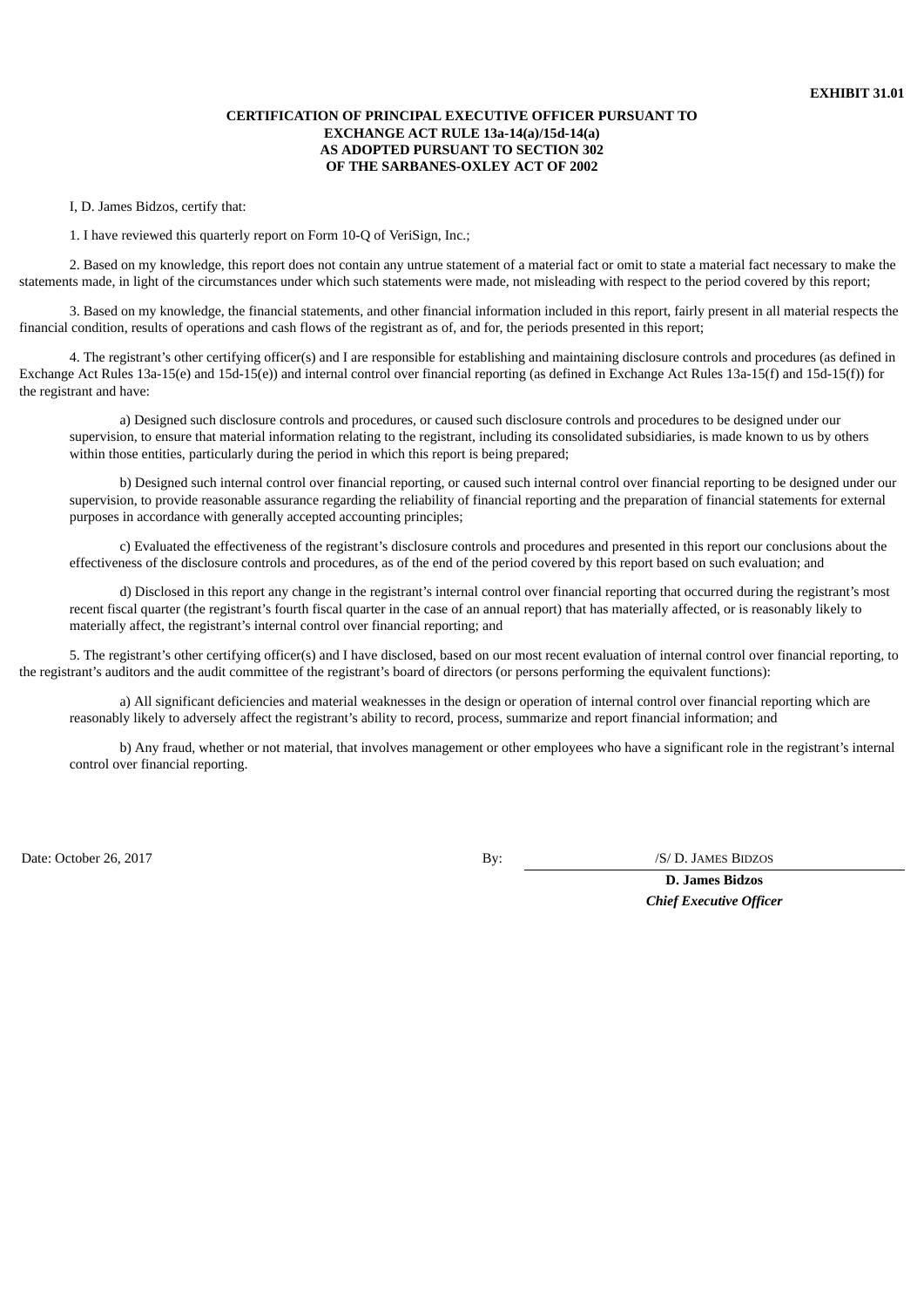## **CERTIFICATION OF PRINCIPAL FINANCIAL OFFICER PURSUANT TO EXCHANGE ACT RULE 13a-14(a)/15d-14(a) AS ADOPTED PURSUANT TO SECTION 302 OF THE SARBANES-OXLEY ACT OF 2002**

<span id="page-35-0"></span>I, George E. Kilguss, III, certify that:

1. I have reviewed this quarterly report on Form 10-Q of VeriSign, Inc.;

2. Based on my knowledge, this report does not contain any untrue statement of a material fact or omit to state a material fact necessary to make the statements made, in light of the circumstances under which such statements were made, not misleading with respect to the period covered by this report;

3. Based on my knowledge, the financial statements, and other financial information included in this report, fairly present in all material respects the financial condition, results of operations and cash flows of the registrant as of, and for, the periods presented in this report;

4. The registrant's other certifying officer(s) and I are responsible for establishing and maintaining disclosure controls and procedures (as defined in Exchange Act Rules 13a-15(e) and 15d-15(e)) and internal control over financial reporting (as defined in Exchange Act Rules 13a-15(f) and 15d-15(f)) for the registrant and have:

a) Designed such disclosure controls and procedures, or caused such disclosure controls and procedures to be designed under our supervision, to ensure that material information relating to the registrant, including its consolidated subsidiaries, is made known to us by others within those entities, particularly during the period in which this report is being prepared;

b) Designed such internal control over financial reporting, or caused such internal control over financial reporting to be designed under our supervision, to provide reasonable assurance regarding the reliability of financial reporting and the preparation of financial statements for external purposes in accordance with generally accepted accounting principles;

c) Evaluated the effectiveness of the registrant's disclosure controls and procedures and presented in this report our conclusions about the effectiveness of the disclosure controls and procedures, as of the end of the period covered by this report based on such evaluation; and

d) Disclosed in this report any change in the registrant's internal control over financial reporting that occurred during the registrant's most recent fiscal quarter (the registrant's fourth fiscal quarter in the case of an annual report) that has materially affected, or is reasonably likely to materially affect, the registrant's internal control over financial reporting; and

5. The registrant's other certifying officer(s) and I have disclosed, based on our most recent evaluation of internal control over financial reporting, to the registrant's auditors and the audit committee of the registrant's board of directors (or persons performing the equivalent functions):

a) All significant deficiencies and material weaknesses in the design or operation of internal control over financial reporting which are reasonably likely to adversely affect the registrant's ability to record, process, summarize and report financial information; and

b) Any fraud, whether or not material, that involves management or other employees who have a significant role in the registrant's internal control over financial reporting.

Date: October 26, 2017 **By:** *By: By: By: S/ GEORGE E. KILGUSS, III* 

**George E. Kilguss, III** *Chief Financial Officer*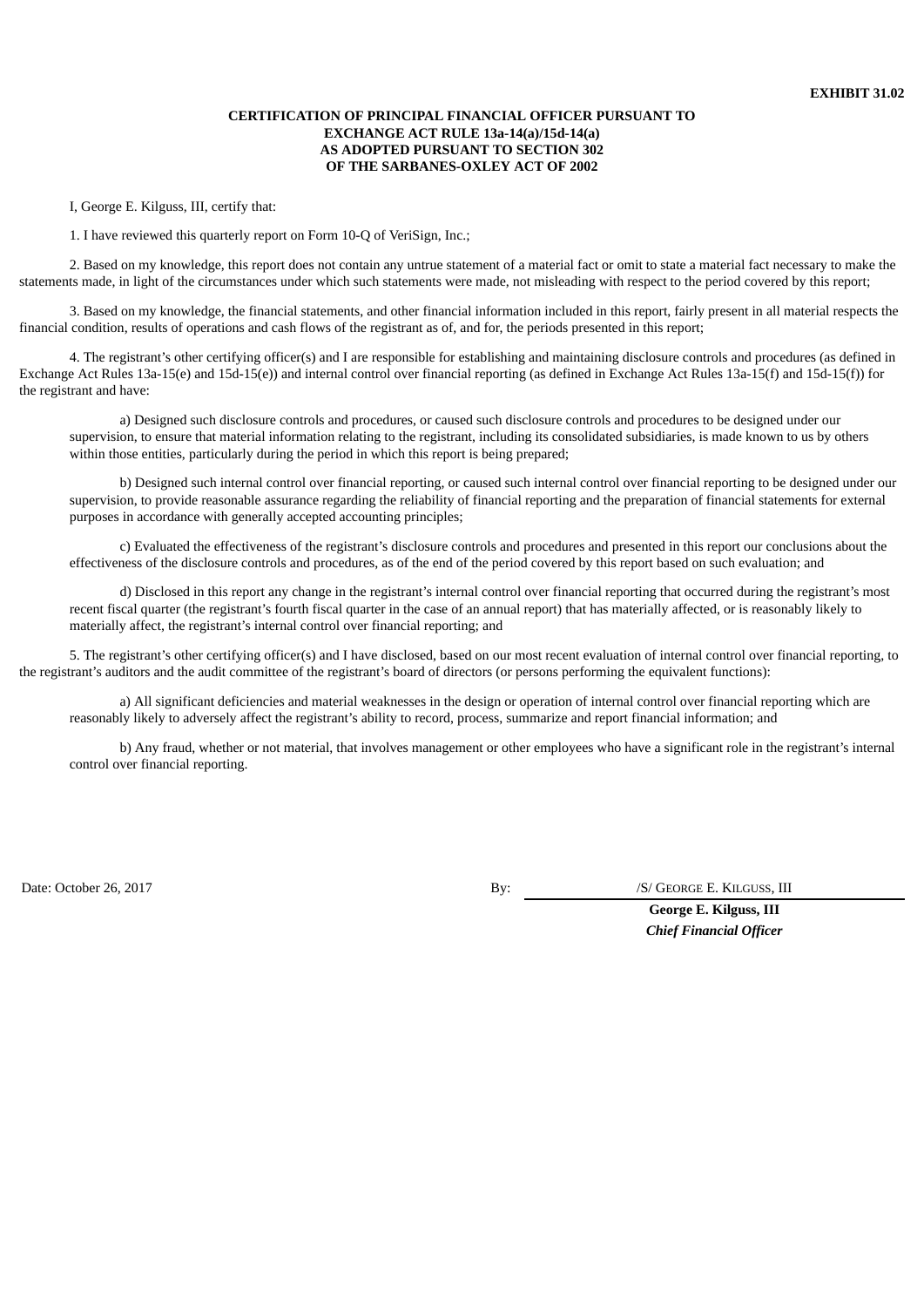## **CERTIFICATION OF PRINCIPAL EXECUTIVE OFFICER PURSUANT TO 18 U.S.C. SECTION 1350 AS ADOPTED PURSUANT TO SECTION 906 OF THE SARBANES-OXLEY ACT OF 2002**

<span id="page-36-0"></span>I, D. James Bidzos, Chief Executive Officer of VeriSign, Inc. (the "Company"), do hereby certify, pursuant to 18 U.S.C. Section 1350, as adopted pursuant to Section 906 of the Sarbanes-Oxley Act of 2002, that, to my knowledge:

1. the Quarterly Report on Form 10-Q of the Company for the fiscal quarter ended September 30, 2017, as filed with the Securities and Exchange Commission (the "Report"), fully complies with the requirements of Section 13(a) or 15(d) of the Securities Exchange Act of 1934; and

2. the information contained in the Report fairly presents, in all material respects, the financial condition and results of operations of the Company.

Date: October 26, 2017 /S/ D. JAMES BIDZOS

**D. James Bidzos** *Chief Executive Officer*